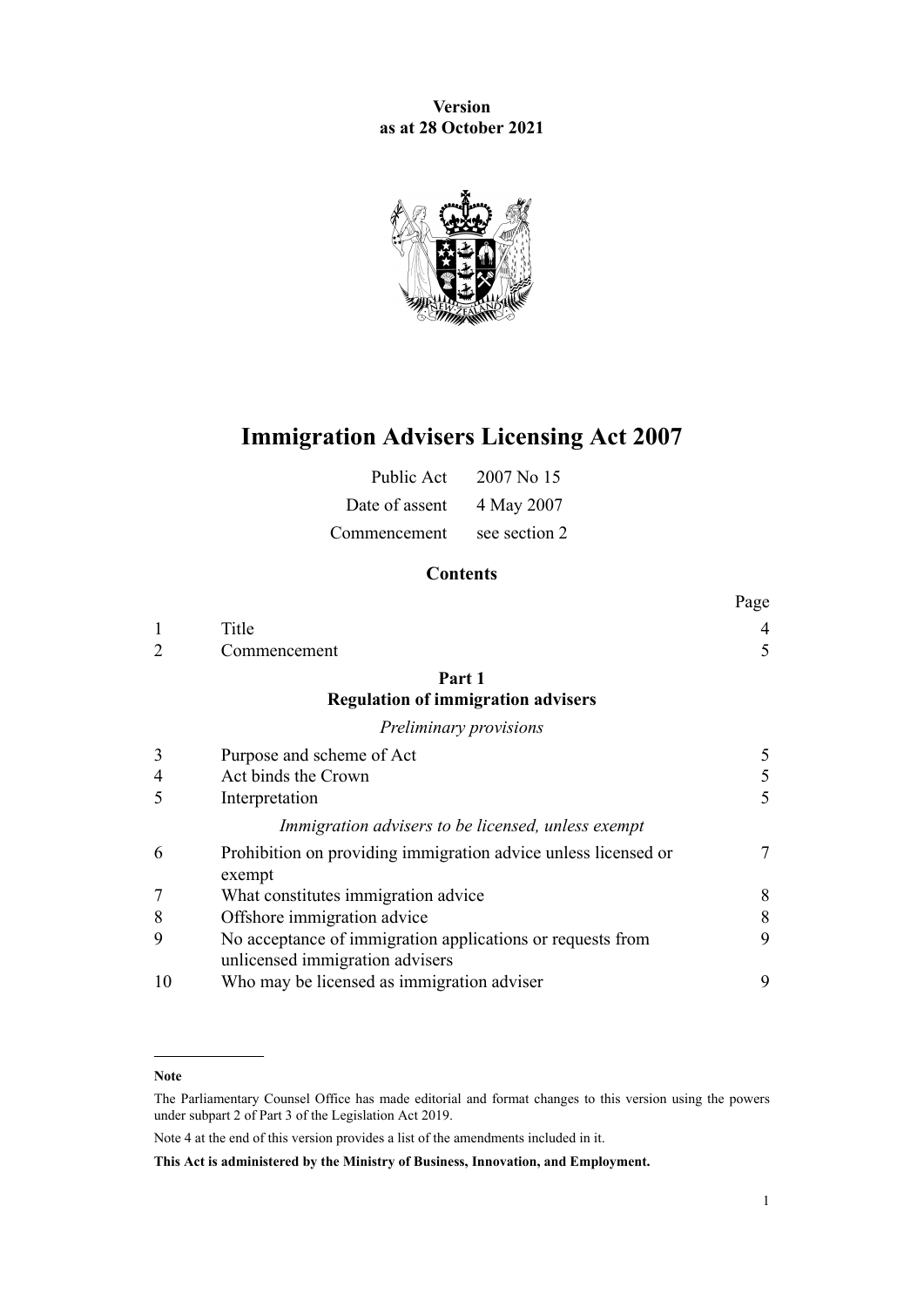|     | <b>Immigration Advisers Licensing Act 2007</b>                             | Version as at<br>28 October 2021 |
|-----|----------------------------------------------------------------------------|----------------------------------|
| 11  | Persons exempt from licensing                                              | 9                                |
| 12  | Exemption, or removal of exemption, by Order in Council                    | 10                               |
| 13  | Process for Minister to make recommendation                                | 11                               |
| 14  | Review of exemptions                                                       | 12                               |
| 15  | Persons prohibited from licensing                                          | 12                               |
| 16  | Persons subject to restriction on being licensed                           | 13                               |
| 17  | Other matters relevant to fitness for licensing                            | 13                               |
|     | Licensing process                                                          |                                  |
| 18  | Application for licence                                                    | 14                               |
| 19  | Granting of licence                                                        | 14                               |
| 20  | Method of determining competence                                           | 15                               |
| 21  | Refusal to grant licence                                                   | 16                               |
| 22  | Duration of licence                                                        | 16                               |
| 23  | Upgrade of licence                                                         | 16                               |
| 24  | Renewal of licence                                                         | 16                               |
| 25  | Licence may not be transferred                                             | 17                               |
| 26  | Obligation to notify Registrar of change in circumstances                  | 17                               |
|     | Cancellation and suspension of licence, etc                                |                                  |
| 27  | Cancellation of licence                                                    | 17                               |
| 28  | Process for cancellation                                                   | 18                               |
| 29  | Suspension of licence                                                      | 18                               |
| 30  | Effective date of cancellation or suspension                               | 18                               |
| 31  | Voluntary surrender of licence                                             | 19                               |
| 32  | Registrar must record cancellation, suspension, or surrender of<br>licence | 19                               |
| 33  | Expiry of licence                                                          | 19                               |
|     | Immigration Advisers Authority and Registrar of Immigration<br>Advisers    |                                  |
| 34  | Immigration Advisers Authority established                                 | 19                               |
| 35  | <b>Functions of Authority</b>                                              | 19                               |
| 36  | Registrar to develop competency standards                                  | 20                               |
| 37  | Registrar to develop code of conduct                                       | 21                               |
| 38  | Publication of code of conduct and competency standards                    | 22                               |
| 39  | Application of Legislation Act 2012 to code and standards<br>[Repealed]    | 23                               |
|     | Immigration Advisers Complaints and Disciplinary Tribunal                  |                                  |
| 40  | Immigration Advisers Complaints and Disciplinary Tribunal<br>established   | 23                               |
| 41  | <b>Functions of Tribunal</b>                                               | 23                               |
| 41A | Orderly and efficient operation                                            | 24                               |
| 41B | Delegation by chair of Tribunal                                            | 24                               |
| 42  | Services for Tribunal                                                      | 24                               |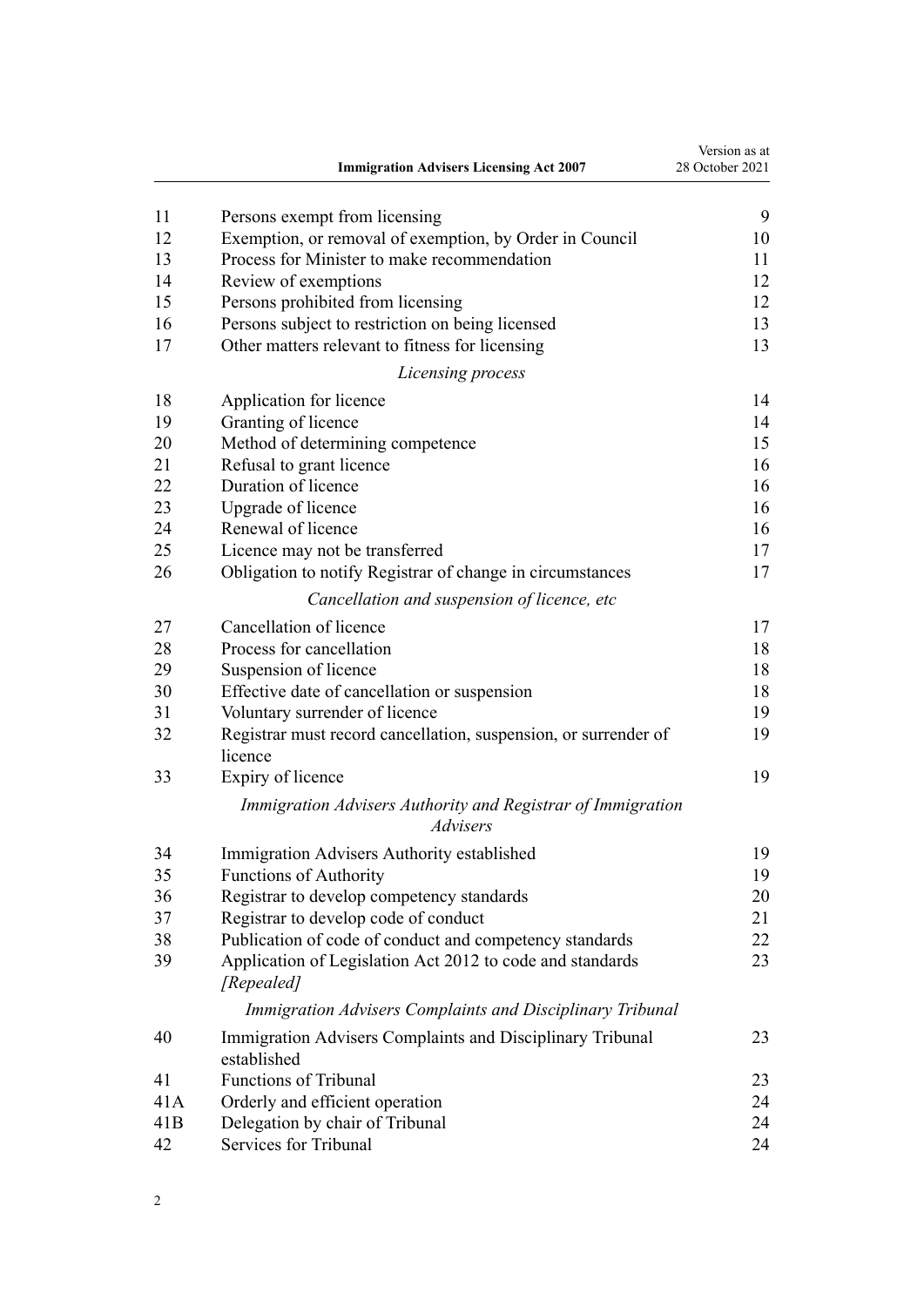| Version as at<br>28 October 2021<br><b>Immigration Advisers Licensing Act 2007</b> |                                                                                                             |    |
|------------------------------------------------------------------------------------|-------------------------------------------------------------------------------------------------------------|----|
| 43                                                                                 | Further provisions in relation to Tribunal and its proceedings                                              | 24 |
|                                                                                    | Complaints and disciplinary procedures                                                                      |    |
| 44                                                                                 | Complaints against immigration advisers                                                                     | 25 |
| 45                                                                                 | Procedure on receipt of complaint by Registrar                                                              | 25 |
| 46                                                                                 | Registrar may refer complaint to Tribunal of own motion                                                     | 26 |
| 47                                                                                 | Preparation of complaint for referral to Tribunal                                                           | 26 |
| 48                                                                                 | Filing complaint with Tribunal                                                                              | 27 |
| 49                                                                                 | Proceedings before Tribunal                                                                                 | 27 |
| 50                                                                                 | Determination of complaint by Tribunal                                                                      | 27 |
| 50A                                                                                | Suppression orders                                                                                          | 27 |
| 51                                                                                 | Disciplinary sanctions                                                                                      | 28 |
| 52                                                                                 | Enforcement of disciplinary sanctions                                                                       | 28 |
| 53                                                                                 | Suspension of licence pending outcome of complaint                                                          | 29 |
| 54                                                                                 | Appeal to Tribunal against determination by Registrar to reject<br>complaint                                | 30 |
| 55                                                                                 | Appeal to Tribunal against determination by Registrar to cancel<br>licence                                  | 30 |
|                                                                                    | Inspection                                                                                                  |    |
| 56                                                                                 | Purposes of inspection                                                                                      | 30 |
| 57                                                                                 | Inspection powers                                                                                           | 31 |
| 58                                                                                 | Inspection powers for investigating offences [Repealed]                                                     | 31 |
| 59                                                                                 | Privilege against self-incrimination                                                                        | 32 |
| 60                                                                                 | Entry of dwellinghouses                                                                                     | 32 |
| 61                                                                                 | Entry warrant                                                                                               | 32 |
| 61A                                                                                | Search warrant                                                                                              | 32 |
| 62                                                                                 | Conditions of authorisation                                                                                 | 33 |
|                                                                                    | <b>Offences</b>                                                                                             |    |
| 63                                                                                 | Offence to provide immigration advice unless licensed or exempt                                             | 33 |
| 64                                                                                 | Offence of holding out as immigration adviser unless licensed or<br>exempt                                  | 34 |
| 65                                                                                 | Offence of holding out as licensed immigration adviser                                                      | 34 |
| 66                                                                                 | Offence to provide false or misleading information                                                          | 35 |
| 67                                                                                 | Offence of asking for or receiving fee or reward for immigration<br>advice when neither licensed nor exempt | 35 |
| 68                                                                                 | Offence of employing or contracting unlicensed or non-exempt<br>person as immigration adviser               | 36 |
| 69                                                                                 | Offence to obstruct inspection                                                                              | 37 |
| 70                                                                                 | Offence to fail to notify change in circumstances                                                           | 37 |
| 70A                                                                                | Offence of breaching suppression order                                                                      | 37 |
| 70 <sub>B</sub>                                                                    | Offence to fail to comply with summons                                                                      | 37 |
| 70C                                                                                | Contempt of Tribunal                                                                                        | 38 |
| 71                                                                                 | Reparation                                                                                                  | 38 |
| 72                                                                                 | Additional penalty for offence involving commercial gain                                                    | 39 |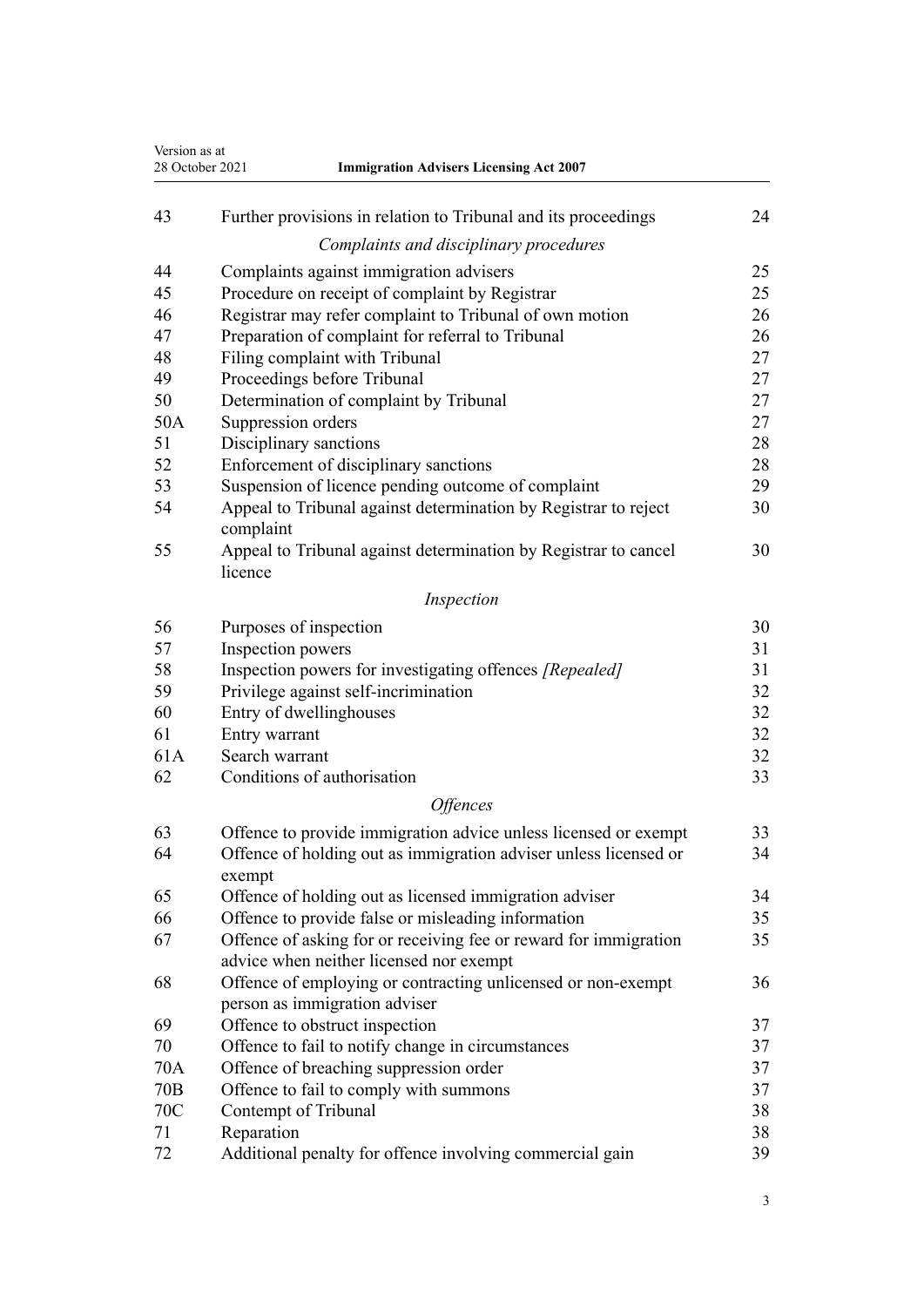<span id="page-3-0"></span>

| s 1 | <b>Immigration Advisers Licensing Act 2007</b>           | Version as at<br>28 October 2021 |
|-----|----------------------------------------------------------|----------------------------------|
|     |                                                          |                                  |
| 73  | Offences also apply outside New Zealand                  | 39                               |
| 74  | Presumption as to non-exemption                          | 39                               |
| 75  | Time for filing charging document                        | 39                               |
|     | Part 2<br><b>Miscellaneous provisions</b>                |                                  |
|     | Independence of persons carrying out functions under Act |                                  |
| 76  | Independence of persons carrying out functions under Act | 40                               |
|     | Register of licensed immigration advisers                |                                  |
| 77  | Register of licensed immigration advisers                | 40                               |
| 78  | Contents of register                                     | 40                               |
| 79  | Alterations to register                                  | 41                               |
| 80  | Search of register                                       | 41                               |
|     | Appeals against decisions of Registrar and Tribunal      |                                  |
| 81  | Right of appeal                                          | 42                               |
| 82  | District Court may make interim order                    | 42                               |
| 83  | Duties of Registrar if interim order made                | 42                               |
| 84  | Determination of appeal                                  | 43                               |
| 85  | Appeal to High Court on question of law                  | 43                               |
|     | Miscellaneous matters                                    |                                  |
| 86  | Annual report on performance of Tribunal's functions     | 43                               |
| 87  | Power of Registrar to delegate                           | 44                               |
| 88  | Certificate of Registrar                                 | 44                               |
| 89  | Licensing fees                                           | 44                               |
| 90  | Immigration adviser's levy                               | 44                               |
| 91  | Waiver of further immigration fees in certain cases      | 45                               |
| 92  | Disclosure of personal information overseas              | 45                               |
| 93  | Service of notices                                       | 48                               |
| 94  | Regulations                                              | 49                               |
|     | Amendments to other Acts                                 |                                  |
| 95  | Immigration Act 1987 amended                             | 50                               |
| 96  | Privacy Act 1993 amended                                 | 50                               |
| 97  | Summary Proceedings Act 1957 amended [Repealed]          | 50                               |
|     | <b>Schedule</b>                                          | 51                               |
|     | Provisions applying in relation to Tribunal              |                                  |

# **Title**

This Act is the Immigration Advisers Licensing Act 2007.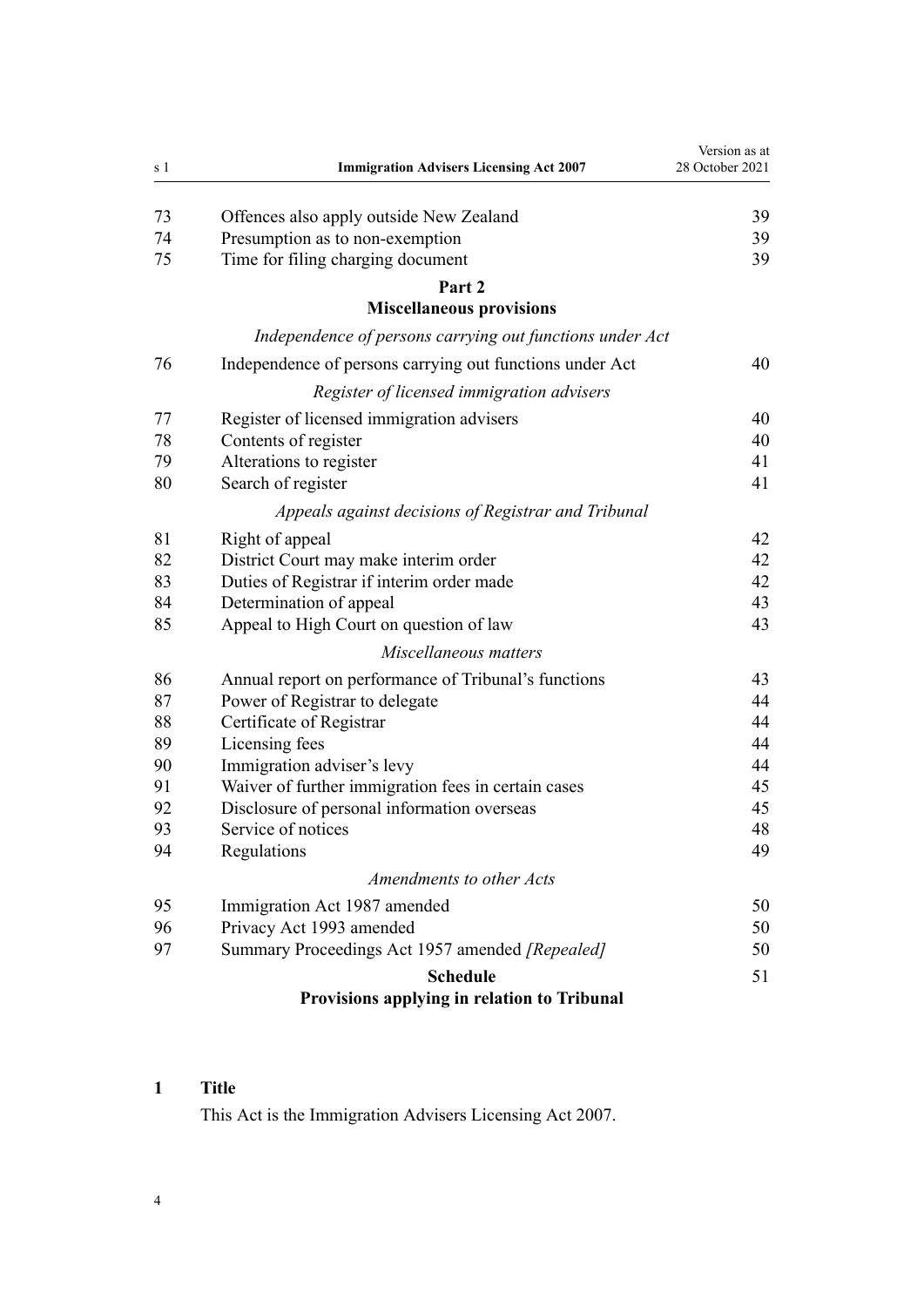#### **2 Commencement**

<span id="page-4-0"></span>Version as at

- (1) [Sections 1 to 5](#page-3-0), [7,](#page-7-0) [12](#page-9-0), [13,](#page-10-0) [34 to 43](#page-18-0), [87,](#page-43-0) [89](#page-43-0), [92,](#page-44-0) and [94](#page-48-0) and the [Schedule](#page-50-0) (which relate to the Authority, the Registrar, the Tribunal, the development of competency standards and the code of conduct, and related matters) come into force on the day after the date on which this Act receives the Royal assent.
- (2) [Sections 6,](#page-6-0) [9,](#page-8-0) [63](#page-32-0), [67](#page-34-0), and [68](#page-35-0) (which impose the requirement to be licensed as an immigration adviser, and provide for related offences) come into force 2 years after the date on which this Act receives the Royal assent.
- (3) The rest of this Act comes into force 1 year after the date on which this Act receives the Royal assent.

# **Part 1 Regulation of immigration advisers**

#### *Preliminary provisions*

#### **3 Purpose and scheme of Act**

The purpose of this Act is to promote and protect the interests of consumers receiving immigration advice, and to enhance the reputation of New Zealand as a migration destination, by providing for the regulation of persons who give immigration advice.

#### **4 Act binds the Crown**

This Act binds the Crown.

#### **5 Interpretation**

In this Act, unless the context otherwise requires,—

**Authority** means the Immigration Advisers Authority established by [section](#page-18-0) [34](#page-18-0)

**category 1 exemptee** means a person exempt from the requirement to be licensed as an immigration adviser under [section 12\(3\)\(a\)](#page-9-0)

**category 2 exemptee** means a person exempt from the requirement to be licensed as an immigration adviser under [section 12\(3\)\(b\)](#page-9-0)

**chief executive** means the chief executive of the Department

**clerical work** means the provision of services in relation to an immigration matter, or to matters concerning sponsors, employers, and education providers, in which the main tasks involve all or any combination of the following:

- (a) the recording, organising, storing, or retrieving of information:
- (b) computing or data entry:
- (c) recording information on any form, application, request, or claim on behalf and under the direction of another person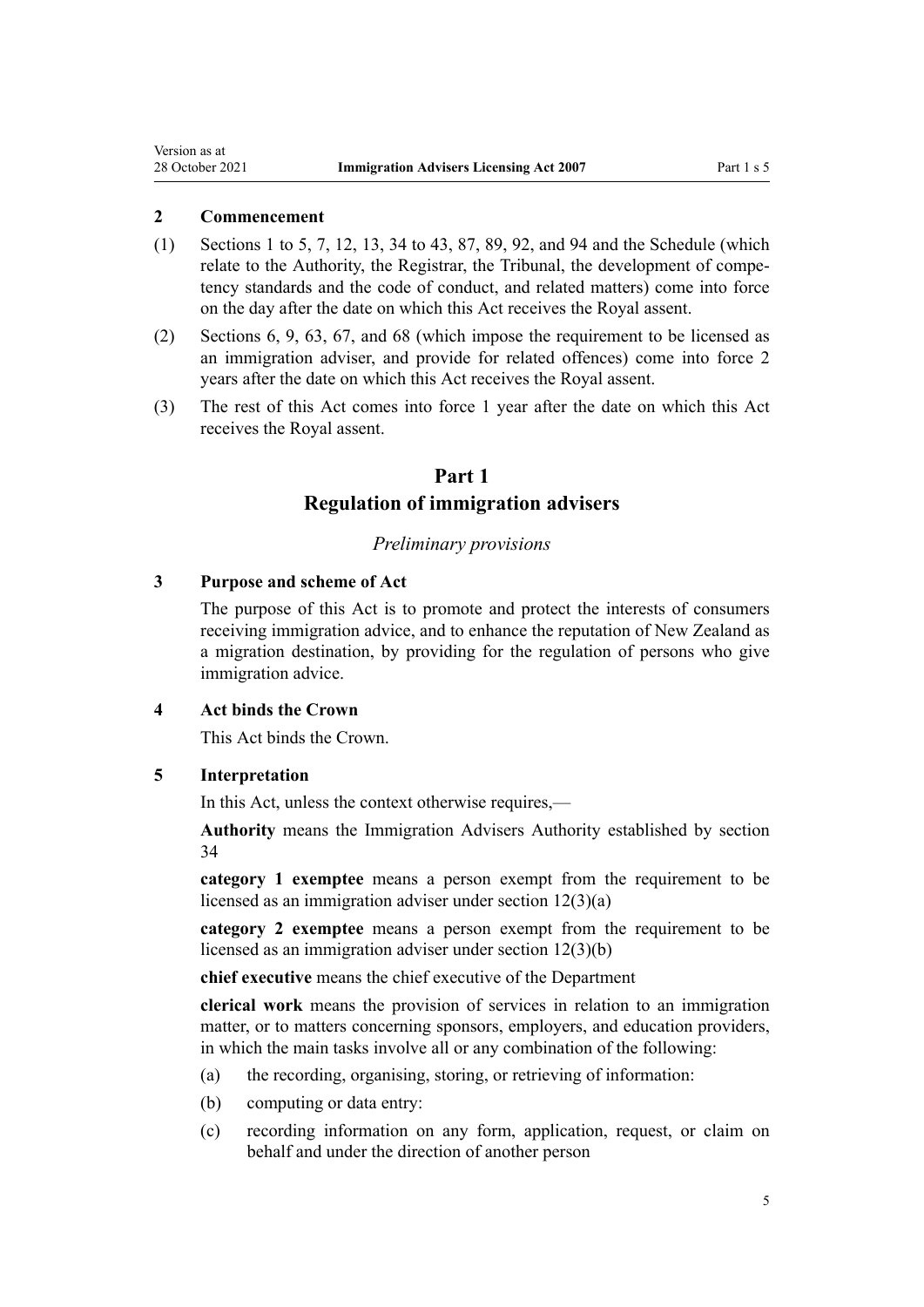**code of conduct** means a code of conduct made under [section 37](#page-20-0)

**company** has the meaning given to it by [section 2\(1\)](http://legislation.govt.nz/pdflink.aspx?id=DLM319576) of the Companies Act 1993; and includes companies or bodies corporate registered or formed outside New Zealand

**competency standards** means the competency standards made under [section](#page-19-0) [36](#page-19-0)

**Department** means the Department of Labour, or such other department of State that has, with the authority of the Prime Minister, assumed responsibility for the administration of this Act

**former licensed immigration adviser** has the meaning given to it by [section](#page-24-0) [44\(1\)\(b\)](#page-24-0)

**immigration advice** has the meaning given to it by [section 7](#page-7-0)

**immigration adviser** means a person who provides immigration advice

**immigration application or request** means the putting forward of any application, request, claim, appeal, or other approach seeking to have the Minister, the Department, the Immigration and Protection Tribunal, or an immigration officer or a refugee and protection officer deal with an immigration matter

**immigration matter** means any matter arising under or concerning the application of the [Immigration Act 2009](http://legislation.govt.nz/pdflink.aspx?id=DLM1440300) (including any regulations or instructions made under that Act); and includes—

- (a) an application or potential application for a residence class visa, tempor‐ ary entry class visa, or transit visa:
- (b) a request or potential request for a special direction:
- (c) a claim for recognition as a refugee or a protected person, and any rela‐ ted appeal or matter:
- (d) a matter relating to immigration sponsorship:
- (e) a matter relating to an immigration obligation:
- (f) an appeal in relation to an immigration matter

lawyer has the meaning given to it by [section 6](http://legislation.govt.nz/pdflink.aspx?id=DLM364948) of the Lawyers and Conveyancers Act 2006

**licence** means a licence granted under this Act to operate as an immigration adviser

**Minister** means the Minister of Immigration, or such other Minister of the Crown who, under the authority of any warrant or with the authority of the Prime Minister, is for the time being responsible for the administration of this Act

**ordinarily resident**, at any particular time, refers to a person who—

(a) has been lawfully present in New Zealand for more than 183 days in the immediately preceding 12-month period; and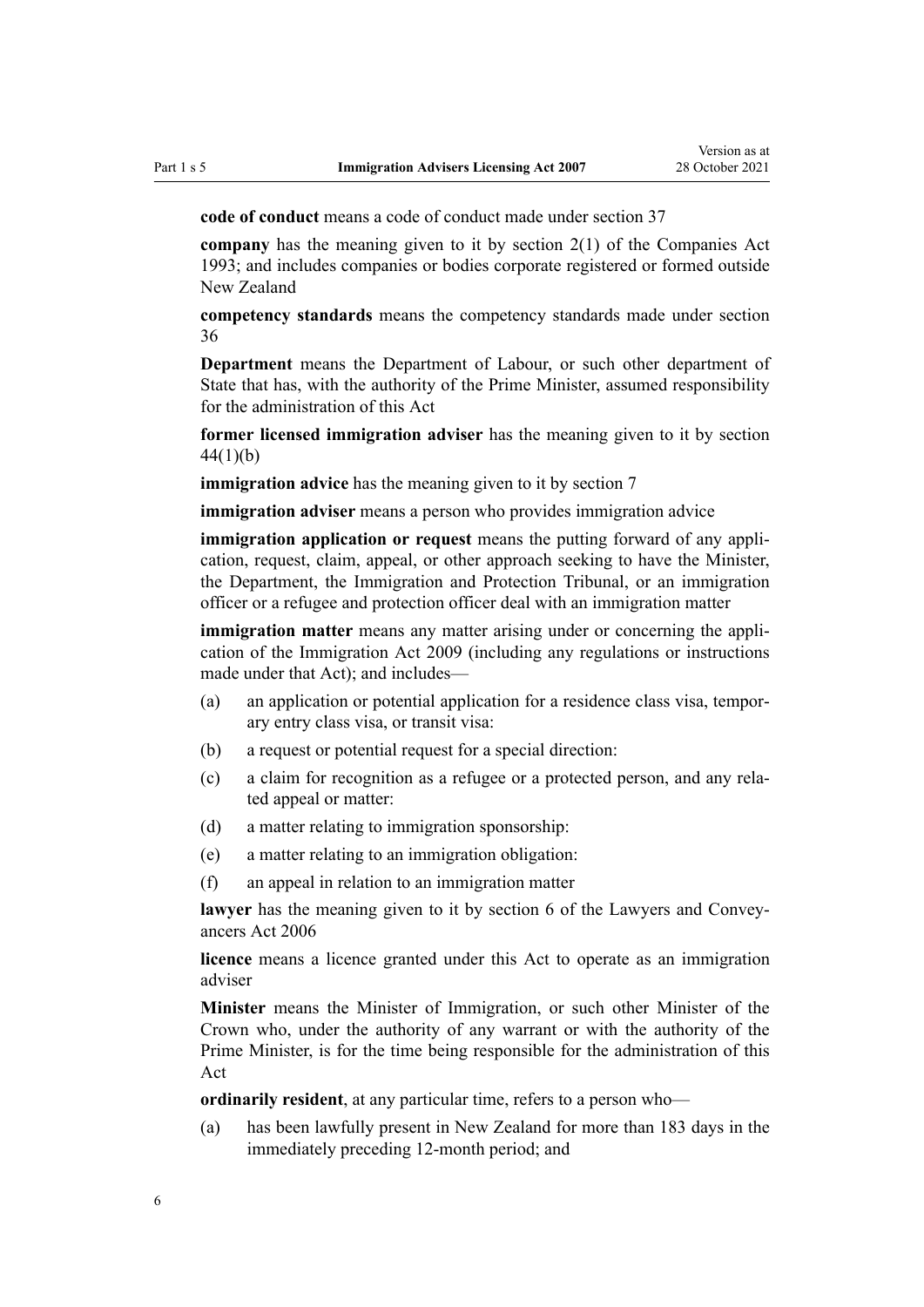<span id="page-6-0"></span>(b) is not unlawfully in New Zealand

**register** means the register of immigration advisers established and maintained under [section 77](#page-39-0)

**Registrar** means the officer appointed under [section 34\(2\)\(a\)](#page-18-0)

**settlement services** means all or any of a range of targeted support services provided for migrants, refugees, protected persons, and their families, includ‐ ing services for the purposes of enabling migrants, refugees, protected persons, and their families to settle into the community, learn the language, and find out how to access essential community services

**Tribunal** means the Immigration Advisers Complaints and Disciplinary Tribu‐ nal established by [section 40](#page-22-0)

**visa** means a visa granted under the [Immigration Act 2009](http://legislation.govt.nz/pdflink.aspx?id=DLM1440300)

**working day** means any day other than—

- (a) a Saturday, a Sunday, Waitangi Day, Good Friday, Easter Monday, Anzac Day, the Sovereign's birthday, and Labour Day; and
- (ab) if Waitangi Day or Anzac Day falls on a Saturday or a Sunday, the fol‐ lowing Monday; and
- (b) the day observed in the appropriate area as the anniversary of the province of which the area forms a part; and
- (c) a day in the period commencing with 25 December in any year and end‐ ing with the close of 15 January in the following year.

Section 5 **code of conduct**: replaced, on 28 October 2021, by [section 3](http://legislation.govt.nz/pdflink.aspx?id=LMS268932) of the Secondary Legislation Act 2021 (2021 No 7).

Section 5 **competency standards**: replaced, on 28 October 2021, by [section 3](http://legislation.govt.nz/pdflink.aspx?id=LMS268932) of the Secondary Legislation Act 2021 (2021 No 7).

Section 5 **immigration application or request**: substituted, at 2 am on 29 November 2010, by sec[tion 406\(1\)](http://legislation.govt.nz/pdflink.aspx?id=DLM1441347) of the Immigration Act 2009 (2009 No 51).

Section 5 **immigration matter**: substituted, at 2 am on 29 November 2010, by [section 406\(1\)](http://legislation.govt.nz/pdflink.aspx?id=DLM1441347) of the Immigration Act 2009 (2009 No 51).

Section 5 **permit**: repealed, at 2 am on 29 November 2010, by [section 406\(1\)](http://legislation.govt.nz/pdflink.aspx?id=DLM1441347) of the Immigration Act 2009 (2009 No 51).

Section 5 **settlement services**: amended, at 2 am on 29 November 2010, by [section 406\(1\)](http://legislation.govt.nz/pdflink.aspx?id=DLM1441347) of the Immigration Act 2009 (2009 No 51).

Section 5 **visa**: substituted, at 2 am on 29 November 2010, by [section 406\(1\)](http://legislation.govt.nz/pdflink.aspx?id=DLM1441347) of the Immigration Act 2009 (2009 No 51).

Section 5 **working day** paragraph (ab): inserted, on 1 January 2014, by [section 8](http://legislation.govt.nz/pdflink.aspx?id=DLM4929207) of the Holidays (Full Recognition of Waitangi Day and ANZAC Day) Amendment Act 2013 (2013 No 19).

*Immigration advisers to be licensed, unless exempt*

**6 Prohibition on providing immigration advice unless licensed or exempt**

No person may provide immigration advice unless that person—

(a) is licensed under this Act to provide that advice; or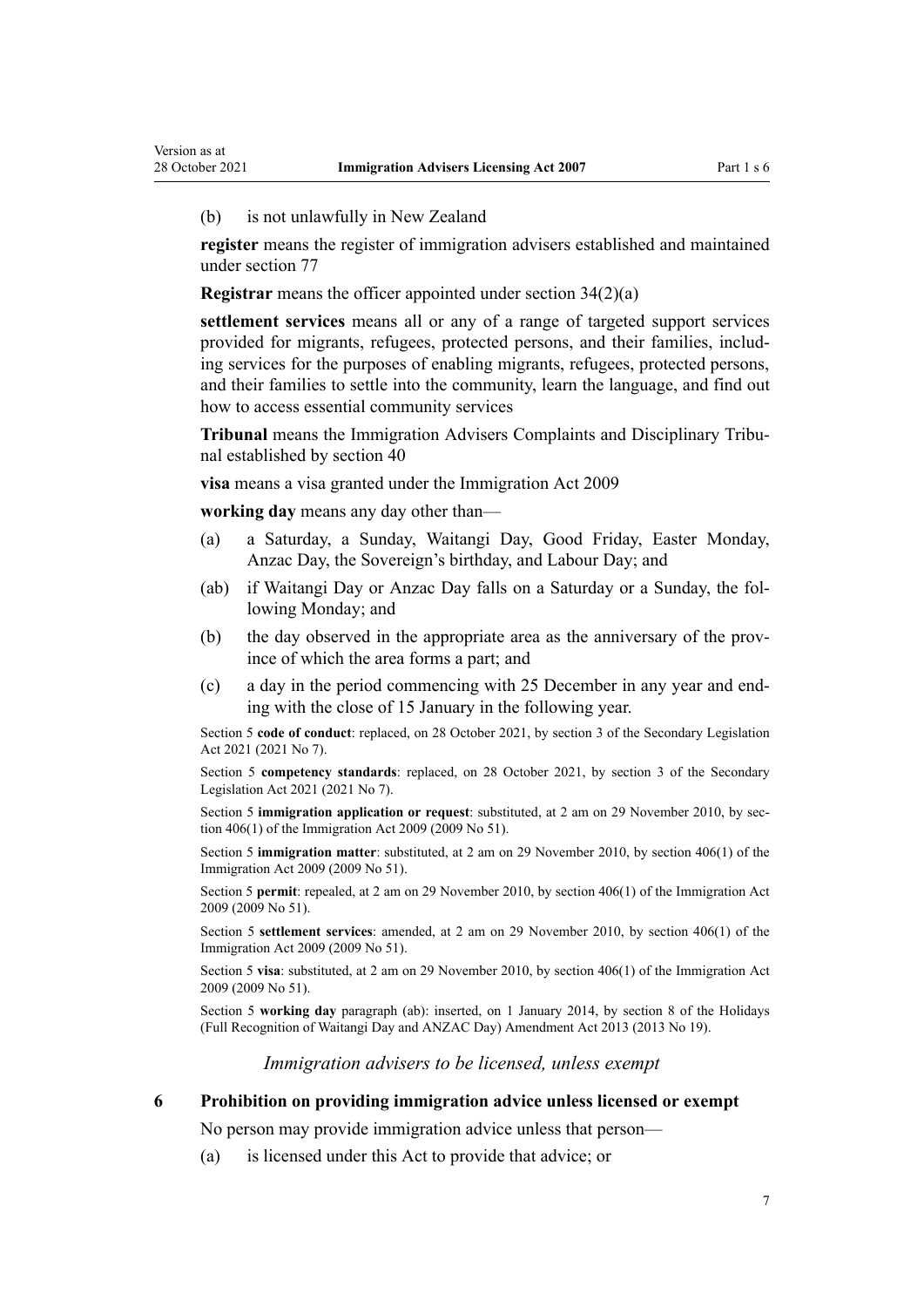<span id="page-7-0"></span>(b) is exempt under [section 11](#page-8-0) from the requirement to be licensed.

#### **7 What constitutes immigration advice**

### (1) In this Act, **immigration advice**—

- (a) means using, or purporting to use, knowledge of or experience in immi‐ gration to advise, direct, assist, or represent another person in regard to an immigration matter relating to New Zealand, whether directly or indirectly and whether or not for gain or reward; but
- (b) does not include—
	- (i) providing information that is publicly available, or that is prepared or made available by the Department; or
	- (ii) directing a person to the Minister or the Department, or to an immigration officer or a refugee and protection officer (within the meaning of the [Immigration Act 2009](http://legislation.govt.nz/pdflink.aspx?id=DLM1440300)), or to a list of licensed immigration advisers; or
	- (iii) carrying out clerical work, translation or interpreting services, or settlement services.
- (2) To avoid doubt, a person is not considered to be providing immigration advice within the meaning of this Act if the person provides the advice in the course of acting under or pursuant to—
	- (a) the [Ombudsmen Act 1975](http://legislation.govt.nz/pdflink.aspx?id=DLM430983); or
	- (b) any other enactment by which functions are conferred on Ombudsmen holding office under that Act.

Section  $7(1)(b)(ii)$ : substituted, at 2 am on 29 November 2010, by [section 406\(1\)](http://legislation.govt.nz/pdflink.aspx?id=DLM1441347) of the Immigration Act 2009 (2009 No 51).

Section 7(2): added, on 7 July 2010, by [section 4](http://legislation.govt.nz/pdflink.aspx?id=DLM3042305) of the Immigration Advisers Licensing Amendment Act 2010 (2010 No 67).

#### **8 Offshore immigration advice**

- (1) This Act applies in respect of immigration advice provided by a person outside New Zealand, as well as advice provided by a person within New Zealand, except as provided in this section.
- (2) Despite subsection (1), a person who is not ordinarily resident in New Zealand need not be licensed in respect of immigration advice provided by the person outside New Zealand before the date that is 3 years after the day on which this Act receives the Royal assent, and—
	- (a) [section 9](#page-8-0) does not require the Department to refuse to accept an immi‐ gration application or request from such a person before that date; and
	- (b) such a person will not be treated as committing an offence under this Act by reason only of providing immigration advice outside New Zealand before that date without being licensed.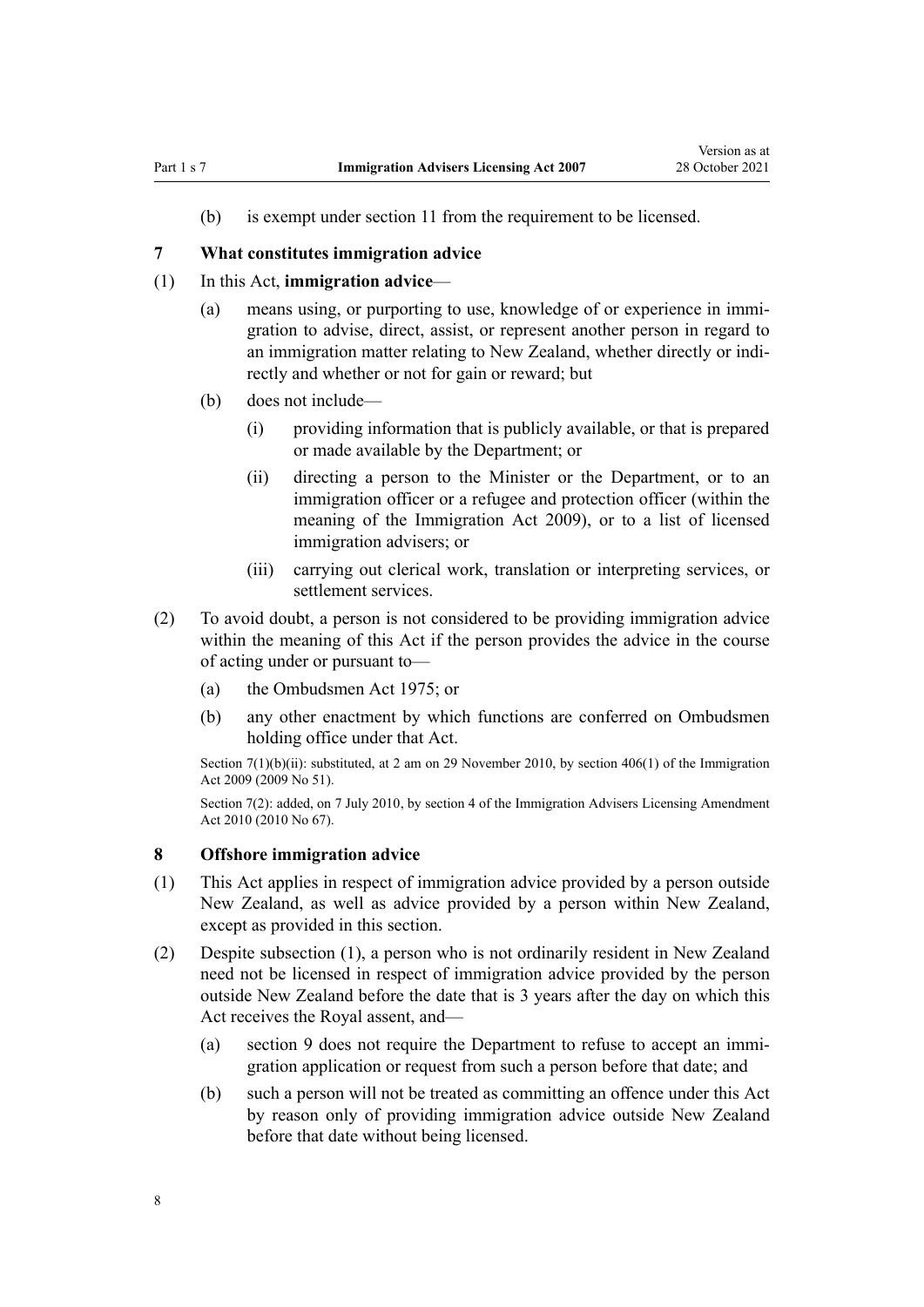<span id="page-8-0"></span>(3) A person to whom subsection (2) applies may however apply for, and be granted, a licence at any time after the date that is 1 year after the day on which this Act receives the Royal assent, if the person chooses to apply.

# **9 No acceptance of immigration applications or requests from unlicensed immigration advisers**

- (1) No immigration application or request put forward on behalf of another person by an unlicensed immigration adviser may be accepted, unless the adviser is exempt from the requirement to be licensed under section 11.
- (2) The chief executive of the department of State that has, with the authority of the Prime Minister, assumed responsibility for the administration of the Immi[gration Act 2009](http://legislation.govt.nz/pdflink.aspx?id=DLM1440300) must, so far as practicable, ensure that immigration forms and information brochures prepared or provided by that department advise that, in accordance with subsection (1), immigration applications or requests provided or prepared on behalf of another person by persons who are neither licensed immigration advisers nor exempt from the requirement to be licensed will not be accepted.
- (3) Where an immigration application or request on behalf of another person is not accepted by reason of contravening subsection (1), the relevant person or body must notify that person in writing of that fact, and advise the person as to how the application or request may be relodged or advanced in an acceptable manner.

Section 9(2): amended, at 2 am on 29 November 2010, by [section 406\(1\)](http://legislation.govt.nz/pdflink.aspx?id=DLM1441347) of the Immigration Act 2009 (2009 No 51).

# **10 Who may be licensed as immigration adviser**

A person may be licensed as an immigration adviser only if—

- (a) the person is a natural person who applies for a licence under [section 18;](#page-13-0) and
- (b) the Registrar is satisfied that the person meets the competency standards set under [section 36;](#page-19-0) and
- (c) the person is not prohibited from holding a licence under [section 15](#page-11-0) and, in the case of a person to whom [section 16](#page-12-0) or [17](#page-12-0) applies, is determined by the Registrar to be a fit and appropriate person to hold a licence; and
- (d) the person is not a category 2 exemptee or a lawyer.

# **11 Persons exempt from licensing**

The following persons are exempt from the requirement to be licensed:

(a) persons who provide immigration advice in an informal or family context only, so long as the advice is not provided systematically or for a fee: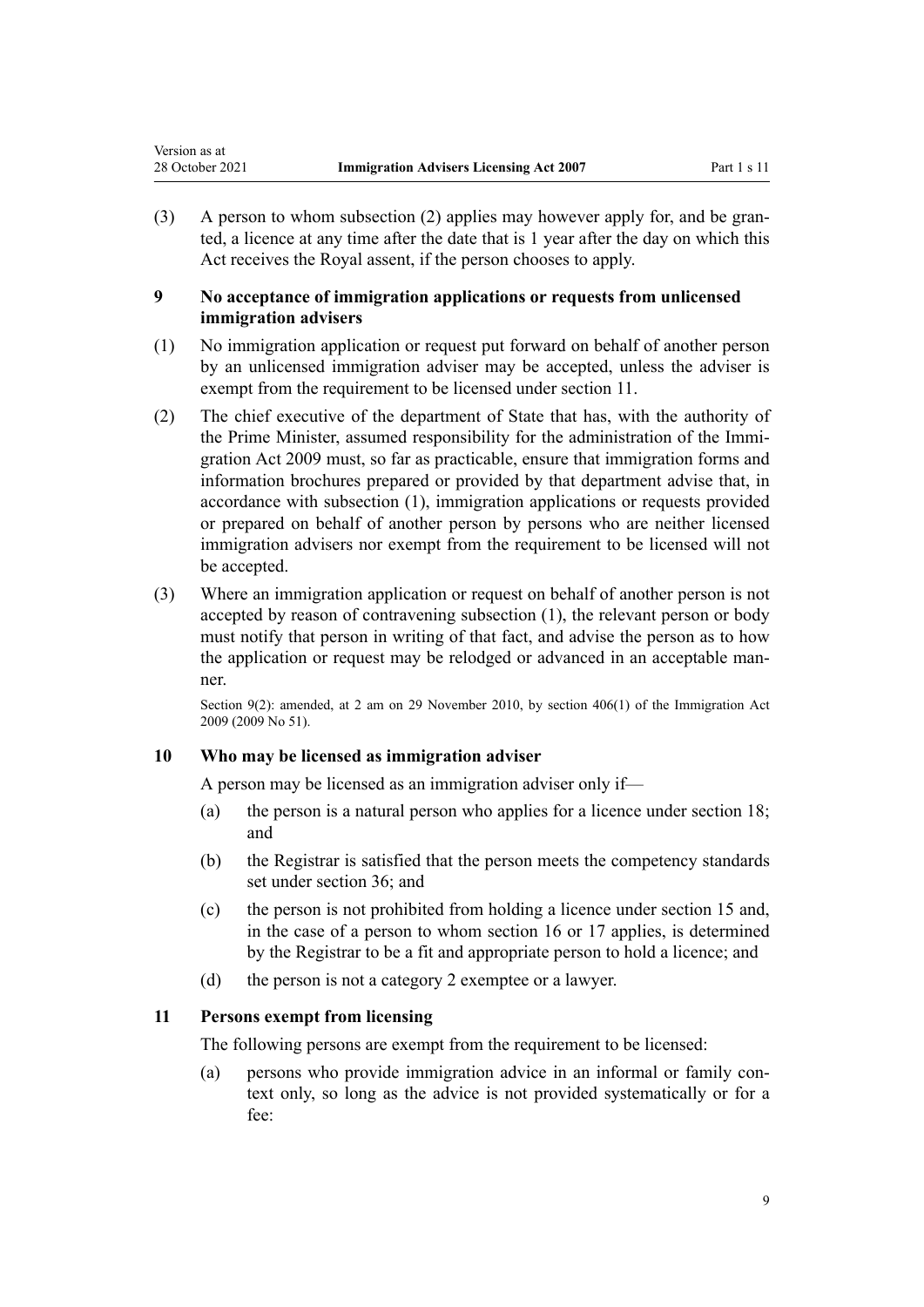- <span id="page-9-0"></span>(b) members of Parliament, and members of their staff who provide immigration advice within the scope of their employment agreement:
- (c) foreign diplomats and consular staff accorded protection as such under the [Diplomatic Privileges and Immunities Act 1968](http://legislation.govt.nz/pdflink.aspx?id=DLM387495) or the [Consular](http://legislation.govt.nz/pdflink.aspx?id=DLM397288) [Privileges and Immunities Act 1971](http://legislation.govt.nz/pdflink.aspx?id=DLM397288):
- (d) employees of the public service who provide immigration advice within the scope of their employment agreement:
- (e) lawyers:
- (f) persons employed by or working as volunteers for community law cen‐ tres (as defined in [section 6](http://legislation.govt.nz/pdflink.aspx?id=DLM364948) of the Lawyers and Conveyancers Act 2006), where at least 1 lawyer—
	- (i) is on the employing body of the community law centre; or
	- (ii) is employed by or working as a volunteer for the community law centre in a supervisory capacity:
- (g) persons employed by or working as volunteers for citizens advice bureaux:
- (h) persons who provide—
	- (i) immigration advice offshore; and
	- (ii) advice only in respect of applications made under the Immigration Act 2009 for a temporary entry class visa—temporary visa—student visa:
- (i) persons exempted by regulations made under section 12.

Section 11(h): substituted, at 2 am on 29 November 2010, by [section 406\(1\)](http://legislation.govt.nz/pdflink.aspx?id=DLM1441347) of the Immigration Act 2009 (2009 No 51).

Section 11(h)(ii): substituted, on 25 February 2011, by [regulation 3](http://legislation.govt.nz/pdflink.aspx?id=DLM3547906) of the Immigration Advisers Licensing (Partial Removal of Exemption) Regulations 2011 (SR 2011/19).

#### **12 Exemption, or removal of exemption, by Order in Council**

- (1) The Governor-General may, by Order in Council, make regulations—
	- (a) exempting any person or class of persons from the requirement to be licensed as immigration advisers:
	- (b) removing in whole or in part the exemption provided for in [section](#page-8-0)  $11(h)$ .
- (2) Regulations under subsection (1)(a) may be made only on the recommendation of the Minister given in accordance with [section 13.](#page-10-0)
- (3) Exemptions under subsection (1) must be classed as one of 2 categories:
	- (a) category 1 exemptions, exempted on the basis that—
		- (i) there is little consumer benefit to be gained by requiring members of the exempt class to be licensed; and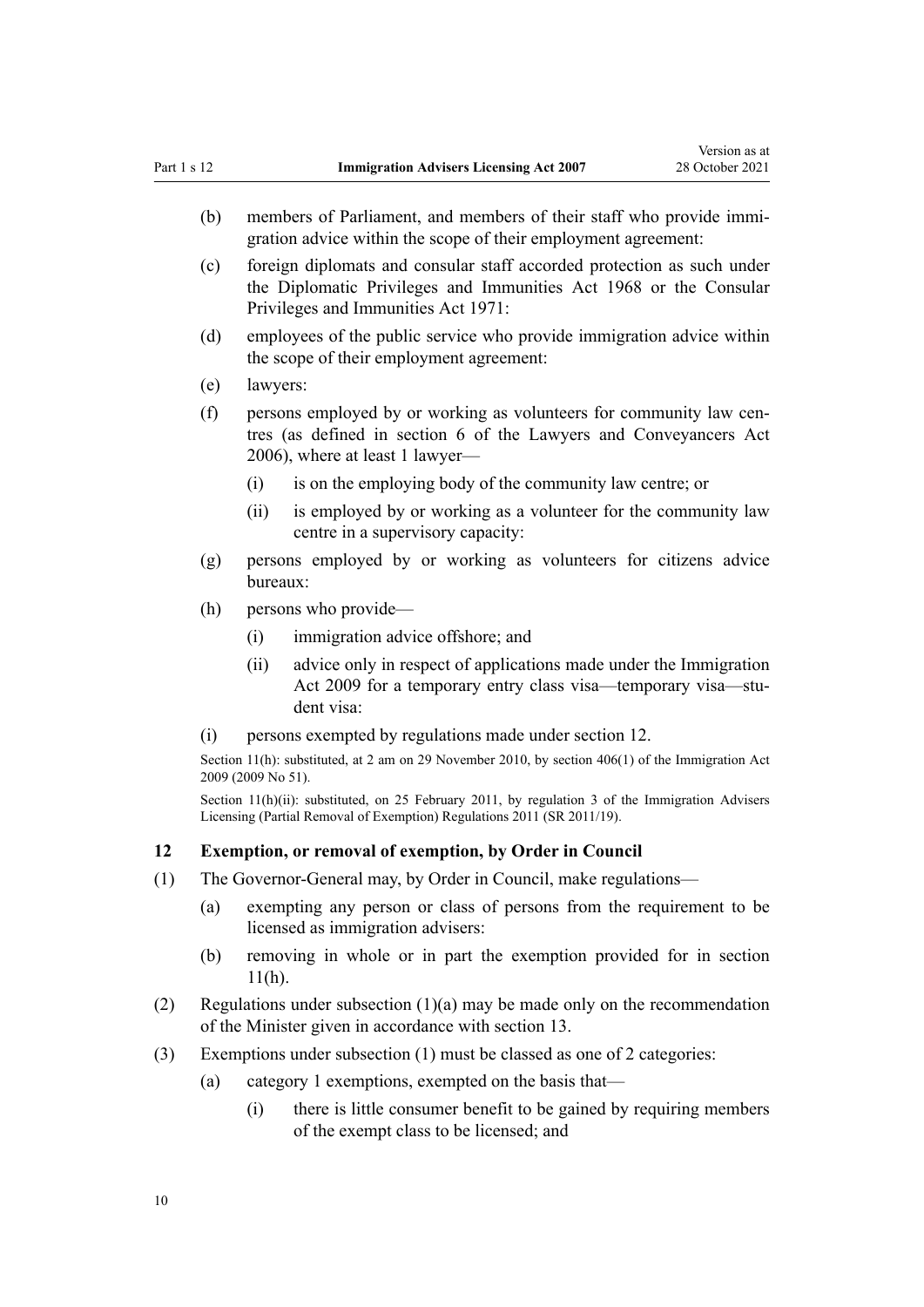<span id="page-10-0"></span>Version as at

- (ii) there are sufficient processes in place to ensure competent and ethical conduct; and
- (b) category 2 exemptions, for persons in professions or occupations that, under their own statute, have their own disciplinary procedures that could apply to the provision of immigration advice, and prescriptive requirements as to conduct.
- (4) An exemption under subsection  $(1)(a)$  may be subject to any terms and conditions specified in the regulations.
- (5) Subject to subsection (6), a person exempt under any of paragraphs (a), (b), (c), (d), (f), (g), (h), and (i) of [section 11](#page-8-0) or a category 1 exemptee may, despite being exempt, apply for a licence and, if the licence is granted, operate as a licensed immigration adviser.
- (6) A lawyer or a category 2 exemptee may neither apply for, nor hold, a licence.
- (7) A removal of the exemption provided for in [section 11\(h\)](#page-8-0) by regulations made under subsection (1) may be in respect of all or any 1 or more classes of person to whom the exemption relates, and the removal or retention of the exemption may be subject to any terms and conditions specified in the regulations.
- (8) Regulations under this section are secondary legislation (*see* [Part 3](http://legislation.govt.nz/pdflink.aspx?id=DLM7298343) of the Legislation Act 2019 for publication requirements).

| Legislation Act 2019 requirements for secondary legislation made under this section |                                                                                                  |                                    |
|-------------------------------------------------------------------------------------|--------------------------------------------------------------------------------------------------|------------------------------------|
| <b>Publication</b>                                                                  | PCO must publish it on the legislation website and notify LA19 s $69(1)(c)$<br>it in the Gazette |                                    |
| <b>Presentation</b>                                                                 | The Minister must present it to the House of<br>Representatives                                  | LA19 s 114, Sch 1<br>cl $32(1)(a)$ |
| <b>Disallowance</b>                                                                 | It may be disallowed by the House of Representatives                                             | LA19 ss 115, 116                   |
| This note is not part of the Act.                                                   |                                                                                                  |                                    |

Section 12(8): inserted, on 28 October 2021, by [section 3](http://legislation.govt.nz/pdflink.aspx?id=LMS268932) of the Secondary Legislation Act 2021 (2021 No 7).

#### **13 Process for Minister to make recommendation**

- (1) The Minister must not make a recommendation under [section 12\(2\)](#page-9-0) unless the Minister—
	- (a) has received a report from the Registrar that assesses the proposed exemption or removal of the exemption; and
	- (b) has provided the Registrar's assessment to, and has consulted with, such persons and organisations as the Minister considers appropriate; and
	- (c) in the case of an exemption, is satisfied that the criteria for an exemption are met (including by considering the matters specified in subsection (2), where appropriate).
- (2) In assessing whether the criterion for exemption specified in [section](#page-9-0)  $12(3)(a)(ii)$  is met, the Minister must, in respect of the person or class of per-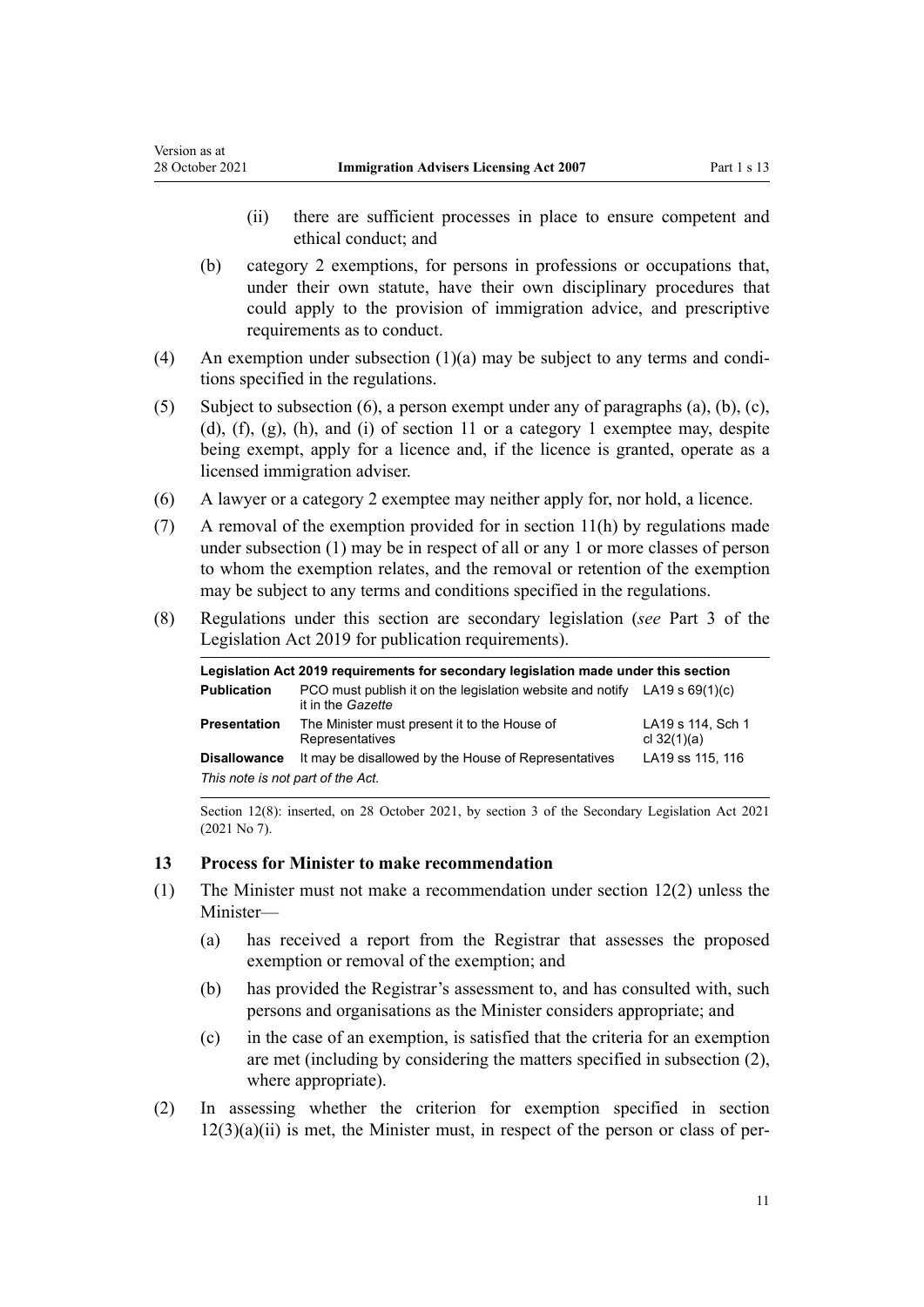<span id="page-11-0"></span>sons being considered for exemption, have regard (where appropriate) to such matters as—

- (a) obligations to clients:
- (b) the existence or likelihood of conflicts of interest:
- (c) disclosure requirements:
- (d) the provision of consumer complaints procedures:
- (e) membership standards:
- (f) the monitoring and supervision of the performance of individuals:
- (g) provision for ongoing training.

# **14 Review of exemptions**

- (1) The Registrar—
	- (a) must review each exemption granted by regulations made under [section](#page-9-0)  $12(1)(a)$  at intervals not greater than 3 years:
	- (b) may review any such exemption at any time.
- (2) The Registrar must report to the Minister on the outcome of any review under this section.
- (3) After considering the report provided by the Registrar, the Minister may recommend to the Governor-General that the exemption in question be removed or amended.
- (4) The Governor-General may, by Order in Council made on the recommendation of the Minister under subsection (3), make regulations revoking or amending any exemption granted by regulations made under [section 12\(1\)\(a\).](#page-9-0)
- (5) Regulations under this section are secondary legislation (*see* [Part 3](http://legislation.govt.nz/pdflink.aspx?id=DLM7298343) of the Legislation Act 2019 for publication requirements).

| Legislation Act 2019 requirements for secondary legislation made under this section |                                                                                                  |                                    |
|-------------------------------------------------------------------------------------|--------------------------------------------------------------------------------------------------|------------------------------------|
| <b>Publication</b>                                                                  | PCO must publish it on the legislation website and notify LA19 s $69(1)(c)$<br>it in the Gazette |                                    |
| <b>Presentation</b>                                                                 | The Minister must present it to the House of<br>Representatives                                  | LA19 s 114, Sch 1<br>cl $32(1)(a)$ |
| <b>Disallowance</b>                                                                 | It may be disallowed by the House of Representatives                                             | LA19 ss 115, 116                   |
| This note is not part of the Act.                                                   |                                                                                                  |                                    |

Section 14(5): inserted, on 28 October 2021, by [section 3](http://legislation.govt.nz/pdflink.aspx?id=LMS268932) of the Secondary Legislation Act 2021 (2021 No 7).

#### **15 Persons prohibited from licensing**

- (1) A person is prohibited from being licensed if he or she—
	- (a) is an undischarged bankrupt; or
	- (b) is prohibited or disqualified under any of the provisions of [sections 382](http://legislation.govt.nz/pdflink.aspx?id=DLM323249), [383](http://legislation.govt.nz/pdflink.aspx?id=DLM323252), or [385](http://legislation.govt.nz/pdflink.aspx?id=DLM323259) of the Companies Act 1993 from managing a company; or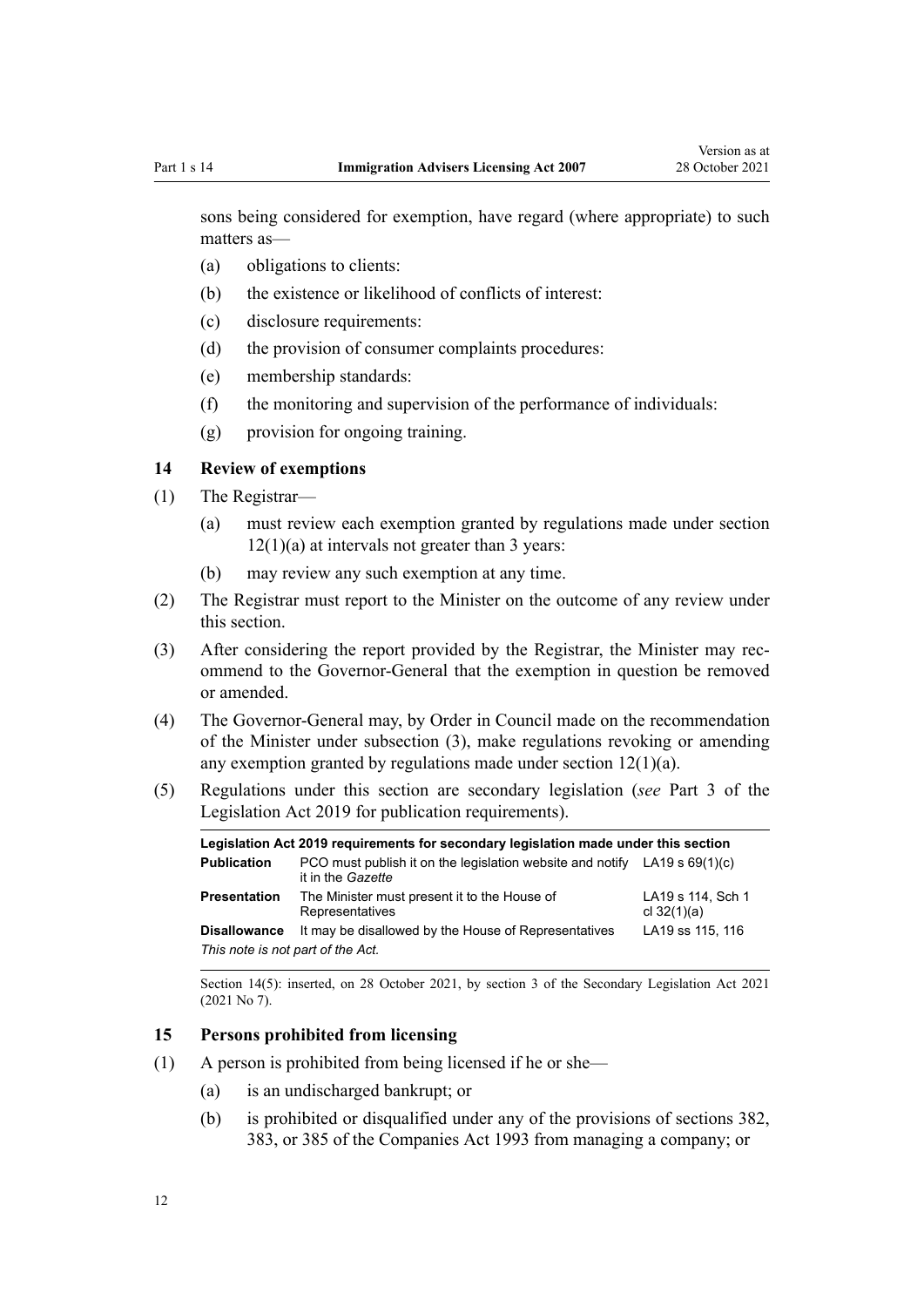- <span id="page-12-0"></span>(c) has been convicted of an offence against the [Immigration Act 2009,](http://legislation.govt.nz/pdflink.aspx?id=DLM1440300) the [Immigration Act 1987](http://legislation.govt.nz/pdflink.aspx?id=DLM108017), or the Immigration Act 1964; or
- (d) has been removed or deported from New Zealand under the [Immigration](http://legislation.govt.nz/pdflink.aspx?id=DLM1440300) [Act 2009,](http://legislation.govt.nz/pdflink.aspx?id=DLM1440300) the [Immigration Act 1987](http://legislation.govt.nz/pdflink.aspx?id=DLM108017), or the Immigration Act 1964; or
- (e) is unlawfully in New Zealand.
- (2) Persons who hold or have held any of the following offices or employment are prohibited from being licensed while holding the office or employment or at any time within 12 months after leaving the office or employment:
	- (a) Ministers of Immigration and Associate Ministers of Immigration in the New Zealand Government:
	- (b) any immigration officer, visa officer, or refugee status officer (as defined in the [Immigration Act 1987\)](http://legislation.govt.nz/pdflink.aspx?id=DLM108017):
	- (c) any immigration officer or refugee and protection officer (as defined in the [Immigration Act 2009\)](http://legislation.govt.nz/pdflink.aspx?id=DLM1440300).

Section 15(1)(b): amended, on 5 December 2013, by [section 14](http://legislation.govt.nz/pdflink.aspx?id=DLM5620822) of the Companies Amendment Act 2013 (2013 No 111).

Section 15(1)(c): substituted, at 2 am on 29 November 2010, by [section 406\(1\)](http://legislation.govt.nz/pdflink.aspx?id=DLM1441347) of the Immigration Act 2009 (2009 No 51).

Section 15(1)(d): substituted, at 2 am on 29 November 2010, by [section 406\(1\)](http://legislation.govt.nz/pdflink.aspx?id=DLM1441347) of the Immigration Act 2009 (2009 No 51).

Section 15(2)(c): added, at 2 am on 29 November 2010, by [section 406\(1\)](http://legislation.govt.nz/pdflink.aspx?id=DLM1441347) of the Immigration Act 2009 (2009 No 51).

#### **16 Persons subject to restriction on being licensed**

The following persons must not be licensed unless the Registrar is satisfied that the nature of the relevant offence or matter is unlikely to adversely affect the person's fitness to provide immigration advice:

- (a) a person who has been convicted, whether in New Zealand or in another country, of a crime involving dishonesty, an offence resulting in a term of imprisonment, or an offence against the [Fair Trading Act 1986](http://legislation.govt.nz/pdflink.aspx?id=DLM96438) (or any equivalent law of another country); or
- (b) a person who, under the law of another country,—
	- (i) is an undischarged bankrupt; or
	- (ii) has been prohibited or disqualified from managing a company; or
	- (iii) has been convicted of an immigration offence; or
	- (iv) has been removed or deported from the country; or
- (c) a person to whom section  $15(1)(a)$  or (b) has applied in the past.

#### **17 Other matters relevant to fitness for licensing**

In determining a person's fitness to be licensed, the Registrar may take into account—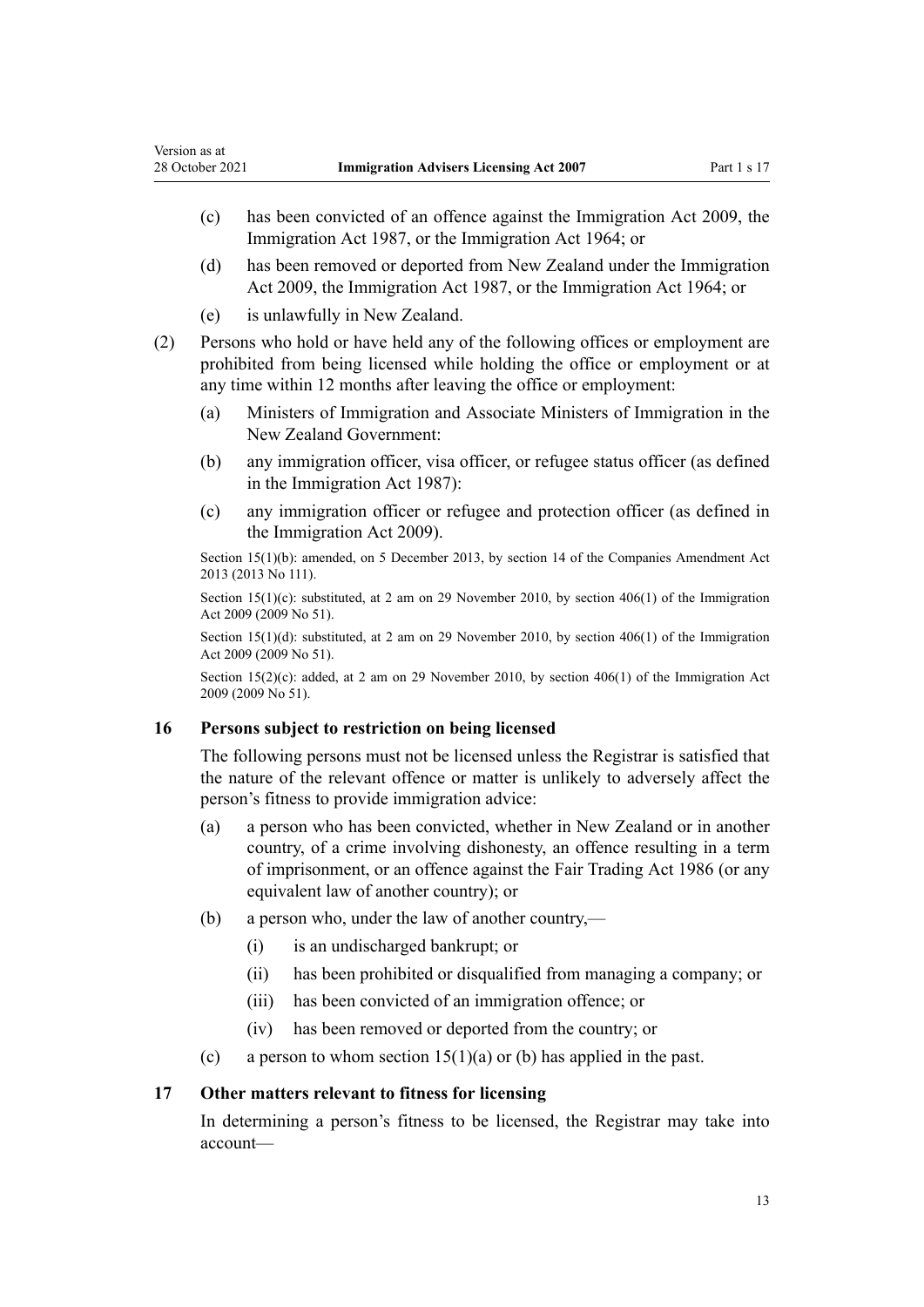- <span id="page-13-0"></span>(a) any conviction, whether in New Zealand or in another country, for an offence of a kind other than those referred to in [sections 15](#page-11-0) and [16:](#page-12-0)
- (b) any disciplinary proceedings, whether in New Zealand or in another country, and whether in relation to the provision of immigration advice or in relation to the conduct of any other occupation or profession, taken or being taken against the person (including any past cancellation or sus‐ pension of a licence under this Act, or any non-compliance with any other sanction imposed under this Act):
- (c) whether or not the person is related by employment or association to a person to whom a licence would be refused under this section or [section](#page-11-0) [15](#page-11-0) or [16.](#page-12-0)

#### *Licensing process*

# **18 Application for licence**

An application for licensing as an immigration adviser must—

- (a) be made to the Registrar in a form approved by the Registrar; and
- (b) be accompanied by the prescribed fee (if any); and
- (c) include the following information:
	- (i) the applicant's full name and date of birth; and
	- (ii) a physical address at which documents can be served on the appli‐ cant; and
	- (iii) the person's business address (if different from the address referred to in subparagraph (ii)); and
	- (iv) any further information and other material that may be prescribed or required by the Registrar; and
	- (v) if required by the Registrar, a statutory declaration stating that the person is not prohibited from or subject to a restriction on being licensed, and otherwise verifying the matters contained in the application.

#### **19 Granting of licence**

- (1) The Registrar must grant a licence to an applicant if satisfied that—
	- (a) the applicant is not prohibited from registration under [section 12\(6\)](#page-9-0) or [15;](#page-11-0) and
	- (b) having regard to the matters specified in [sections 16](#page-12-0) and [17](#page-12-0) the person is fit to be licensed as an immigration adviser; and
	- (c) the person meets minimum standards of competence set under [section](#page-19-0) [36;](#page-19-0) and
	- (d) the application complies with section 18 and is properly completed; and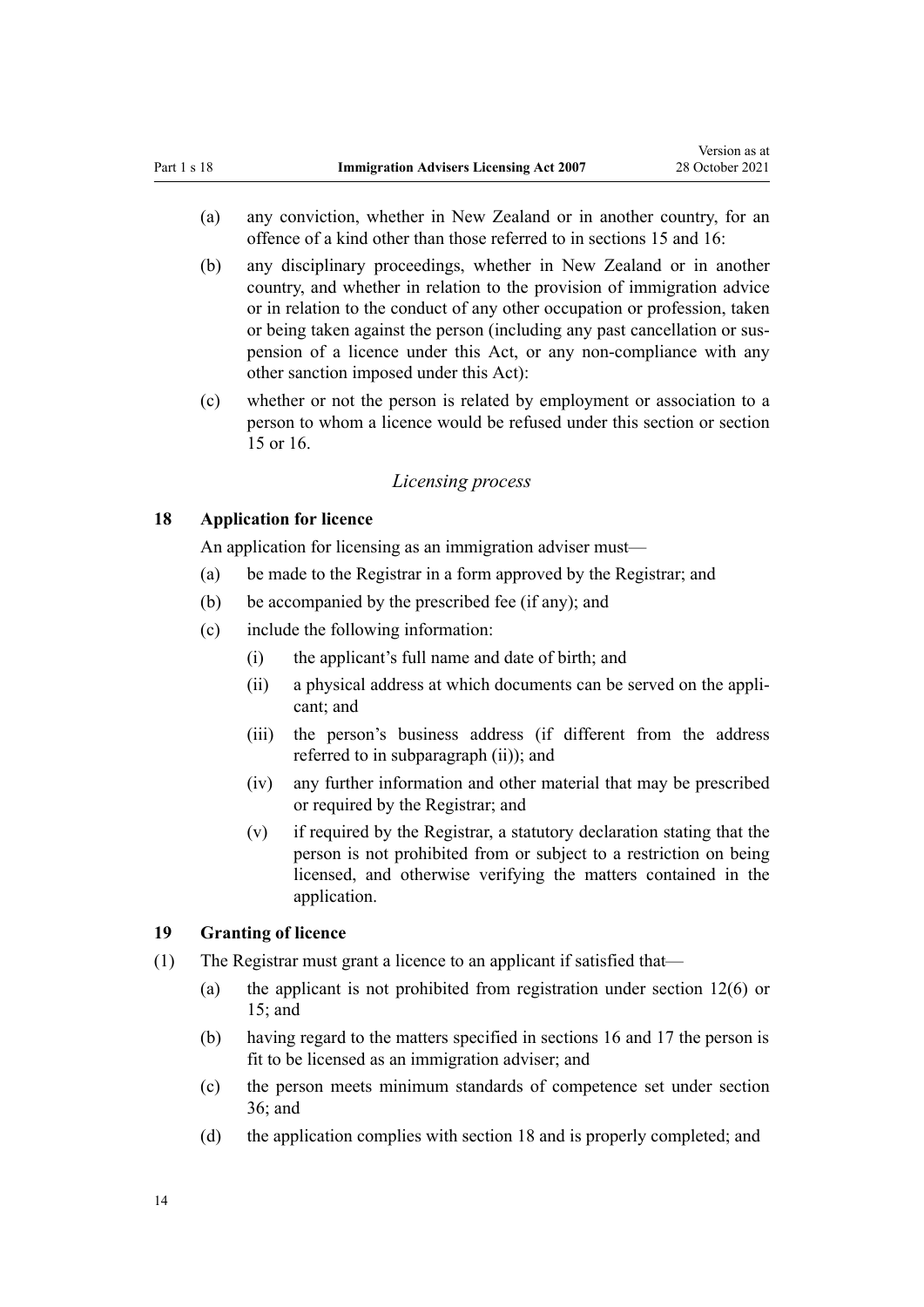- <span id="page-14-0"></span>(e) the applicant has paid the required amount of immigration adviser's levy (if any).
- (2) When determining to grant a licence, the Registrar must determine whether the applicant is to be granted—
	- (a) a full licence; or
	- (b) a limited licence; or
	- (c) a provisional licence.
- (3) The Registrar may grant a full licence if satisfied that the applicant has overall competence in all areas of immigration advice.
- (4) The Registrar may grant a limited licence that authorises the applicant to pro‐ vide immigration advice only in relation to specified matters, if satisfied that the applicant has competence only in relation to those matters.
- (5) The Registrar may grant a provisional licence that requires the applicant to work under the direct supervision of a fully licensed immigration adviser for 12 months or such other lesser period as may be specified by the Registrar, if satisfied that the applicant is a new entrant to the industry or that for any other reason supervision is required or appropriate.
- (6) The Registrar must notify the applicant in writing of the decision to grant a licence subject to the payment of any levy, and, if the decision is to grant a limited licence or a provisional licence, give reasons for that decision.
- (7) A notification under subsection  $(6)$  must also specify the amount of immigration adviser's levy payable (if any) before the licence will be granted.
- (8) An applicant has the right to appeal, under [section 81](#page-41-0), the Registrar's decision to grant a limited or a provisional licence (including the duration of a provisional licence), rather than a full licence.

#### **20 Method of determining competence**

The Registrar may satisfy himself or herself of an applicant's competence by all or any of the following means:

- (a) consideration of the application material supplied by the applicant:
- (b) an examination:
- (c) an interview:
- (d) review of any work carried out by the applicant relevant to the application:
- (e) consideration of information provided by an overseas or international person, body, or agency:
- (f) carrying out an inspection under [section 57:](#page-30-0)
- (g) consideration of any other matter relevant to the application.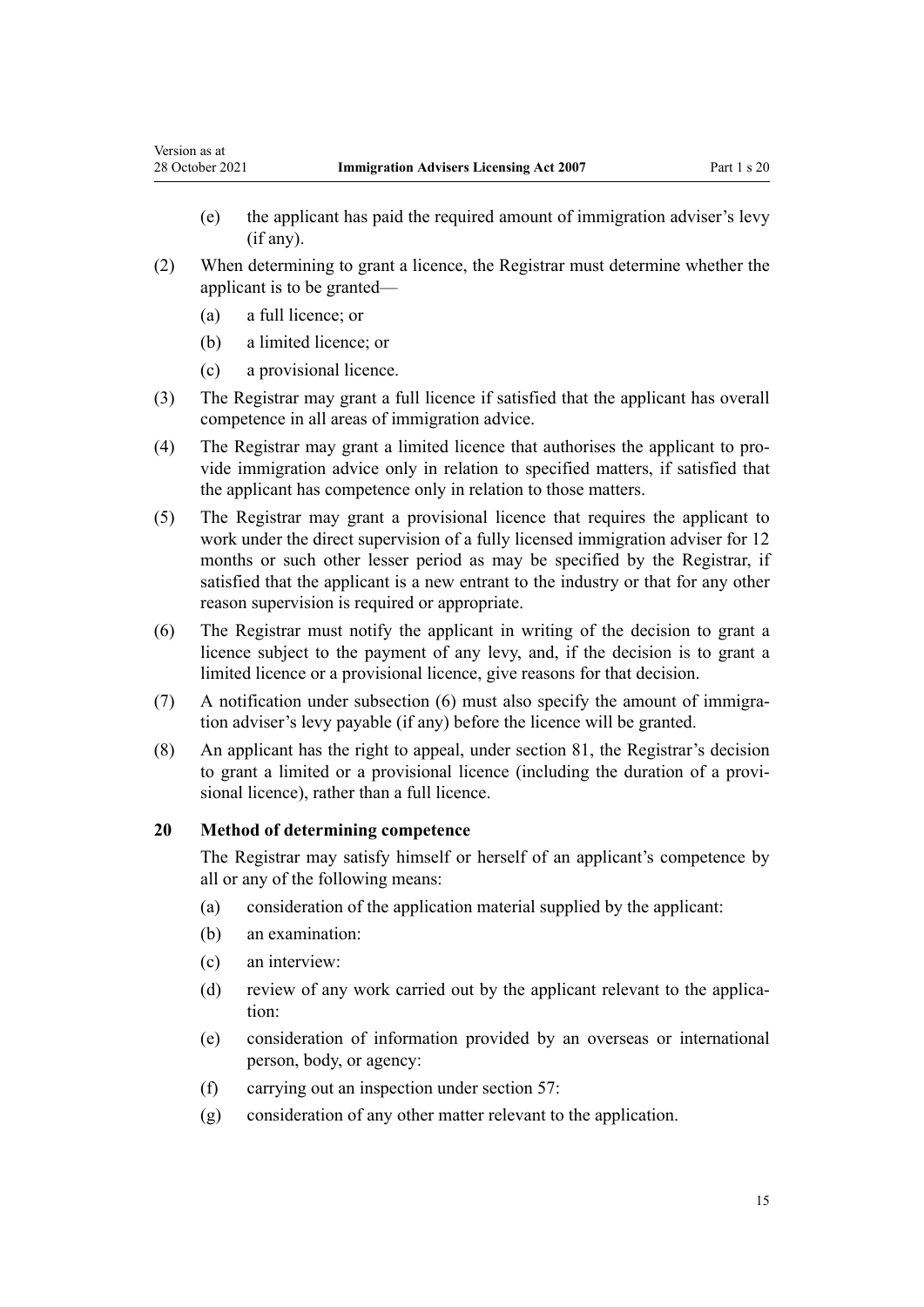# <span id="page-15-0"></span>**21 Refusal to grant licence**

- (1) If the Registrar determines not to grant a licence, he or she must notify the applicant in writing of the decision and the reasons for it within 10 working days after the decision is made.
- (2) An applicant has the right to appeal, under [section 81](#page-41-0), the Registrar's decision to refuse to grant a licence.

#### **22 Duration of licence**

- (1) A full or limited licence is effective for a period of 12 months commencing on the date it is granted.
- (2) A provisional licence is effective for the period or until the expiry date stated in it.
- (3) Subsections (1) and (2) apply unless the licence is—
	- (a) cancelled under [section 27](#page-16-0) or [51](#page-27-0); or
	- (b) suspended under [section 51](#page-27-0) or [53;](#page-28-0) or
	- (c) surrendered by its holder in accordance with [section 31](#page-18-0).

#### **23 Upgrade of licence**

- (1) The holder of a limited licence may at any time apply to the Registrar for the grant of a full licence.
- (2) The holder of a provisional licence may at any time apply to the Registrar for the grant of a full licence or a limited licence.
- (3) [Sections 18 to 22](#page-13-0) apply, with any necessary modifications, in relation to any such application as if it were an application for a licence under [section 18](#page-13-0).
- (4) If an application for an upgrade of a licence has been made but not determined before the date on which the licence would otherwise expire, the licence continues in force until the application is determined.
- (5) The grant of an upgrade of a licence takes effect from the date of expiry of the previous licence (as determined before the application of subsection (4)) or the date on which it is granted, whichever occurs first.

Section 23(4): added, on 7 July 2010, by [section 5](http://legislation.govt.nz/pdflink.aspx?id=DLM3042306) of the Immigration Advisers Licensing Amendment Act 2010 (2010 No 67).

Section 23(5): added, on 7 July 2010, by [section 5](http://legislation.govt.nz/pdflink.aspx?id=DLM3042306) of the Immigration Advisers Licensing Amendment Act 2010 (2010 No 67).

#### **24 Renewal of licence**

- (1) An application for renewal of a licence must be made to the Registrar on or before the date on which the licence expires.
- (2) [Sections 18 to 22](#page-13-0) apply, with any necessary modifications and subject to any provisions prescribed in regulations, to an application for renewal for a licence as if it were an application for a licence.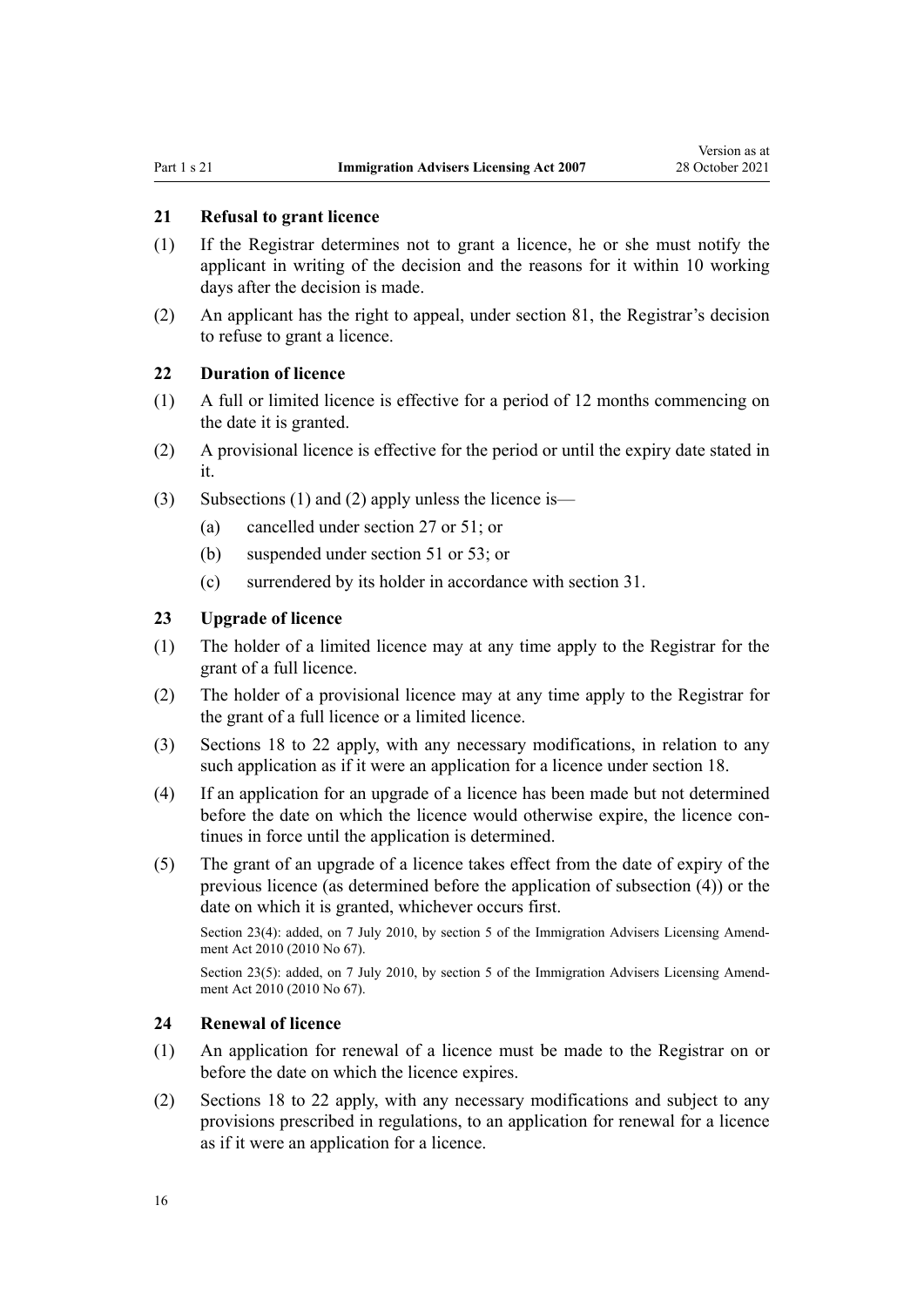- (3) If an application for renewal of a licence has been made but not determined before the date on which the licence would otherwise expire, the licence continues in force until the application is determined.
- (4) The grant of a renewal of a licence takes effect from the date of expiry of the previous licence (as determined before the application of subsection (3)).

#### **25 Licence may not be transferred**

A licence—

<span id="page-16-0"></span>Version as at

- (a) may not be transferred; and
- (b) may not vest by operation of law in any person other than the person to whom it was granted.

#### **26 Obligation to notify Registrar of change in circumstances**

(1) Any licence holder or applicant for a licence must give written notice to the Registrar of any relevant change in circumstances as soon as practicable, but in any event not later than 10 working days after the change.

#### (2) In this section, **relevant change in circumstances**—

- (a) means—
	- (i) any change in the information that the person has provided under [section 18](#page-13-0):
	- (ii) any matter that results in the person becoming prohibited from being granted a licence:
	- (iii) any change in circumstances that may affect any of the matters specified in [section 16](#page-12-0) or [17](#page-12-0):
- (b) includes any change that may be prescribed (if any).

*Cancellation and suspension of licence, etc*

# **27 Cancellation of licence**

- (1) The Registrar must cancel a licence if he or she is satisfied that—
	- (a) the licensee is prohibited by section  $12(6)$  or [15](#page-11-0) from holding a licence; or
	- (b) the licence was granted on the basis of any false or fraudulent representation or declaration, made either orally or in writing; or
	- (c) the application for the licence or its renewal was accompanied by pay‐ ment of an application fee that has subsequently been dishonoured; or
	- (d) the payment of the immigration adviser's levy has subsequently been dishonoured; or
	- (e) the person has died.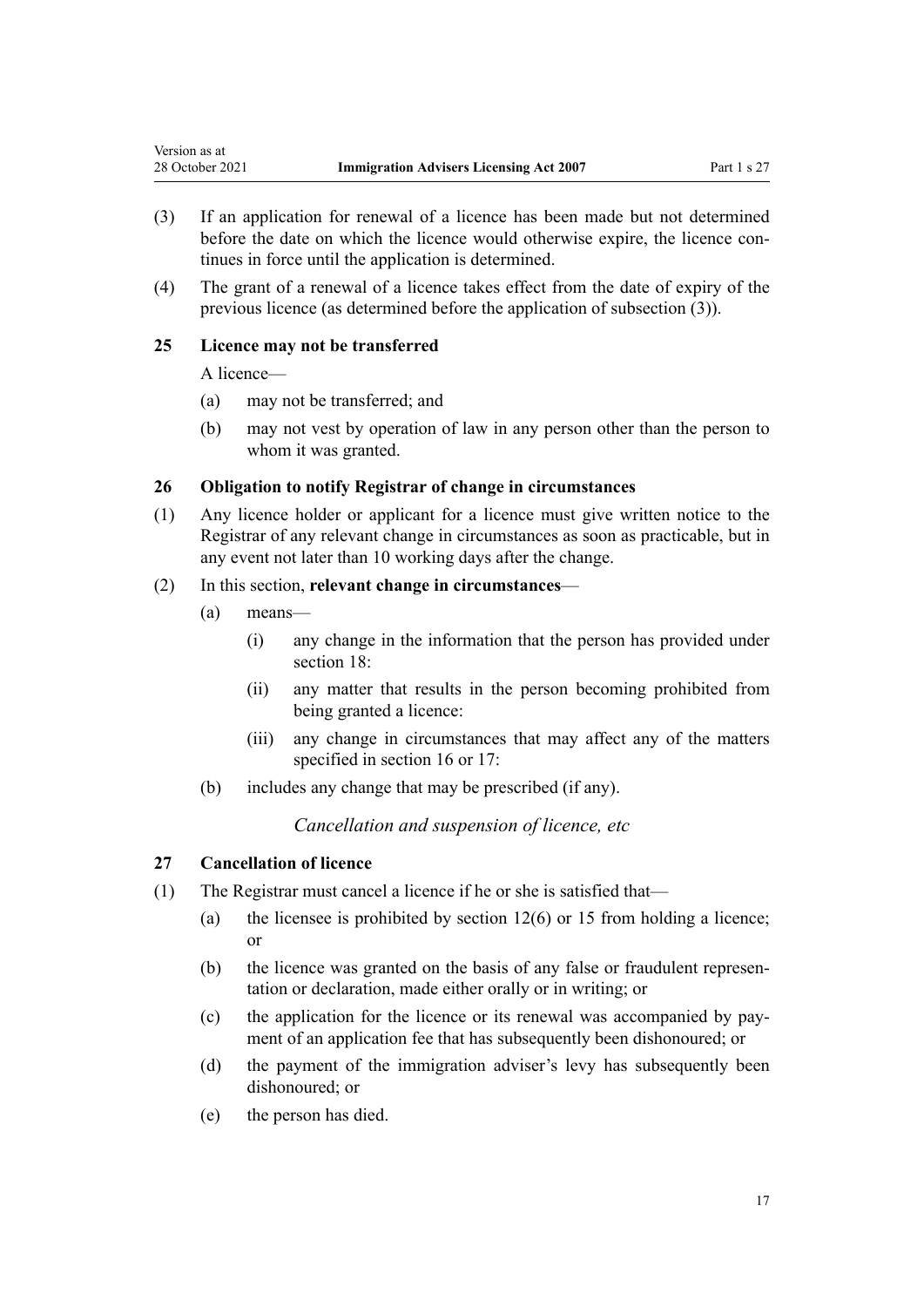<span id="page-17-0"></span>(2) A licence is cancelled if the Tribunal has determined to impose on the licensee the sanction of cancellation of the licence in accordance with section  $51(1)(d)$ .

#### **28 Process for cancellation**

- (1) The process for cancellation of a licence other than under section  $27(1)(e)$  or by determination of the Tribunal under [section 51](#page-27-0) is as follows:
	- (a) the Registrar must give the licensee written notice of his or her intention to cancel the licence; and
	- (b) the notice must—
		- (i) contain or be accompanied by a statement of the Registrar's rea‐ sons for the cancellation; and
		- (ii) state that the licensee has 10 working days within which to make written representations to the Registrar as to why the licence should not be cancelled; and
	- (c) if any written representations are made by the licensee within the 10 working day period referred to in paragraph (b)(ii), the Registrar must take those representations into account in deciding whether or not to cancel the licence; and
	- (d) the Registrar must then decide whether or not to cancel the licence, and notify the licensee accordingly, as soon as practicable.
- (2) If the Registrar decides to cancel the licence,—
	- (a) he or she must include in the notice under subsection  $(1)(d)$  the grounds for the decision and the date on which the cancellation takes effect; and
	- (b) he or she must also specify in the notice the right of the person to appeal to the Tribunal under [section 55](#page-29-0).

#### **29 Suspension of licence**

- (1) A licence is suspended if the Tribunal has determined—
	- (a) to impose on the licensee the sanction of suspension of licence in accordance with section  $51(1)(c)$ ; or
	- (b) to suspend the licence under [section 53](#page-28-0).
- (2) A person whose licence has been suspended may not apply for a further licence during the period or duration of the suspension.

#### **30 Effective date of cancellation or suspension**

- (1) The cancellation of a licence other than under [section 51](#page-27-0) takes effect on the date specified by the Registrar in the notice given to the licensee under section  $28(1)(d)$ , which must be a date after the date of that notice.
- (2) The cancellation or suspension of a licence under [section 51](#page-27-0) as a result of dis‐ ciplinary proceedings, or the suspension of a licence under [section 53](#page-28-0), takes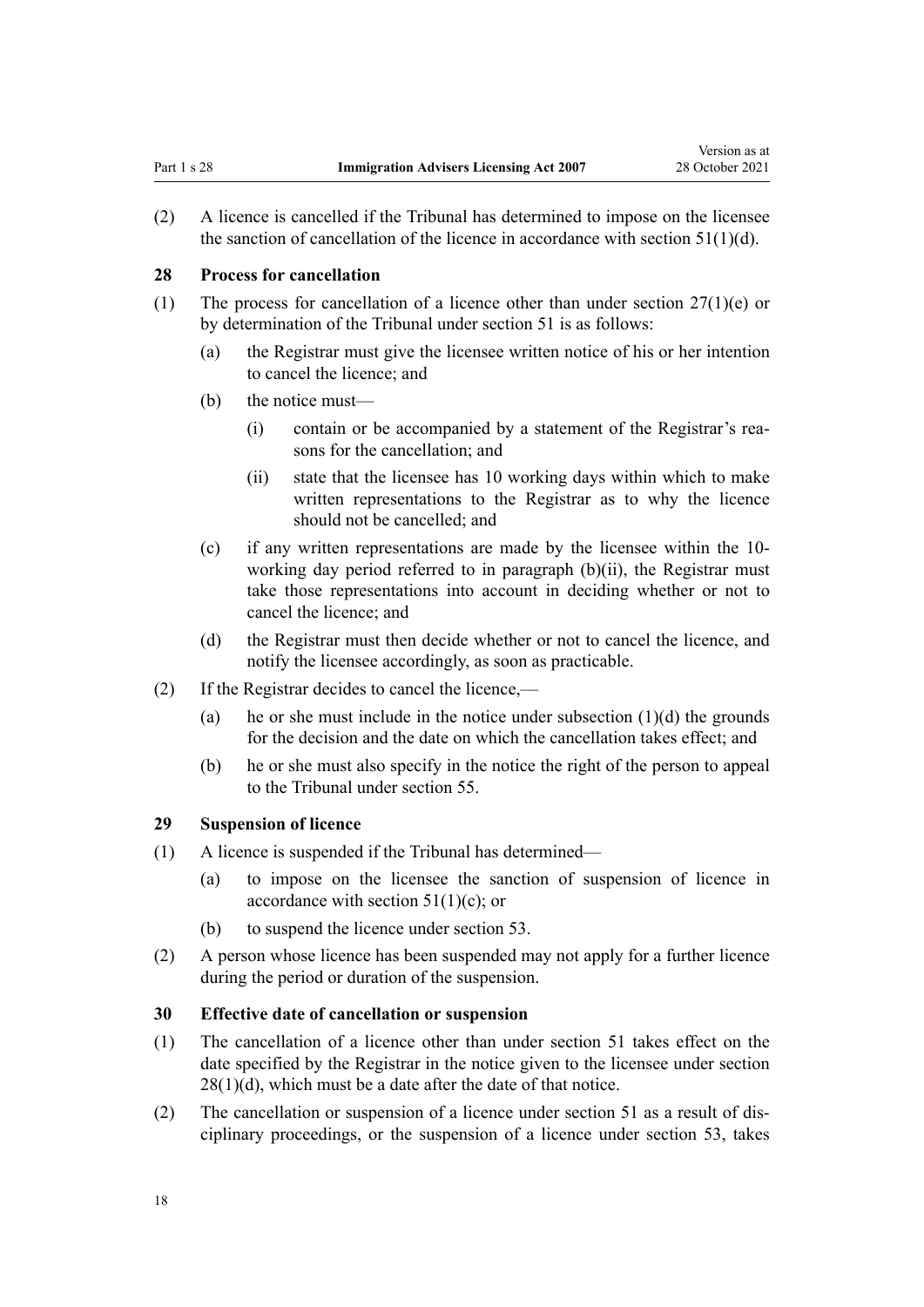<span id="page-18-0"></span>effect on the date notified in the Tribunal's decision communicated under section  $51(2)$  or  $53(2)(d)$ .

#### **31 Voluntary surrender of licence**

- (1) The holder of a licence may at any time surrender that licence by written notice to the Registrar.
- (2) A surrender takes effect on the date given in the notice or, if no such date is given, on the day the notice is received by the Registrar.
- (3) Where a licence is surrendered, the Registrar may, as he or she thinks fit, refund all or part of any immigration adviser's levy paid in respect of the licence.

#### **32 Registrar must record cancellation, suspension, or surrender of licence**

As soon as possible after a licence is cancelled or suspended under [section 27](#page-16-0) or [51](#page-27-0) or [53](#page-28-0), or a licence is surrendered under section 31, the Registrar must record the cancellation, suspension, or surrender on the register.

#### **33 Expiry of licence**

If no application for the renewal of a licence is made on or before the date on which the licence would otherwise expire, the Registrar must record the expiry of the licence in the register as soon as practicable after that date.

*Immigration Advisers Authority and Registrar of Immigration Advisers*

#### **34 Immigration Advisers Authority established**

- (1) The Immigration Advisers Authority is established as a body within the Department.
- (2) The Authority consists of—
	- (a) a Registrar of Immigration Advisers, appointed by the chief executive under the [Public Service Act 2020](http://legislation.govt.nz/pdflink.aspx?id=LMS106157); and
	- (b) such number of other persons as the chief executive appoints to the Authority under that Act.

Section 34(2)(a): amended, on 7 August 2020, by [section 135](http://legislation.govt.nz/pdflink.aspx?id=LMS176959) of the Public Service Act 2020 (2020 No 40).

#### **35 Functions of Authority**

- (1) The functions of the Authority are—
	- (a) to establish and maintain a register of licensed immigration advisers:
	- (b) to administer the licensing regime for immigration advisers:
	- (c) to develop, make, and maintain competency standards and a code of conduct for immigration advisers: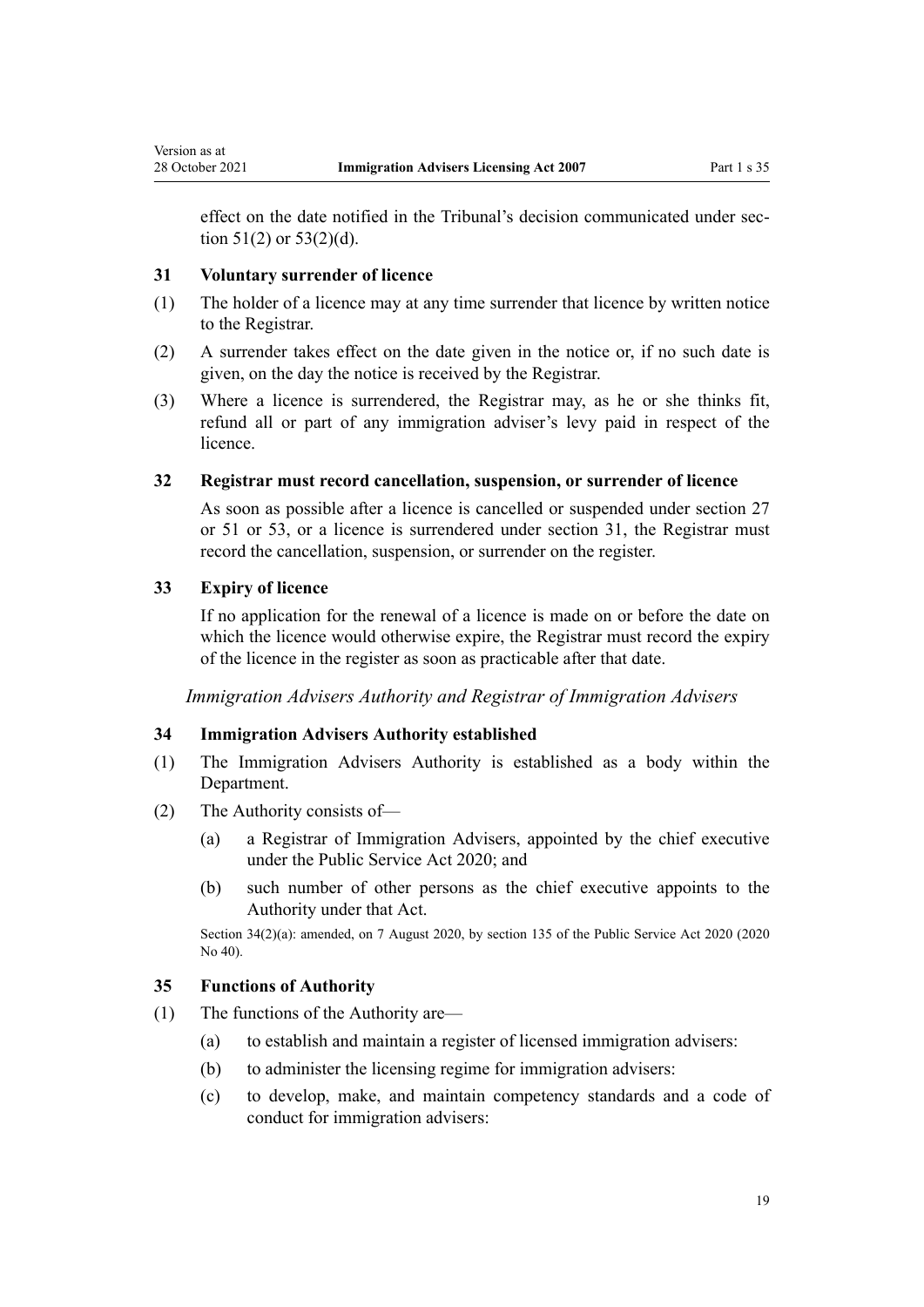- <span id="page-19-0"></span>(d) to facilitate the education and professional development of immigration advisers:
- (e) to facilitate public awareness of matters relating to the provision of immigration advice:
- (f) to investigate and take enforcement action in relation to offences under this Act:
- (g) to provide procedures for the lodging of complaints, including requiring immigration advisers to set up their own complaints processes:
- (h) to carry out such other functions as may be conferred on the Authority by this Act or any other enactment:
- (i) to carry out any functions that are incidental and related to, or conse‐ quential on, the functions referred to in paragraphs (a) to (h).
- (2) The Registrar is responsible to the chief executive for carrying out the func‐ tions of the Authority.

Section 35(1)(c): amended, on 28 October 2021, by [section 3](http://legislation.govt.nz/pdflink.aspx?id=LMS268932) of the Secondary Legislation Act 2021 (2021 No 7).

#### **36 Registrar to develop competency standards**

- (1) The Registrar must develop, make, and maintain competency standards to be met by licensed immigration advisers.
- (2) The competency standards must set out rules and criteria relating to—
	- (a) relevant qualifications:
	- (b) practical experience and knowledge:
	- (c) continuing professional development:
	- (d) communication in English.
- (3) Competency standards may differ according to whether a person holds or is seeking a full licence, a limited licence, or a provisional licence.
- (4) In developing competency standards, the Registrar must consult with—
	- (a) the Minister and the Department; and
	- (b) persons or representatives of persons who engage in the provision of immigration advice; and
	- (c) appropriate bodies or persons representing persons seeking or receiving immigration advice.
- (5) The Registrar must not make competency standards unless the Minister—
	- (a) is satisfied that appropriate consultation has been carried out under sub‐ section (4); and
	- (b) has approved the proposed competency standards.
- (5A) Competency standards are secondary legislation (*see* [Part 3](http://legislation.govt.nz/pdflink.aspx?id=DLM7298343) of the Legislation Act 2019 for publication requirements).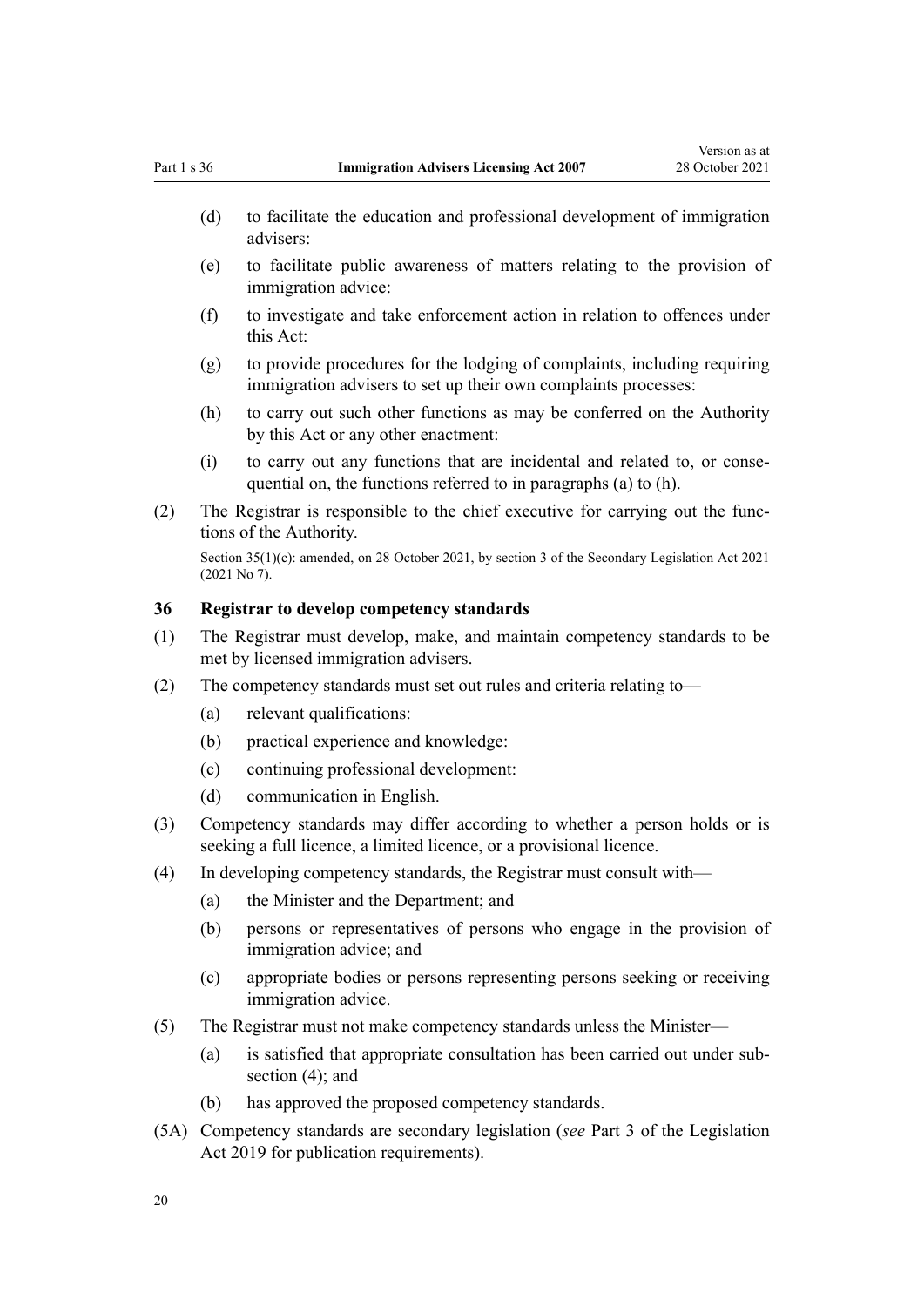(6) The Registrar may at any time amend, revoke, or replace any competency standards in the manner provided for in this section, except that he or she need not carry out consultation on matters involving minor corrections or updating, or otherwise of a minor, technical nature.

|                                   | Legislation Act 2019 requirements for secondary legislation made under this section                                                                                                                                                                 |                                    |
|-----------------------------------|-----------------------------------------------------------------------------------------------------------------------------------------------------------------------------------------------------------------------------------------------------|------------------------------------|
| <b>Publication</b>                | The maker must:                                                                                                                                                                                                                                     | LA19 ss 73, 74(1)(a),              |
|                                   | • either publish it in the Gazette or notify it in the Gazette<br>with a statement of where a copy may be inspected or<br>obtained                                                                                                                  | Sch 1 cl 14                        |
|                                   | • if practicable, bring it to the attention of the persons<br>likely to be affected by it by notice or publication in any<br>newspaper or trade journal, or by any other practicable<br>means (including electronic means)                          |                                    |
|                                   | • comply with section 38(2)                                                                                                                                                                                                                         |                                    |
|                                   | The Ministry of Foreign Affairs and Trade considers that<br>the secondary legislation may have international<br>transparency obligations under the CPTPP. As a result<br>the maker may also have to comply with s 75 of the<br>Legislation Act 2019 | LA19 ss 74(2), 75                  |
| <b>Presentation</b>               | The Minister must present it to the House of<br>Representatives                                                                                                                                                                                     | LA19 s 114, Sch 1<br>cl $32(1)(a)$ |
| <b>Disallowance</b>               | It may be disallowed by the House of Representatives                                                                                                                                                                                                | LA19 ss 115, 116                   |
| This note is not part of the Act. |                                                                                                                                                                                                                                                     |                                    |

Section 36(1): amended, on 28 October 2021, by [section 3](http://legislation.govt.nz/pdflink.aspx?id=LMS268932) of the Secondary Legislation Act 2021 (2021 No 7).

Section 36(5): replaced, on 28 October 2021, by [section 3](http://legislation.govt.nz/pdflink.aspx?id=LMS268932) of the Secondary Legislation Act 2021 (2021 No 7).

Section 36(5A): inserted, on 28 October 2021, by [section 3](http://legislation.govt.nz/pdflink.aspx?id=LMS268932) of the Secondary Legislation Act 2021 (2021 No 7).

Section 36(6): amended, on 28 October 2021, by [section 3](http://legislation.govt.nz/pdflink.aspx?id=LMS268932) of the Secondary Legislation Act 2021 (2021 No 7).

#### **37 Registrar to develop code of conduct**

<span id="page-20-0"></span>Version as at

- (1) The Registrar must develop, make, and maintain a code of conduct to be observed by licensed immigration advisers.
- (2) The code of conduct must address standards of professional and ethical conduct for licensed immigration advisers, including rules as to matters such as—
	- (a) obligations to clients:
	- (b) obligations to the Minister and Department handling immigration matters:
	- (c) conflicts of interest:
	- (d) disclosure requirements:
	- (e) the reasonableness of fees:
	- (f) the provision of consumer complaints procedures.
- (3) In developing a code of conduct, the Registrar must consult with—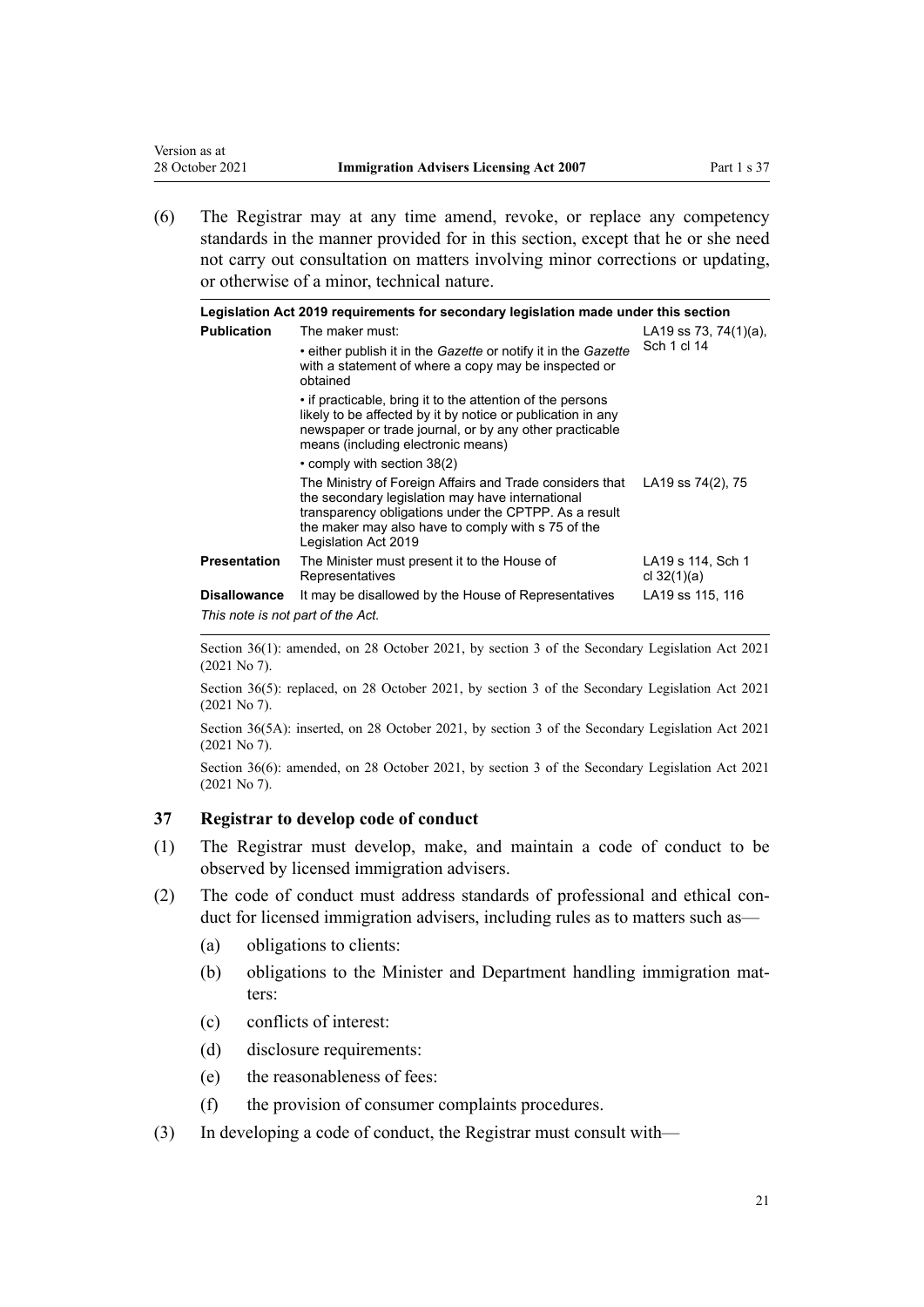- <span id="page-21-0"></span>(a) the Minister and the Department; and
- (b) persons or representatives of persons who engage in the provision of immigration advice; and
- (c) appropriate bodies or persons representing persons seeking or receiving immigration advice.
- (4) The Registrar must not make a code of conduct unless the Minister—
	- (a) is satisfied that appropriate consultation has been carried out under sub‐ section (3); and
	- (b) has approved the proposed code.
- (4A) A code of conduct is secondary legislation (*see* [Part 3](http://legislation.govt.nz/pdflink.aspx?id=DLM7298343) of the Legislation Act 2019 for publication requirements).
- (5) The Registrar may at any time amend, revoke, or replace any code of conduct in the manner provided for in this section, except that it need not carry out consultation on matters involving minor corrections or updating, or otherwise of a minor, technical nature.

| Legislation Act 2019 requirements for secondary legislation made under this section |                                                                                                                                                                                                                                                                                    |                                      |
|-------------------------------------------------------------------------------------|------------------------------------------------------------------------------------------------------------------------------------------------------------------------------------------------------------------------------------------------------------------------------------|--------------------------------------|
| <b>Publication</b>                                                                  | The maker must:<br>• either publish it in the Gazette or notify it in the Gazette<br>with a statement of where a copy may be inspected or<br>obtained                                                                                                                              | LA19 ss 73, 74(1)(a),<br>Sch 1 cl 14 |
|                                                                                     | • if practicable, bring it to the attention of the persons<br>likely to be affected by it by notice or publication in any<br>newspaper or trade journal, or by any other practicable<br>means (including electronic means)                                                         |                                      |
|                                                                                     | • comply with section 38(2)<br>The Ministry of Foreign Affairs and Trade considers that<br>the secondary legislation may have international<br>transparency obligations under the CPTPP. As a result<br>the maker may also have to comply with s 75 of the<br>Legislation Act 2019 | LA19 ss 74(2), 75                    |
| <b>Presentation</b>                                                                 | The Minister must present it to the House of<br>Representatives                                                                                                                                                                                                                    | LA19 s 114, Sch 1<br>cl $32(1)(a)$   |
| <b>Disallowance</b>                                                                 | It may be disallowed by the House of Representatives                                                                                                                                                                                                                               | LA19 ss 115, 116                     |
| This note is not part of the Act.                                                   |                                                                                                                                                                                                                                                                                    |                                      |

Section 37(1): amended, on 28 October 2021, by [section 3](http://legislation.govt.nz/pdflink.aspx?id=LMS268932) of the Secondary Legislation Act 2021 (2021 No 7).

Section 37(4): replaced, on 28 October 2021, by [section 3](http://legislation.govt.nz/pdflink.aspx?id=LMS268932) of the Secondary Legislation Act 2021 (2021 No 7).

Section 37(4A): inserted, on 28 October 2021, by [section 3](http://legislation.govt.nz/pdflink.aspx?id=LMS268932) of the Secondary Legislation Act 2021 (2021 No 7).

Section 37(5): amended, on 28 October 2021, by [section 3](http://legislation.govt.nz/pdflink.aspx?id=LMS268932) of the Secondary Legislation Act 2021 (2021 No 7).

#### **38 Publication of code of conduct and competency standards**

(1) *[Repealed]*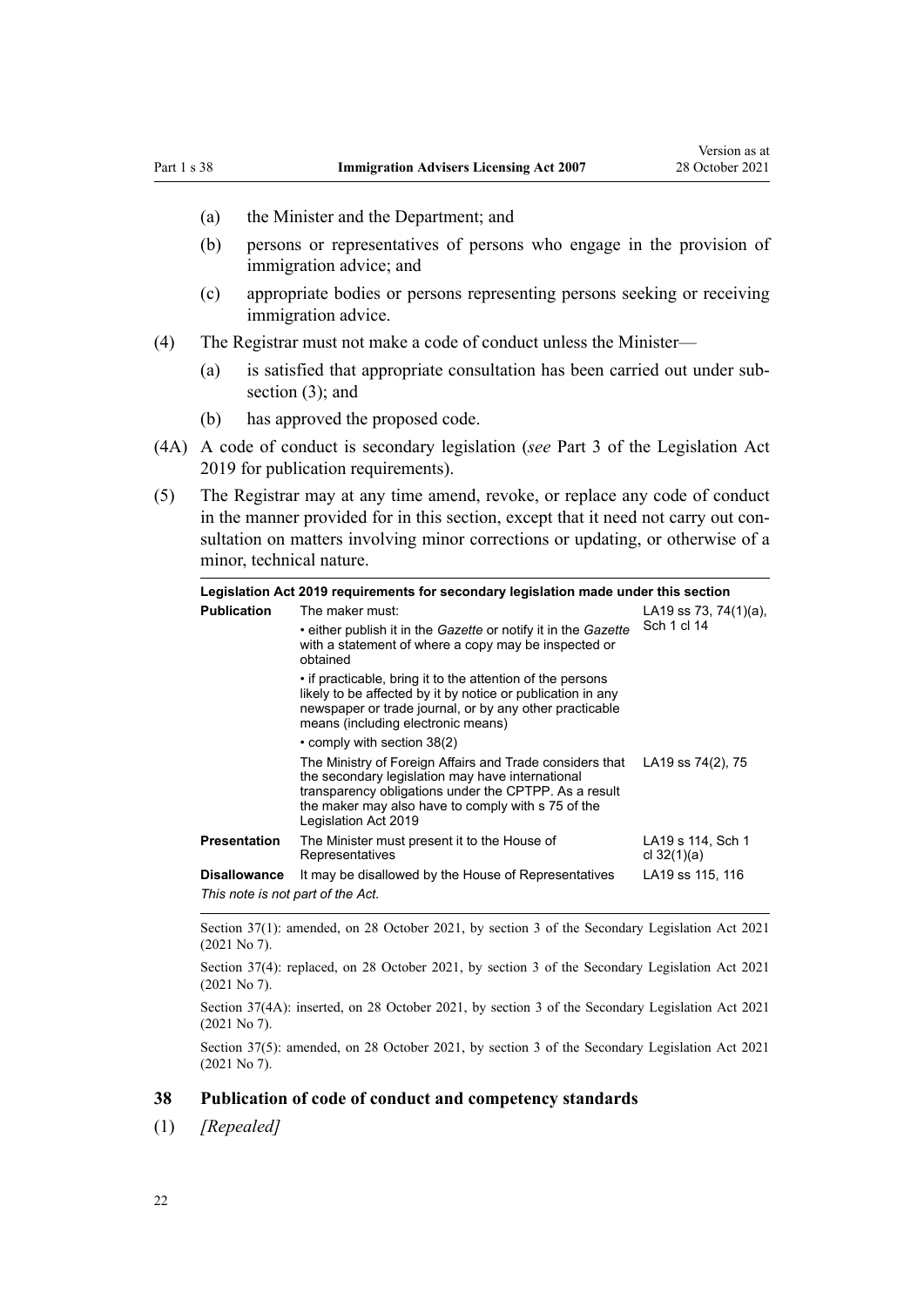- <span id="page-22-0"></span>(2) The Registrar must make copies of the code of conduct and the competency standards available for inspection free of charge (whether electronically or otherwise), and for purchase at a reasonable cost, at the head office of the Authority and at such other places (including overseas places) as the Registrar determines.
- (3) *[Repealed]*

Section 38(1): repealed, on 28 October 2021, by [section 3](http://legislation.govt.nz/pdflink.aspx?id=LMS268932) of the Secondary Legislation Act 2021 (2021 No 7).

Section 38(2): amended, on 28 October 2021, by [section 3](http://legislation.govt.nz/pdflink.aspx?id=LMS268932) of the Secondary Legislation Act 2021 (2021 No 7).

Section 38(3): repealed, on 28 October 2021, by [section 3](http://legislation.govt.nz/pdflink.aspx?id=LMS268932) of the Secondary Legislation Act 2021 (2021 No 7).

## **39 Application of Legislation Act 2012 to code and standards**

#### *[Repealed]*

Section 39: repealed, on 28 October 2021, by [section 3](http://legislation.govt.nz/pdflink.aspx?id=LMS268932) of the Secondary Legislation Act 2021 (2021 No 7).

*Immigration Advisers Complaints and Disciplinary Tribunal*

#### **40 Immigration Advisers Complaints and Disciplinary Tribunal established**

- (1) This section establishes a body to be known as the Immigration Advisers Com‐ plaints and Disciplinary Tribunal.
- (2) The Tribunal consists of—
	- (a) a person to act as chair of the Tribunal, appointed by the Governor-General on the recommendation of the Minister of Justice acting in consultation with the Minister; and
	- (b) such number of other members as the Governor-General appoints on the recommendation of the Minister of Justice acting in consultation with the Minister.
- (3) For the purposes of any matter within its jurisdiction, the Tribunal consists of 1 member of the Tribunal.

# **41 Functions of Tribunal**

The functions of the Tribunal are—

- (a) to make decisions on matters about immigration advisers that are referred to the Tribunal by the Registrar under [section 48:](#page-26-0)
- (b) to make decisions as to whether an immigration adviser's licence should be suspended under [section 53](#page-28-0) pending a final decision in regard to a matter involving a licensee:
- (c) to hear appeals against—
	- (i) a decision of the Registrar to cancel the licence of an immigration adviser under [section 27](#page-16-0); or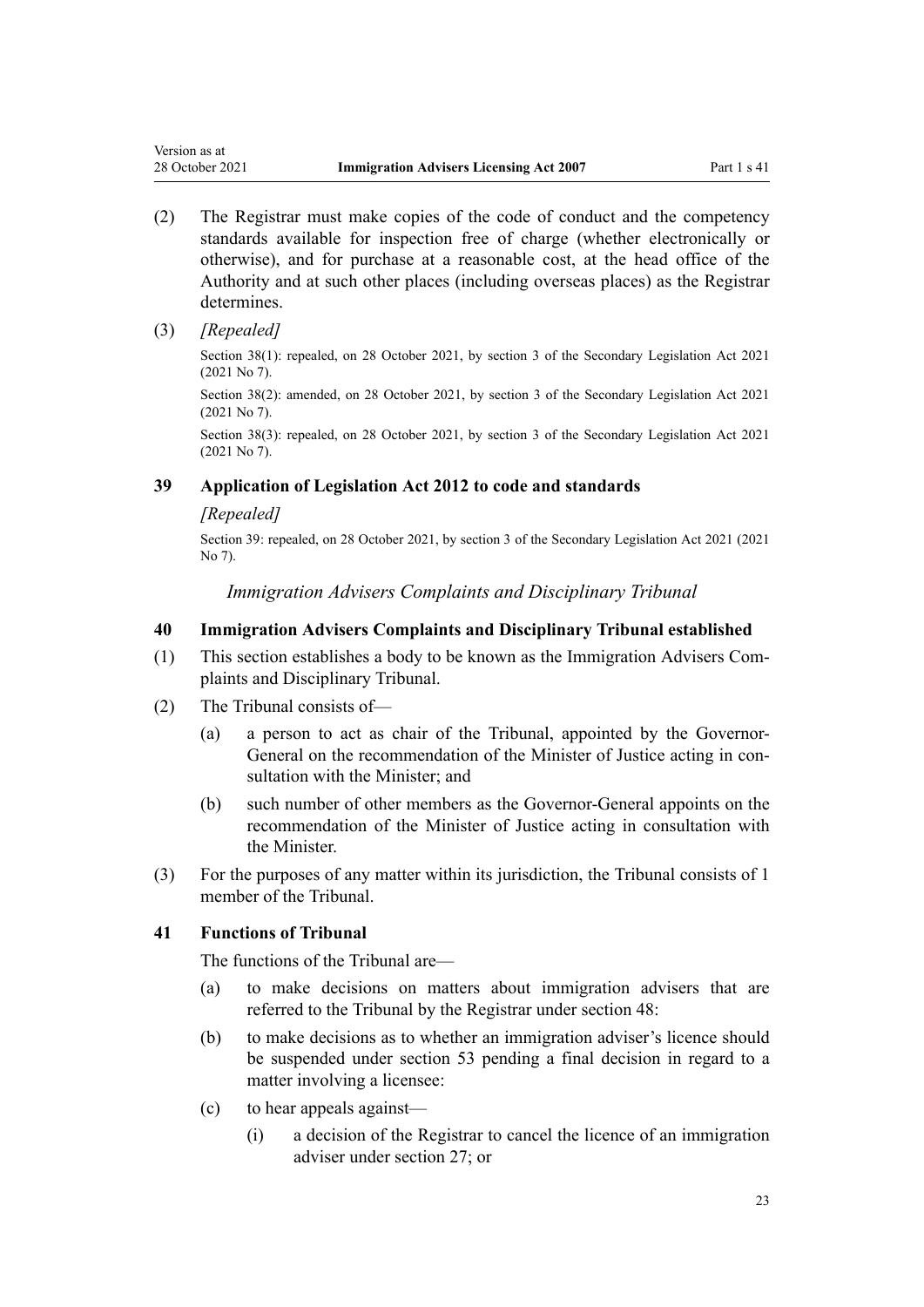<span id="page-23-0"></span>(ii) a determination by the Registrar to reject a complaint under sec[tion 45\(1\)\(b\) or \(c\)](#page-24-0) as not disclosing a ground of complaint, or as being trivial or inconsequential.

#### **41A Orderly and efficient operation**

The chair of the Tribunal is responsible for making such arrangements as are practicable to ensure that he or she and each member performs his or her func‐ tions—

- (a) in an orderly and efficient manner; and
- (b) in a way that achieves the purposes of this Act.

Section 41A: inserted, on 14 November 2018, by [section 108](http://legislation.govt.nz/pdflink.aspx?id=DLM7374319) of the Tribunals Powers and Procedures Legislation Act 2018 (2018 No 51).

#### **41B Delegation by chair of Tribunal**

- (1) The chair of the Tribunal may delegate any of the chair's functions, duties, and powers to a member of the Tribunal who he or she is satisfied has the necessary capability, skills, and experience to perform or exercise those functions, duties, and powers.
- (2) A delegation—
	- (a) must be in writing; and
	- (b) must be to a named person; and
	- (c) is revocable at any time, in writing; and
	- (d) does not prevent the performance or exercise of a function, duty, or power by the chair.
- (3) A person to whom any functions, duties, or powers are delegated may perform or exercise them in the same manner and with the same effect as if they had been conferred directly by this Act and not by delegation.
- (4) A person who appears to act under a delegation is presumed to be acting in accordance with its terms in the absence of evidence to the contrary.
- (5) A person to whom any functions, duties, or powers are delegated must be paid remuneration and expenses (if any) determined in accordance with [clause 4](#page-51-0) of the Schedule for work undertaken in that capacity.

Section 41B: inserted, on 29 October 2019, by [section 109](http://legislation.govt.nz/pdflink.aspx?id=DLM7374321) of the Tribunals Powers and Procedures Legislation Act 2018 (2018 No 51).

#### **42 Services for Tribunal**

The Ministry of Justice must furnish such secretarial, recording, and clerical services as may be necessary to enable the Tribunal to discharge its functions.

#### **43 Further provisions in relation to Tribunal and its proceedings**

The provisions of the [Schedule](#page-50-0) have effect in relation to the Tribunal and its proceedings.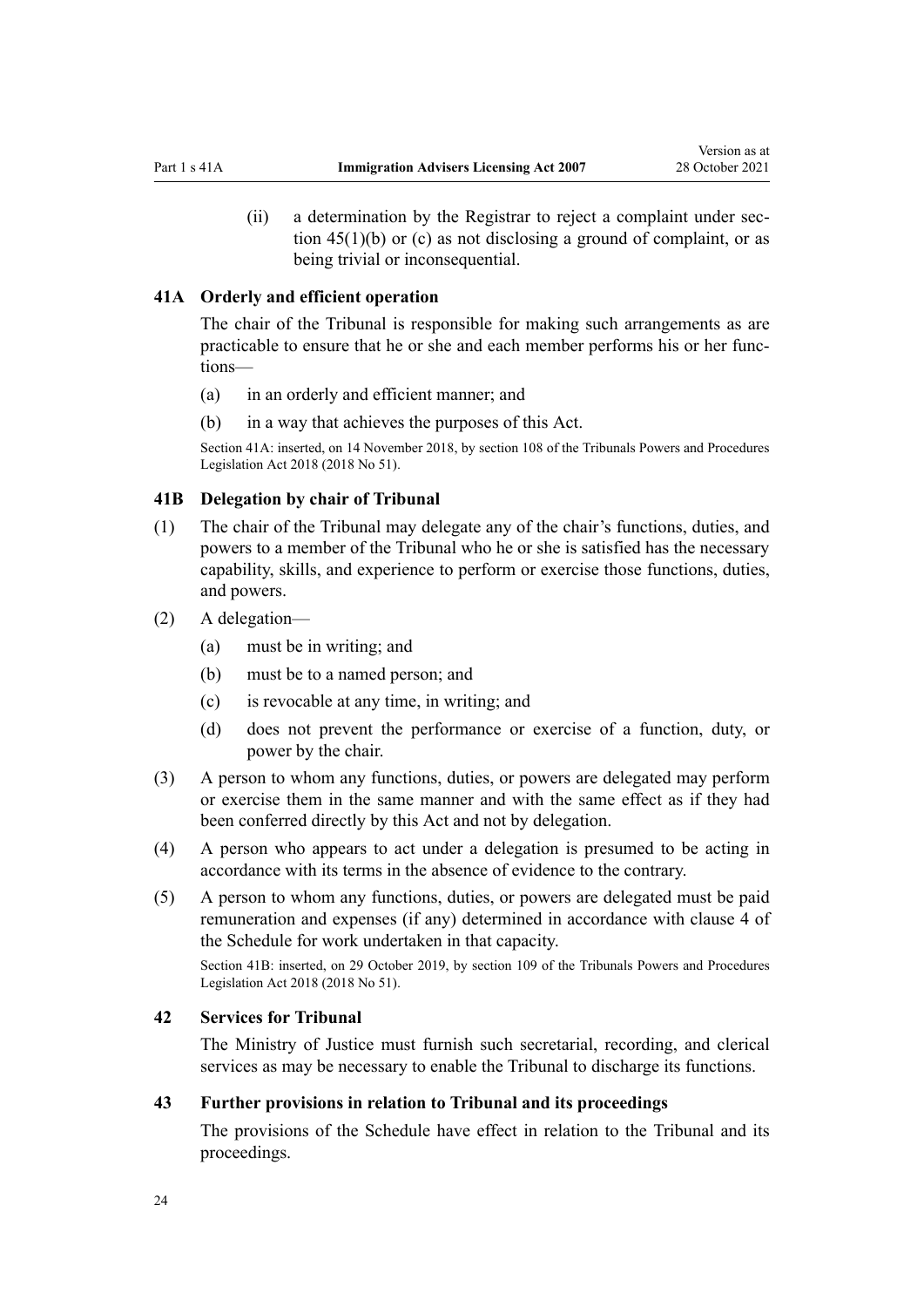#### *Complaints and disciplinary procedures*

#### <span id="page-24-0"></span>**44 Complaints against immigration advisers**

- (1) Any person may make a complaint to the Registrar concerning the provision of immigration advice by—
	- (a) a licensed immigration adviser; or
	- (b) a person who, not more than 2 years before the date of the complaint, was a licensed immigration adviser (a **former licensed immigration adviser**).
- (2) The grounds for complaint may be any 1 or more of the following in relation to the immigration adviser or former licensed immigration adviser complained of:
	- (a) negligence:
	- (b) incompetence:
	- (c) incapacity:
	- (d) dishonest or misleading behaviour:
	- (e) a breach of the code of conduct.
- (3) A complaint—
	- (a) must be made in writing; and
	- (b) must specify the ground or grounds that form the basis of the complaint; and
	- (c) must state whether or not the complainant has made attempts to resolve the complaint using the immigration adviser's (or former licensed immi‐ gration adviser's) own complaints procedure, and the outcome (if any) of that process; and
	- (d) must be accompanied by copies of any supporting documentation; and
	- (e) may not be made anonymously.

## **45 Procedure on receipt of complaint by Registrar**

- (1) On receiving a complaint concerning a licensed immigration adviser or former licensed immigration adviser, the Registrar may—
	- (a) determine that the complaint does not meet the criteria set out in section 44(3), and reject it accordingly:
	- (b) determine that the complaint does not disclose any of the grounds of complaint listed in section 44(2), and reject it accordingly:
	- (c) determine that the complaint discloses only a trivial or inconsequential matter, and for this reason need not be pursued:
	- (d) request the complainant to consider whether or not the matter could be best settled by the complainant using the immigration adviser's own complaints procedure.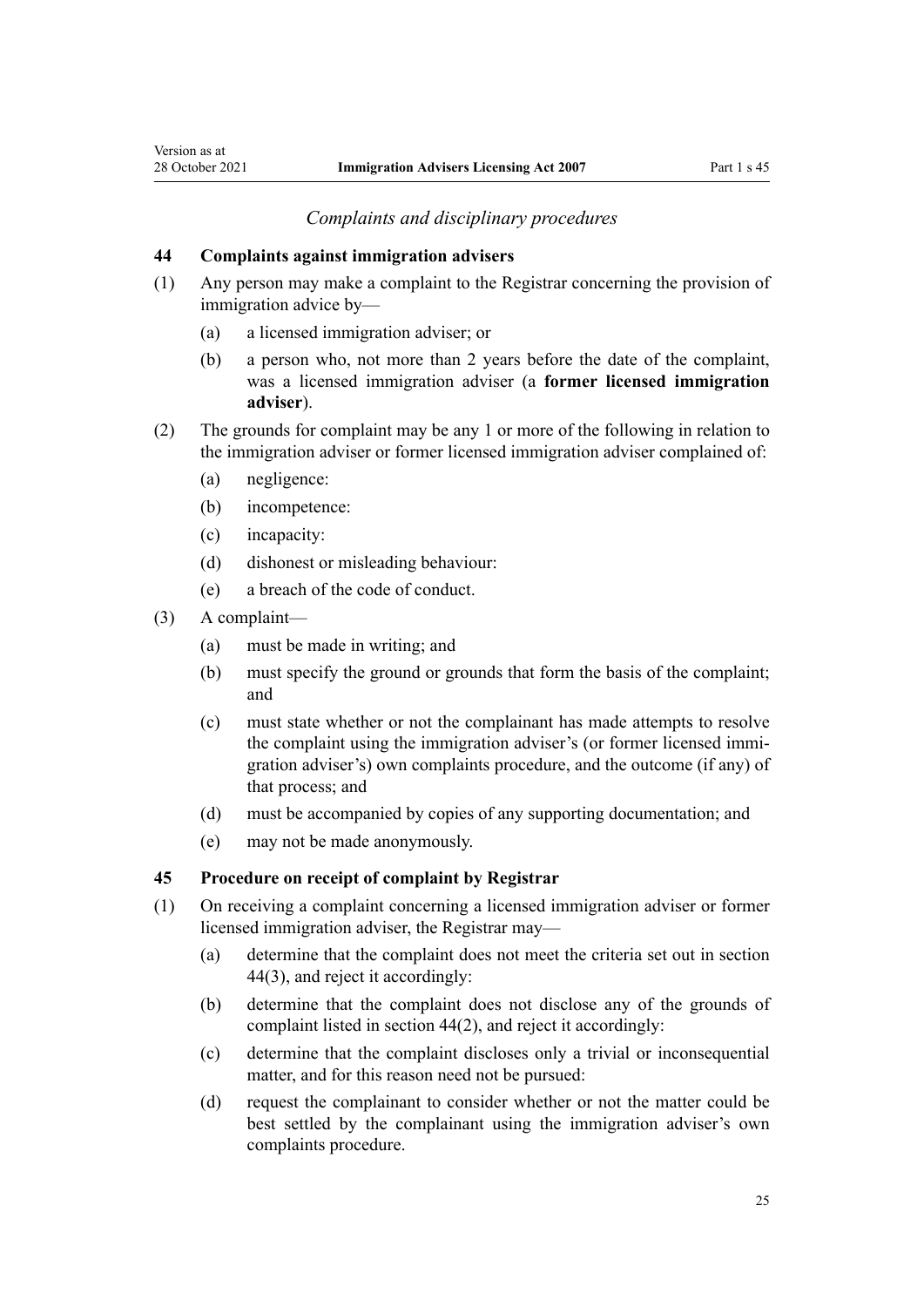- <span id="page-25-0"></span>(2) If the Registrar determines that the complaint should not be dealt with under subsection (1), the Registrar must refer the complaint to the Tribunal for determination.
- (3) The Registrar may refer a complaint to the Tribunal for a determination as to whether the licence of the immigration adviser concerned should be suspended under [section 53](#page-28-0).
- (4) If the complaint is to be referred to the Tribunal under subsection (2), the Registrar must—
	- (a) prepare the complaint for submission to the Tribunal under section 47; and
	- (b) file the complaint with the Tribunal under [section 48.](#page-26-0)
- (5) If the Registrar makes a determination of any of the kinds referred to in subsec‐ tion  $(1)(a)$  to  $(c)$ , the Registrar must—
	- (a) notify the complainant of the relevant determination in writing; and
	- (b) in the case of a determination under subsection (1)(b) or (c), notify the complainant of the right to appeal to the Tribunal under [section 54](#page-29-0).

#### **46 Registrar may refer complaint to Tribunal of own motion**

- (1) The Registrar may, of his or her own motion, make a complaint on one of the grounds set out in [section 44\(2\)](#page-24-0) and prepare it for referral to the Tribunal.
- (2) The Registrar may refer such a complaint to the Tribunal for a determination as to whether the licence of the immigration adviser concerned should be suspended under [section 53.](#page-28-0)
- (3) The complaint must be determined by the Tribunal in the same manner as any other complaint referred to it under [section 45\(2\)](#page-24-0).

#### **47 Preparation of complaint for referral to Tribunal**

- (1) For the purpose of preparing a complaint for submission to the Tribunal, the Registrar or a person authorised by the Registrar may gather further informa‐ tion on the complaint, including by exercising the powers of inspection referred to in [section 57.](#page-30-0)
- (2) Before referring a complaint to the Tribunal, the Registrar must—
	- (a) notify the person complained of, in writing, of the complaint; and
	- (b) give both the complainant (if any) and the person complained about a reasonable opportunity to make a written statement or explanation in relation to the complaint.
- (3) The notice required by subsection (2)(a) must identify the complainant (if any), unless the Registrar considers that exceptional circumstances justify the with‐ holding of the complainant's identity.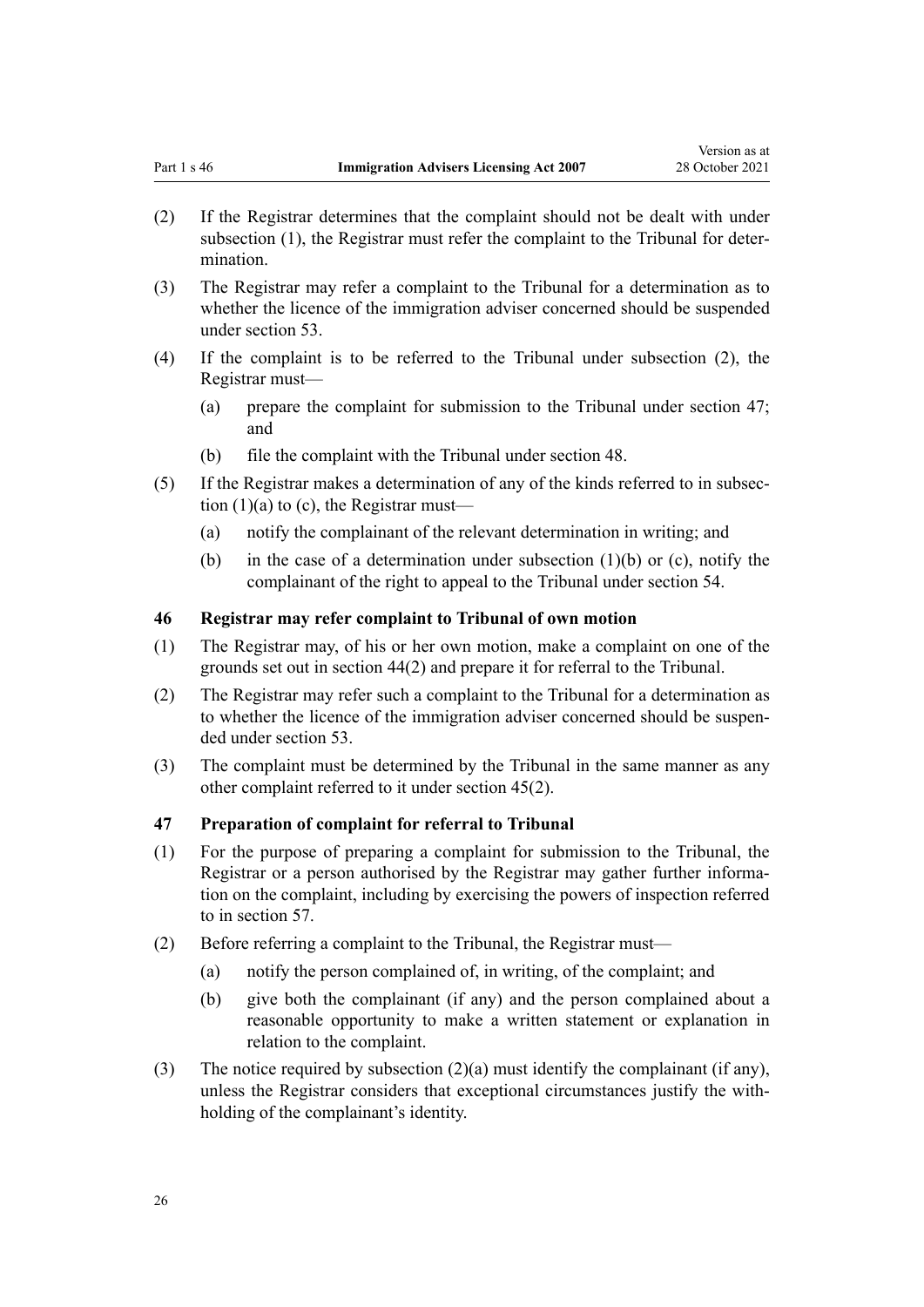<span id="page-26-0"></span>Version as at

# **48 Filing complaint with Tribunal**

- (1) After determining to refer a complaint to the Tribunal under [section 45\(2\)](#page-24-0) or [46\(1\)](#page-25-0), the Registrar must, having gathered such further information in relation to the complaint as he or she thinks fit (if any), file the complaint or matter with the Tribunal.
- (2) Upon filing the complaint, the Registrar must—
	- (a) give written notice of the referral, a copy of the complaint, and any fur‐ ther information that has been gathered on the complaint to the person to whom the complaint relates; and
	- (b) give written notice of the referral to the complainant (in the case of a determination under [section 45\(2\)](#page-24-0)).

#### **49 Proceedings before Tribunal**

- (1) The Tribunal may regulate its procedures as it thinks fit.
- (2) Subsection (1) is subject to this Act, any regulations made under this Act, and any practice notes issued under [clause 12](#page-54-0) of the Schedule.
- (3) Matters or complaints must be heard on the papers.
- (4) Despite subsection (3), the Tribunal may, if it thinks fit in its absolute discre‐ tion,—
	- (a) request further information from any person in relation to a complaint or matter:
	- (b) request that any person appear before the Tribunal to make a statement or an explanation in relation to a complaint or matter.

Section 49(2): amended, on 14 November 2018, by [section 110](http://legislation.govt.nz/pdflink.aspx?id=LMS104531) of the Tribunals Powers and Procedures Legislation Act 2018 (2018 No 51).

#### **50 Determination of complaint by Tribunal**

After hearing a complaint, the Tribunal may—

- (a) determine to dismiss the complaint:
- (b) uphold the complaint but determine to take no further action:
- (c) uphold the complaint and impose on the licensed immigration adviser or former licensed immigration adviser any 1 or more of the sanctions set out in [section 51.](#page-27-0)

#### **50A Suppression orders**

- (1) The Tribunal may order that any part of any evidence given or the name of any witness not be published.
- (2) An order may be made subject to any conditions that the Tribunal considers appropriate.

Section 50A: inserted, on 14 November 2018, by [section 111](http://legislation.govt.nz/pdflink.aspx?id=DLM7374323) of the Tribunals Powers and Procedures Legislation Act 2018 (2018 No 51).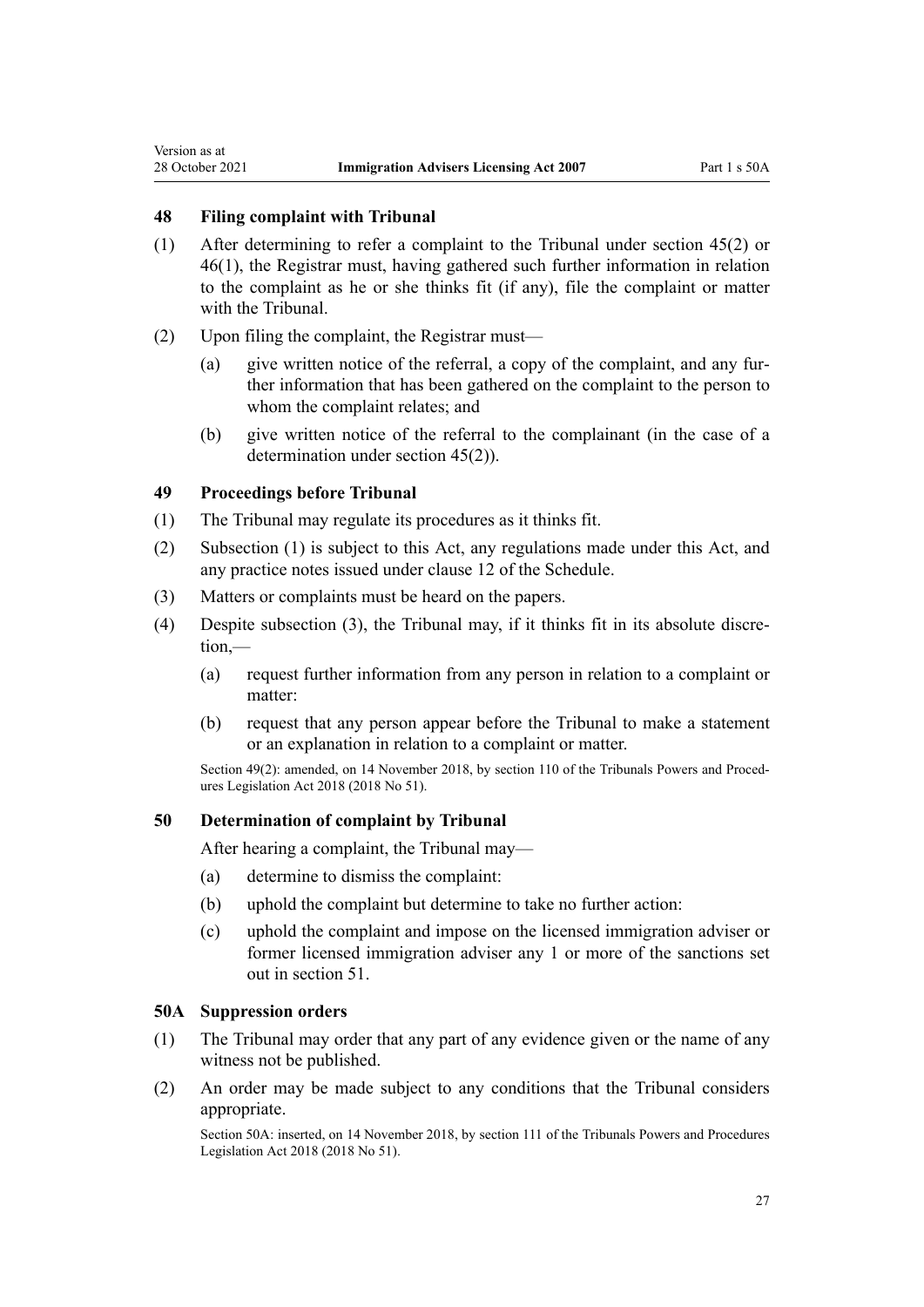#### <span id="page-27-0"></span>**51 Disciplinary sanctions**

- (1) The sanctions that the Tribunal may impose are—
	- (a) caution or censure:
	- (b) a requirement to undertake specified training or otherwise remedy any deficiency within a specified period:
	- (c) suspension of licence for the unexpired period of the licence, or until the person meets specified conditions:
	- (d) cancellation of licence:
	- (e) an order preventing the person from reapplying for a licence for a period not exceeding 2 years, or until the person meets specified conditions:
	- (f) an order for the payment of a penalty not exceeding \$10,000:
	- (g) an order for the payment of all or any of the costs or expenses of the investigation, inquiry, or hearing, or any related prosecution:
	- (h) an order directing the licensed immigration adviser or former licensed immigration adviser to refund all or any part of fees or expenses paid by the complainant or another person to the licensed immigration adviser or former licensed immigration adviser:
	- (i) an order directing the licensed immigration adviser or former licensed immigration adviser to pay reasonable compensation to the complainant or other person.
- (2) The Tribunal must notify its decision to the complainant (if any) and the person complained about in writing, giving reasons for the decision.
- (3) A person subject to a sanction under this section has the right to appeal, under [section 81](#page-41-0), the Tribunal's decision to impose the sanction.
- (4) If an immigration adviser fails to demonstrate, to the satisfaction of the Registrar, compliance with a requirement imposed under subsection (1)(b), the adviser's licence is deemed to be cancelled at the end of the specified period.
- (5) Any payment ordered by the Tribunal under subsection  $(1)(f)$  or  $(g)$  may be recovered as a debt due to the Crown.

#### **52 Enforcement of disciplinary sanctions**

The following orders for disciplinary sanctions made by the Tribunal under section 51 may be enforced in all respects as if they were an order of the District Court on the filing of a sealed copy in that court by—

- (a) the Crown, in the case of—
	- (i) an order for payment of a penalty under section  $51(1)(f)$ ; or
	- (ii) an order for payment of costs and expenses of the investigation, inquiry, or hearing, or any related prosecution under section  $51(1)(g)$ :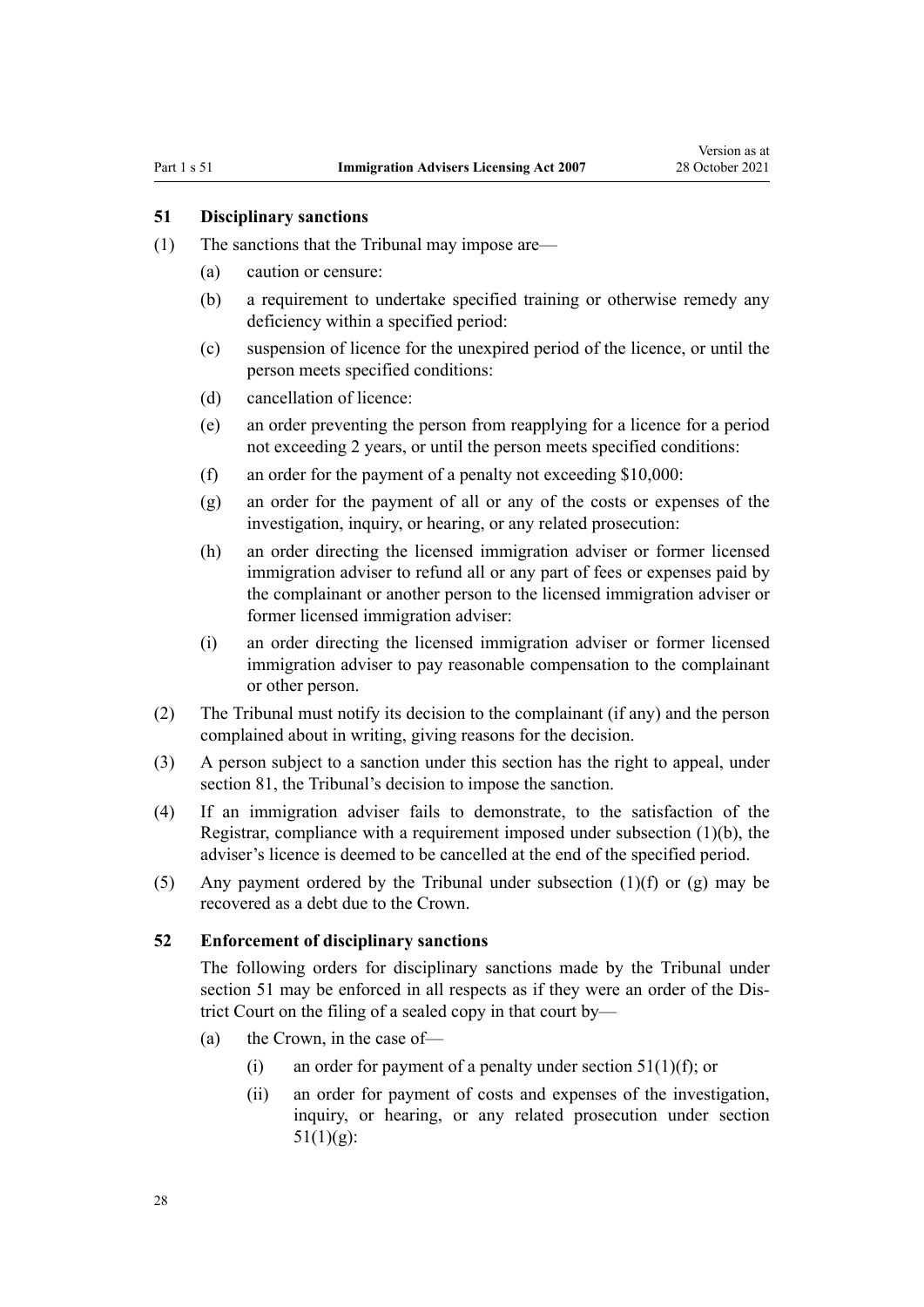- <span id="page-28-0"></span>(b) the person in whose favour the order is made, in the case of—
	- (i) an order for a refund of all or any part of fees or expenses paid by the complainant or another person to the immigration adviser or former licensed immigration adviser under [section 51\(1\)\(h\);](#page-27-0) or
	- (ii) an order for the payment of reasonable compensation to the com‐ plainant or another person under [section 51\(1\)\(i\).](#page-27-0)

#### **53 Suspension of licence pending outcome of complaint**

- (1) The Tribunal may suspend a licence where—
	- (a) a complaint has been made about the licensed immigration adviser; and
	- (b) the complaint has been referred to the Tribunal by the Registrar under section  $45(3)$  or  $46(2)$ ; and
	- (c) the complaint is being prepared for submission to the Tribunal; and
	- (d) the Tribunal considers that it is necessary or desirable to suspend the licence having regard to the interests of the public.
- (2) The process for suspending a licence under this section is as follows:
	- (a) the Tribunal must give the licensee written notice of its intention to sus‐ pend the licence; and
	- (b) the notice must—
		- (i) contain or be accompanied by a statement of the Tribunal's rea‐ sons for the intended suspension; and
		- (ii) state that the licensee has 10 working days within which to make written representations to the Tribunal as to why the licence should not be suspended; and
		- (iii) state the proposed period or otherwise describe the proposed dura‐ tion of the suspension; and
	- (c) if any written representations are made by the licensee within the 10 working day period referred to in paragraph (b)(ii), the Tribunal must take those representations into account in deciding whether or not to suspend the licence, or the period or duration of the suspension; and
	- (d) the Tribunal must then decide whether or not to suspend the licence, and notify the licensee accordingly, as soon as practicable.
- (3) If the Tribunal decides to suspend the licence, the Tribunal must—
	- (a) include in the notice under subsection  $(2)(d)$  the grounds for the decision, the date on which the suspension takes effect, and the period or duration of the suspension; and
	- (b) specify in the notice the right of the licensee to appeal to the District Court under [section 81](#page-41-0).

Section 53(3)(a): amended, on 24 October 2019, by [section 71](http://legislation.govt.nz/pdflink.aspx?id=LMS156043) of the Statutes Amendment Act 2019 (2019 No 56).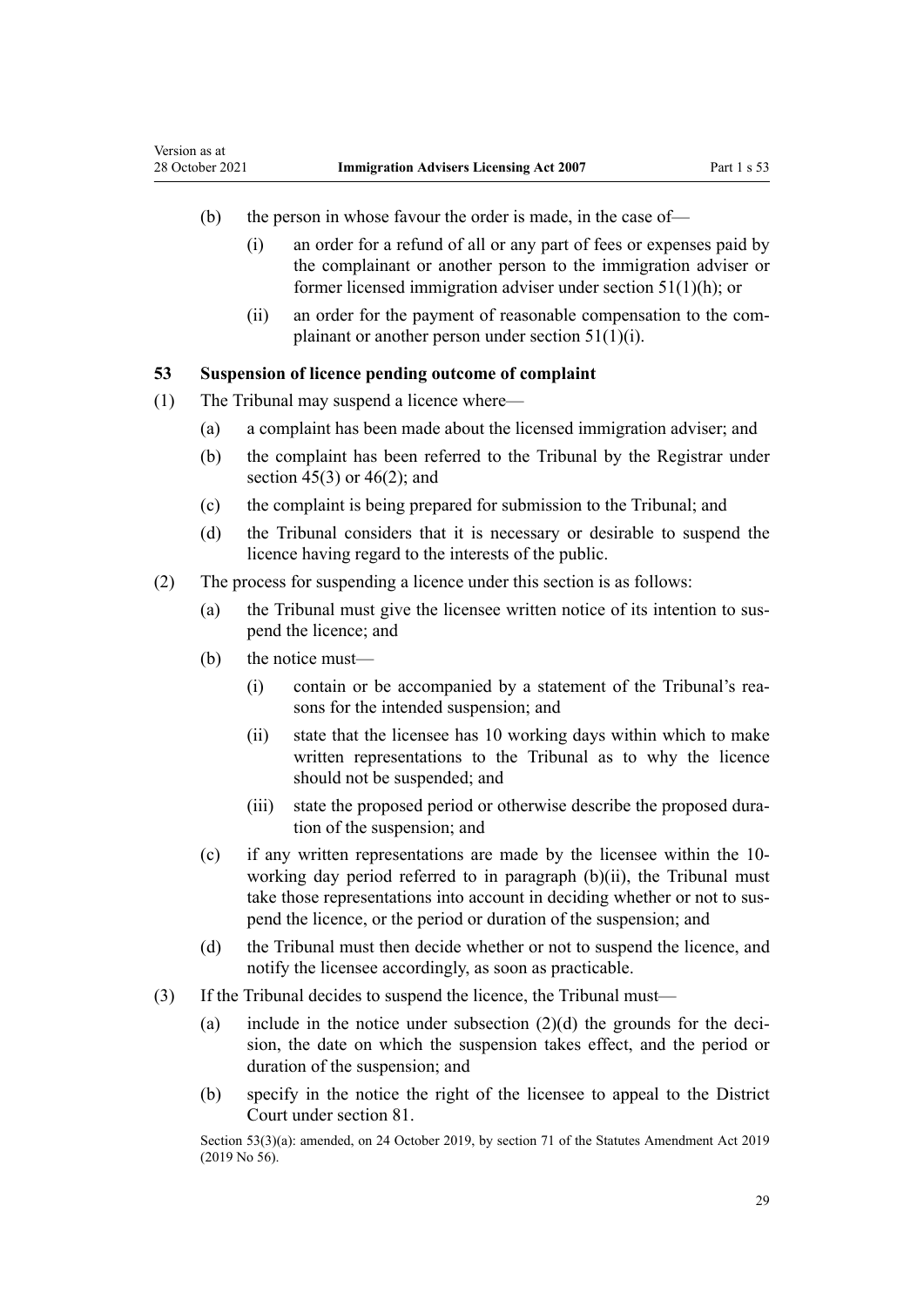# <span id="page-29-0"></span>**54 Appeal to Tribunal against determination by Registrar to reject complaint**

- (1) A complainant may appeal to the Tribunal against a determination of the Registrar to reject or not pursue a complaint under section  $45(1)(b)$  or (c) within 20 working days after the date of the notice given under section 45(5).
- (2) The appeal is by way of written notice to the Tribunal of the complainant's intention to appeal, accompanied by—
	- (a) a copy of the notice given to the complainant under [section 45\(5\)](#page-24-0); and
	- (b) such other information as the complainant wishes the Tribunal to consider in relation to the appeal.
- (3) After considering the appeal, the Tribunal may—
	- (a) reject the appeal; or
	- (b) determine that the decision of the Registrar was incorrect, but neverthe‐ less reject the complaint upon another ground; or
	- (c) determine that it should hear the complaint, and direct the Registrar to prepare the complaint for filing with the Tribunal; or
	- (d) determine that the Registrar should make a request under [section](#page-24-0)  $45(1)(d)$ .
- (4) A decision on an appeal under this section is final.

#### **55 Appeal to Tribunal against determination by Registrar to cancel licence**

- (1) A person may appeal to the Tribunal against a decision of the Registrar to can‐ cel that person's licence within 20 working days after the date of the notice given under [section 28\(1\)\(d\)](#page-17-0).
- (2) The appeal is by way of written notice to the Tribunal of the person's intention to appeal, accompanied by—
	- (a) a copy of the notice given to the person under section  $28(1)(d)$ ; and
	- (b) such other information as the person wishes the Tribunal to consider in relation to the appeal.
- (3) After considering the appeal, the Tribunal may—
	- (a) reject the appeal; or
	- (b) uphold the appeal, and give the Registrar any appropriate directions in relation to the licence.
- (4) A person may appeal to the District Court under [section 81](#page-41-0) against a decision of the Tribunal to reject an appeal under subsection (3)(a).

#### *Inspection*

#### **56 Purposes of inspection**

The powers in [section 57](#page-30-0) may be used for 1 or more of the following purposes: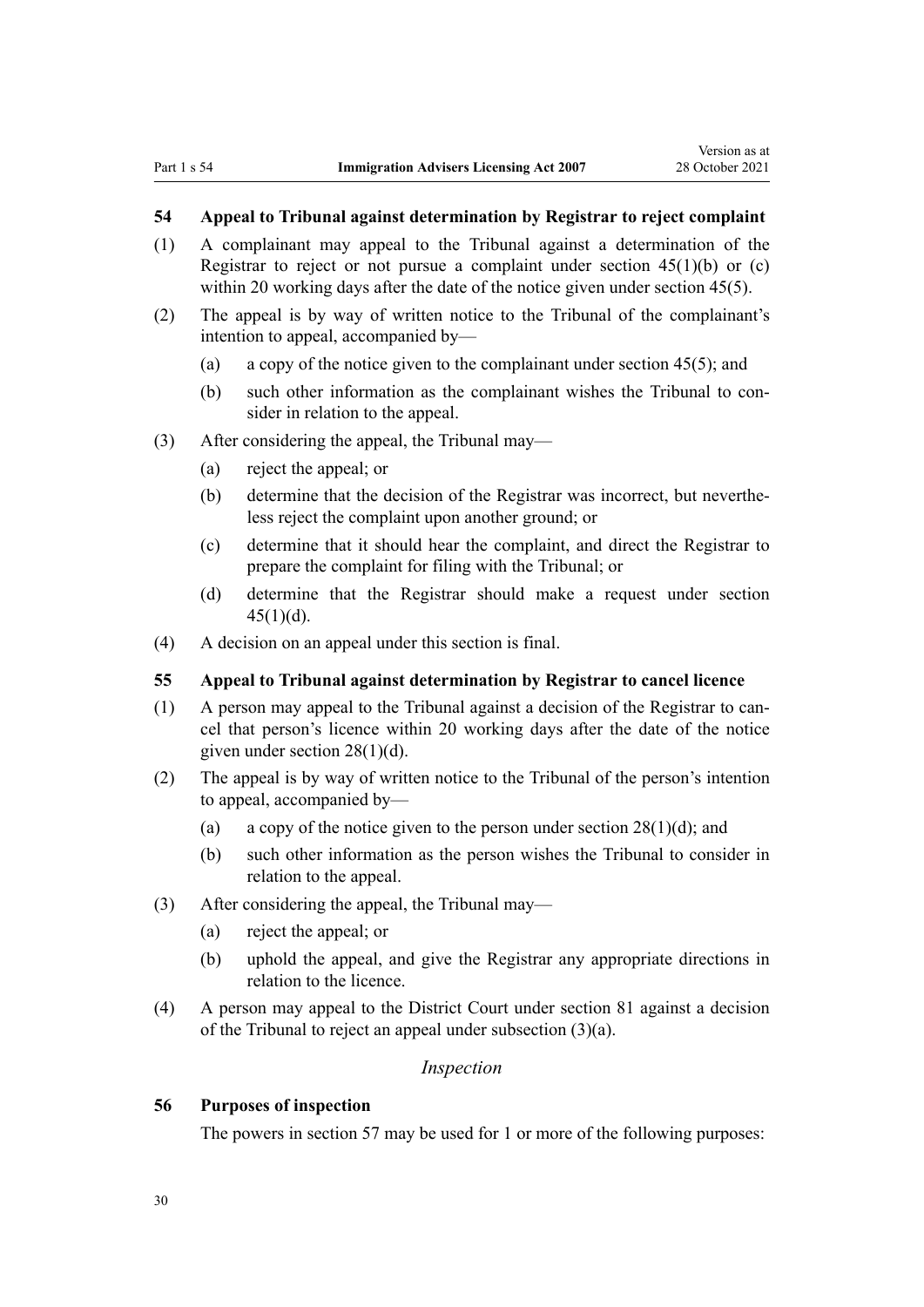- <span id="page-30-0"></span>(a) administering the licensing regime:
- (b) obtaining information in relation to complaints in respect of persons who are or have formerly been licensed to provide immigration advice:
- (c) obtaining information in respect of persons who have applied to be licensed:
- (d) investigating offences under this Act.

Section 56: replaced, on 1 October 2012, by [section 261](http://legislation.govt.nz/pdflink.aspx?id=DLM2137004) of the Search and Surveillance Act 2012 (2012 No 24).

### **57 Inspection powers**

- (1) Any person authorised by the Registrar may, for a purpose set out in [section](#page-29-0) [56,](#page-29-0)—
	- (a) at any reasonable time, enter any premises where the person has good cause to suspect that—
		- (i) any licensed immigration adviser or former licensed immigration adviser works or has worked in the past 2 years; or
		- (ii) any person who has applied to be licensed as an immigration adviser works; or
		- (iii) a person provides immigration advice or contracts or employs a person to provide immigration advice:
	- (b) question any licensed immigration adviser, former licensed immigration adviser, or other person at any premises of a kind described in paragraph (a):
	- (c) require a person of a kind described in paragraph (a) to produce for inspection relevant documents in that person's possession or under that person's control:
	- (d) inspect and take copies of documents referred to in paragraph (c):
	- (e) retain documents referred to in paragraph (c), if there are grounds for believing that they are evidence of the commission of an offence.
- (2) If a requirement is made of a person under subsection  $(1)(c)$ , the person must immediately comply with that requirement.
- (3) The provisions of [subparts 1](http://legislation.govt.nz/pdflink.aspx?id=DLM2136771), [5](http://legislation.govt.nz/pdflink.aspx?id=DLM2136842), [6,](http://legislation.govt.nz/pdflink.aspx?id=DLM2136860) [7,](http://legislation.govt.nz/pdflink.aspx?id=DLM2136877) [9](http://legislation.govt.nz/pdflink.aspx?id=DLM2136888), and [10](http://legislation.govt.nz/pdflink.aspx?id=DLM2136896) of Part 4 of the Search and Sur‐ veillance Act 2012 apply.

Section 57: replaced, on 1 October 2012, by [section 261](http://legislation.govt.nz/pdflink.aspx?id=DLM2137004) of the Search and Surveillance Act 2012 (2012 No 24).

#### **58 Inspection powers for investigating offences**

#### *[Repealed]*

Section 58: repealed, on 1 October 2012, by [section 262\(1\)](http://legislation.govt.nz/pdflink.aspx?id=DLM2137007) of the Search and Surveillance Act 2012 (2012 No 24).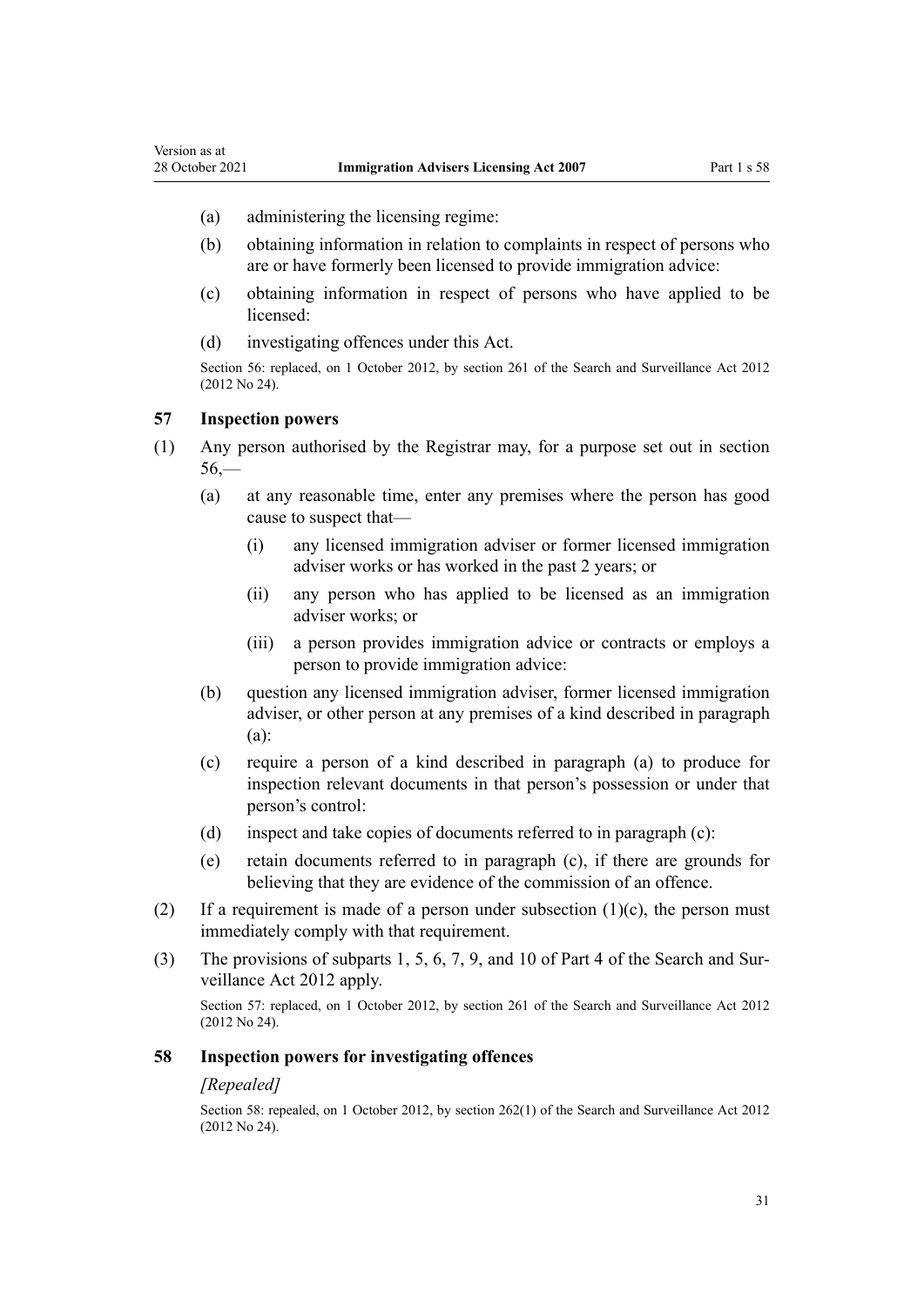# <span id="page-31-0"></span>**59 Privilege against self-incrimination**

No person is, on examination or inquiry under [section 57](#page-30-0), required to give to any question any answer tending to incriminate that person.

Section 59: amended, on 1 October 2012, by [section 262\(2\)](http://legislation.govt.nz/pdflink.aspx?id=DLM2137007) of the Search and Surveillance Act 2012 (2012 No 24).

#### **60 Entry of dwellinghouses**

No person may, under [section 57](#page-30-0), enter or be in any dwellinghouse unless he or she either—

- (a) has the consent of an occupier of that dwellinghouse; or
- (b) is authorised to do so by a warrant issued under section 61.

Section 60: amended, on 1 October 2012, by [section 262\(3\)](http://legislation.govt.nz/pdflink.aspx?id=DLM2137007) of the Search and Surveillance Act 2012 (2012 No 24).

#### **61 Entry warrant**

- (1) An issuing officer (within the meaning of [section 3](http://legislation.govt.nz/pdflink.aspx?id=DLM2136542) of the Search and Surveil‐ lance Act 2012) who, on an application made in the manner provided for an application for a search warrant in [subpart 3](http://legislation.govt.nz/pdflink.aspx?id=DLM2136781) of Part 4 of that Act, is satisfied that there is reasonable ground for believing that a dwellinghouse—
	- (a) is a place in which—
		- (i) a licensed immigration adviser, a former licensed immigration adviser, or a person who has applied for a licence, works; or
		- (ii) a person provides immigration advice, or employs or contracts another person to provide immigration advice; or
	- (b) is the only practicable means through which a place of the type referred to in paragraph (a) may be entered,—

may issue a warrant authorising the person named in it to enter that dwellinghouse or any part of that dwellinghouse that is, or is the only practicable means through which the person may enter, a place of a kind referred to in paragraph (a).

(2) The provisions of [subparts 1](http://legislation.govt.nz/pdflink.aspx?id=DLM2136771), [3](http://legislation.govt.nz/pdflink.aspx?id=DLM2136781), and [9](http://legislation.govt.nz/pdflink.aspx?id=DLM2136888) of Part 4 of the Search and Surveillance Act 2012 apply in respect of an entry warrant.

Section 61(1): amended, on 1 October 2012, by [section 262\(4\)](http://legislation.govt.nz/pdflink.aspx?id=DLM2137007) of the Search and Surveillance Act 2012 (2012 No 24).

Section 61(2): replaced, on 1 October 2012, by [section 262\(5\)](http://legislation.govt.nz/pdflink.aspx?id=DLM2137007) of the Search and Surveillance Act 2012 (2012 No 24).

#### **61A Search warrant**

(1) For the purposes of [section 97](http://legislation.govt.nz/pdflink.aspx?id=DLM2136783) of the Search and Surveillance Act 2012, the Registrar is a person authorised to apply for a search warrant.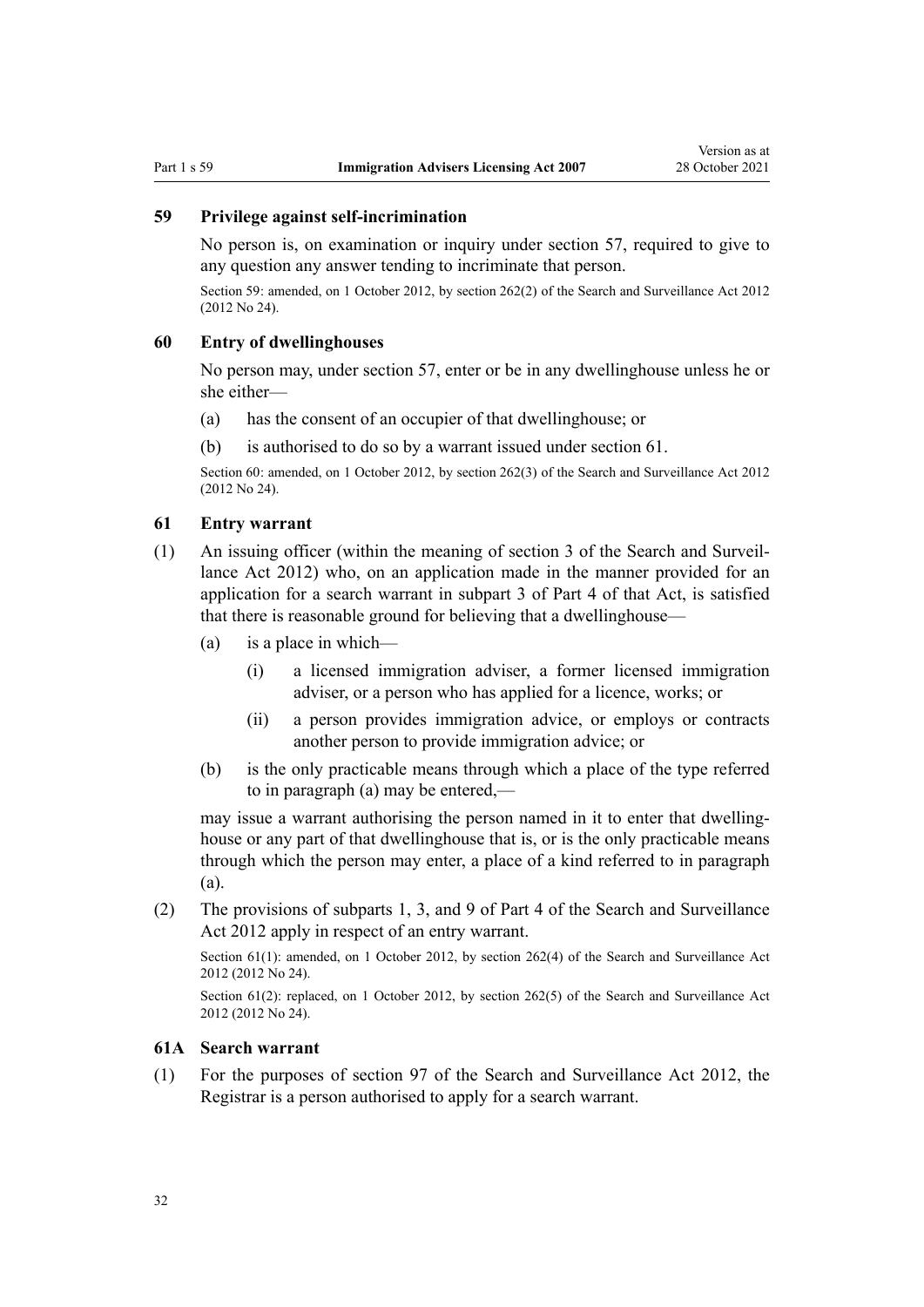<span id="page-32-0"></span>(2) The Registrar may exercise the powers of a constable to apply for a search warrant under [section 6](http://legislation.govt.nz/pdflink.aspx?id=DLM2136635) of the Search and Surveillance Act 2012 in relation to an offence under this Act.

Section 61A: inserted, on 1 October 2012, by [section 263](http://legislation.govt.nz/pdflink.aspx?id=DLM4356317) of the Search and Surveillance Act 2012 (2012 No 24).

#### **62 Conditions of authorisation**

- (1) The Registrar must not authorise a person to carry out an inspection unless satisfied that the person is suitably qualified or trained, or the person is a member of a class of persons who are suitably qualified or trained, to carry out an inspection.
- (2) A person authorised by the Registrar to carry out an inspection must, on enter‐ ing any premises, and when requested at any subsequent time, produce—
	- (a) the authorisation referred to in subsection (3); and
	- (b) evidence of that person's identity.
- (3) An authorisation must be in writing and must contain—
	- (a) a reference to this section; and
	- (b) the full name of the authorised person; and
	- (c) a statement of the powers conferred on the authorised person by [section](#page-30-0) [57;](#page-30-0) and
	- (d) the purpose for which those powers may be exercised.

Section 62(3)(c): amended, on 1 October 2012, by [section 264\(1\)](http://legislation.govt.nz/pdflink.aspx?id=DLM4356319) of the Search and Surveillance Act 2012 (2012 No 24).

# *Offences*

#### **63 Offence to provide immigration advice unless licensed or exempt**

- (1) A person commits an offence if the person—
	- (a) provides immigration advice without being licensed to do so under this Act or exempt from the requirement to be so licensed, knowing that he or she is required to be licensed or exempt; or
	- (b) provides immigration advice without being licensed to do so under this Act or exempt from the requirement to be so licensed.
- (2) For the purposes of subsection  $(1)(a)$ , a person is deemed to know that he or she is required to be licensed or exempt if, at any time within the 12 months preceding the date of the alleged offence, that person had been informed of that fact in writing by the Registrar or a person appointed to the Authority.
- (3) It is a defence to a charge under subsection  $(1)(b)$  that the person to whom the charge relates—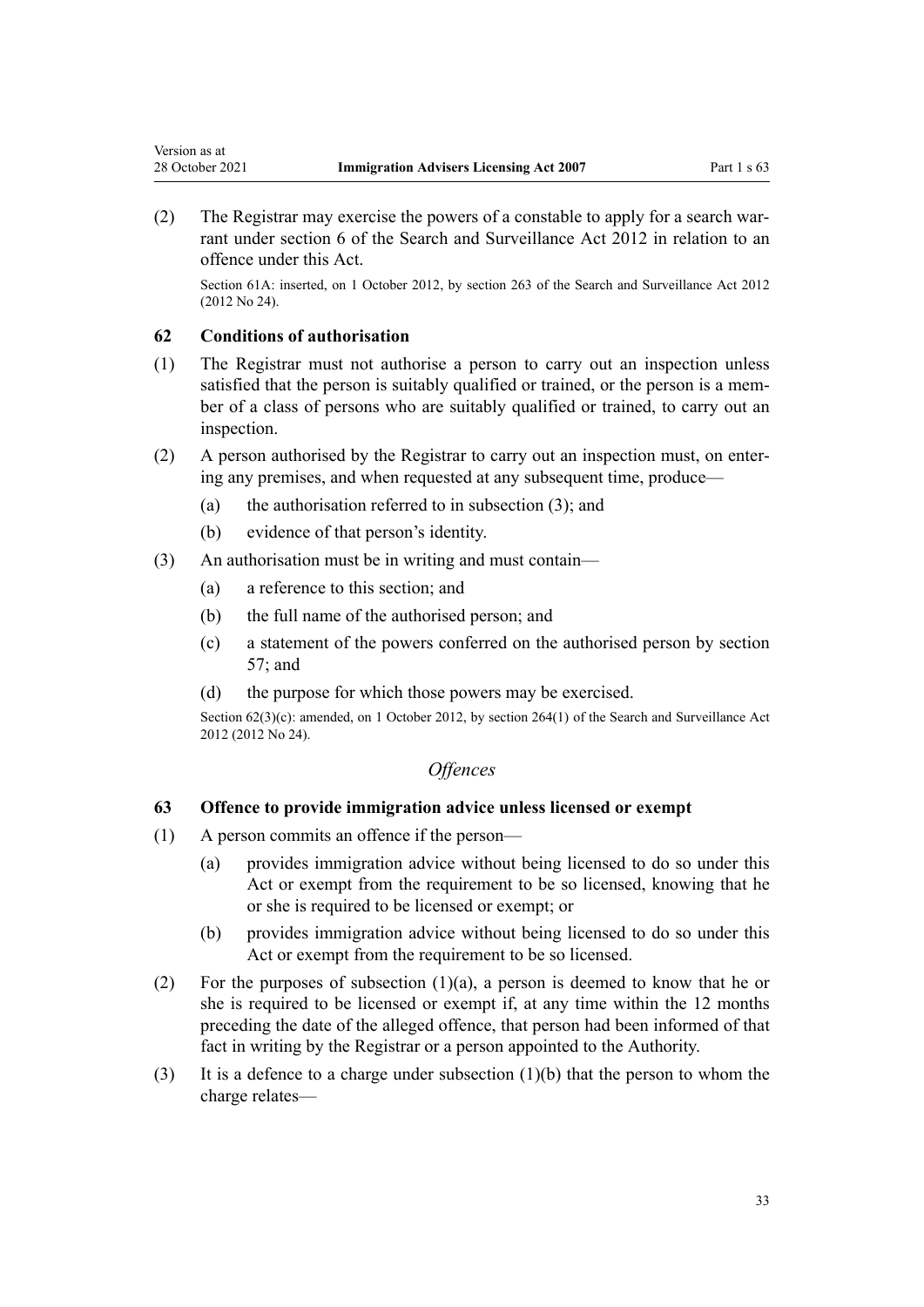- <span id="page-33-0"></span>(a) did not know that he or she was providing immigration advice and had exercised all reasonable care and due diligence to ensure he or she did not provide immigration advice; or
- (b) did not know that he or she was not licensed to provide immigration advice and had exercised all reasonable care and due diligence to ensure that he or she did have a licence.
- (4) A person convicted of an offence under subsection  $(1)(a)$  is liable to—
	- (a) imprisonment for a term not exceeding 7 years or a fine not exceeding \$100,000, or both; and
	- (b) any additional amount imposed by the court under [section 71](#page-37-0) or [72](#page-38-0).
- (5) A person convicted of an offence under subsection  $(1)(b)$  is liable to—
	- (a) a fine not exceeding \$100,000; and
	- (b) any additional amount imposed by the court under [section 71](#page-37-0) or [72](#page-38-0).

#### **64 Offence of holding out as immigration adviser unless licensed or exempt**

- (1) A person commits an offence who holds out that any person (including the per‐ son himself or herself) who is neither licensed under this Act to provide immigration advice, nor exempt from the requirement to be licensed to do so, provides immigration advice, knowing that the person is neither licensed nor exempt.
- (2) For the purposes of subsection (1), a person charged with an offence under this section is deemed to know that the person held out as providing immigration advice was neither licensed nor exempt if, at any time within the 12 months preceding the date of the alleged offence, the person charged had been informed of that fact in writing by the Registrar or a person appointed to the Authority.
- (3) A person does not commit an offence under subsection (1) by holding out that the person provides immigration advice if the person is a body corporate or other entity that is in the business of providing immigration advice through per‐ sons who are licensed or exempt from the requirement to be licensed.
- (4) A person convicted of an offence under subsection  $(1)$  is liable to imprisonment for a term not exceeding 2 years or a fine not exceeding \$10,000, or both.

#### **65 Offence of holding out as licensed immigration adviser**

- (1) A person commits an offence who holds out that any person (including the per‐ son himself or herself) who is not a licensed immigration adviser is a licensed immigration adviser, knowing that the person does not hold a licence.
- (2) For the purposes of subsection (1), a person charged with an offence under this section is deemed to know that the person held out as being a licensed immigration adviser was not licensed if, at any time within the 12 months preceding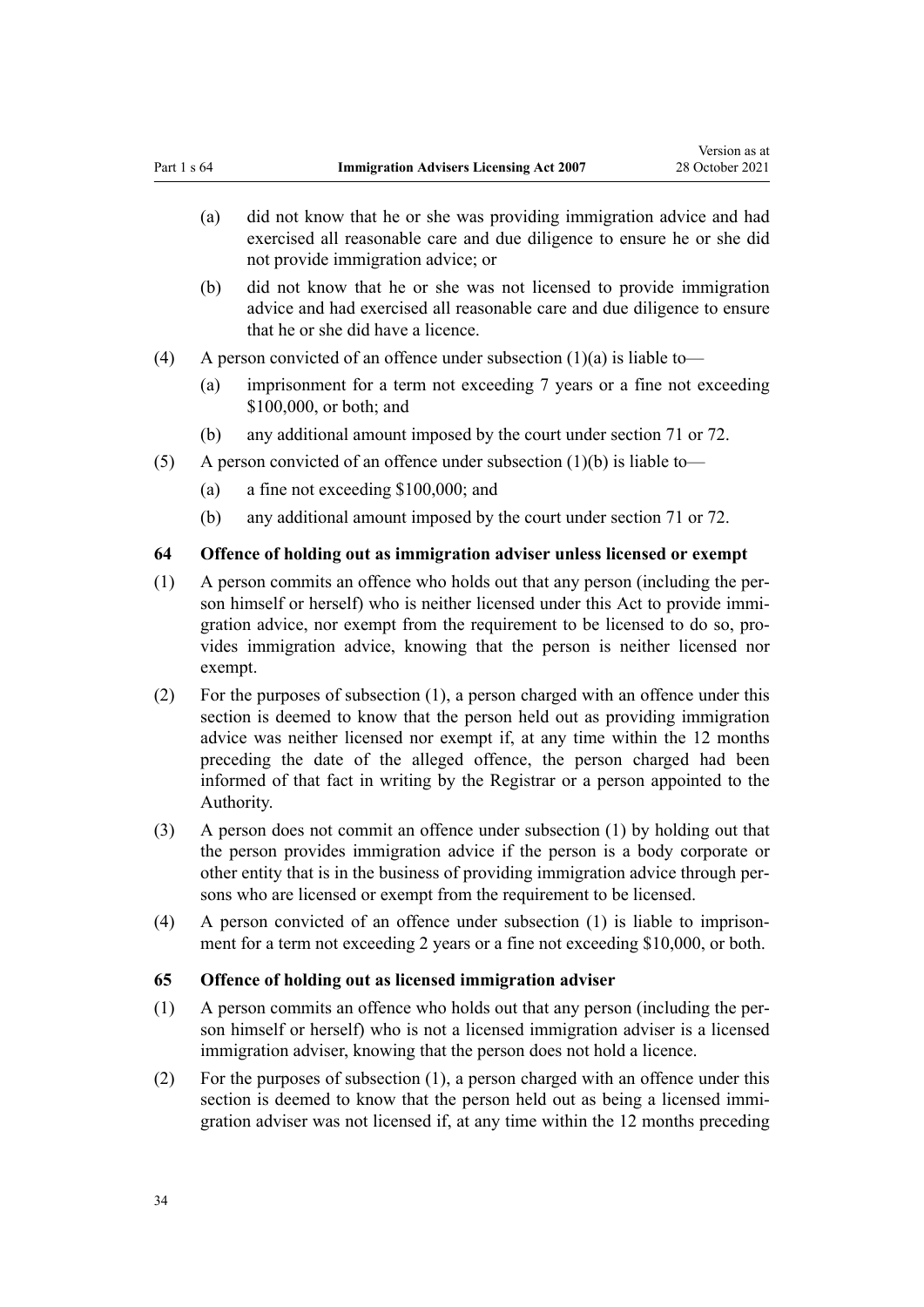<span id="page-34-0"></span>the date of the alleged offence, the person charged had been informed of that fact in writing by the Registrar or a person appointed to the Authority.

(3) A person convicted of an offence under subsection  $(1)$  is liable to imprisonment for a term not exceeding 2 years or a fine not exceeding \$10,000, or both.

#### **66 Offence to provide false or misleading information**

- (1) A person commits an offence who, for the purposes of any application for a licence or for renewal of a licence under this Act,—
	- (a) supplies to the Authority any false or misleading information, knowing it to be false or misleading; or
	- (b) supplies to the Authority any false or misleading information.
- (2) It is a defence to a charge under subsection  $(1)(b)$  that the person to whom the charge relates did not know that he or she was providing false or misleading information and had exercised all reasonable care and due diligence to ensure that the information provided was not false or misleading.
- (3) A person convicted of an offence under subsection  $(1)(a)$  is liable to imprisonment for a term not exceeding 2 years or a fine not exceeding \$10,000, or both.
- (4) A person convicted of an offence under subsection  $(1)(b)$  is liable to a fine not exceeding \$10,000.

# **67 Offence of asking for or receiving fee or reward for immigration advice when neither licensed nor exempt**

- (1) A person commits an offence who—
	- (a) asks for or receives a fee or reward for the provision of immigration advice by a person who is neither licensed under this Act to provide immigration advice nor exempt from the requirement to be licensed, knowing that the person is neither licensed nor exempt; or
	- (b) asks for or receives a fee or reward for the provision of immigration advice by a person who is neither licensed under this Act to provide immigration advice nor exempt from the requirement to be licensed.
- (2) For the purposes of subsection  $(1)(a)$ , a person charged with an offence under subsection (1)(a) is deemed to know that the person providing immigration advice was neither licensed nor exempt if, at any time within the 12 months preceding the date of the alleged offence, the person charged had been informed of that fact in writing by the Registrar or a person appointed to the Authority.
- (3) It is a defence to a charge under subsection (1)(b) that the person to whom the charge relates—
	- (a) did not know that immigration advice was being provided and had exercised all reasonable care and due diligence to ensure that such advice was not provided; or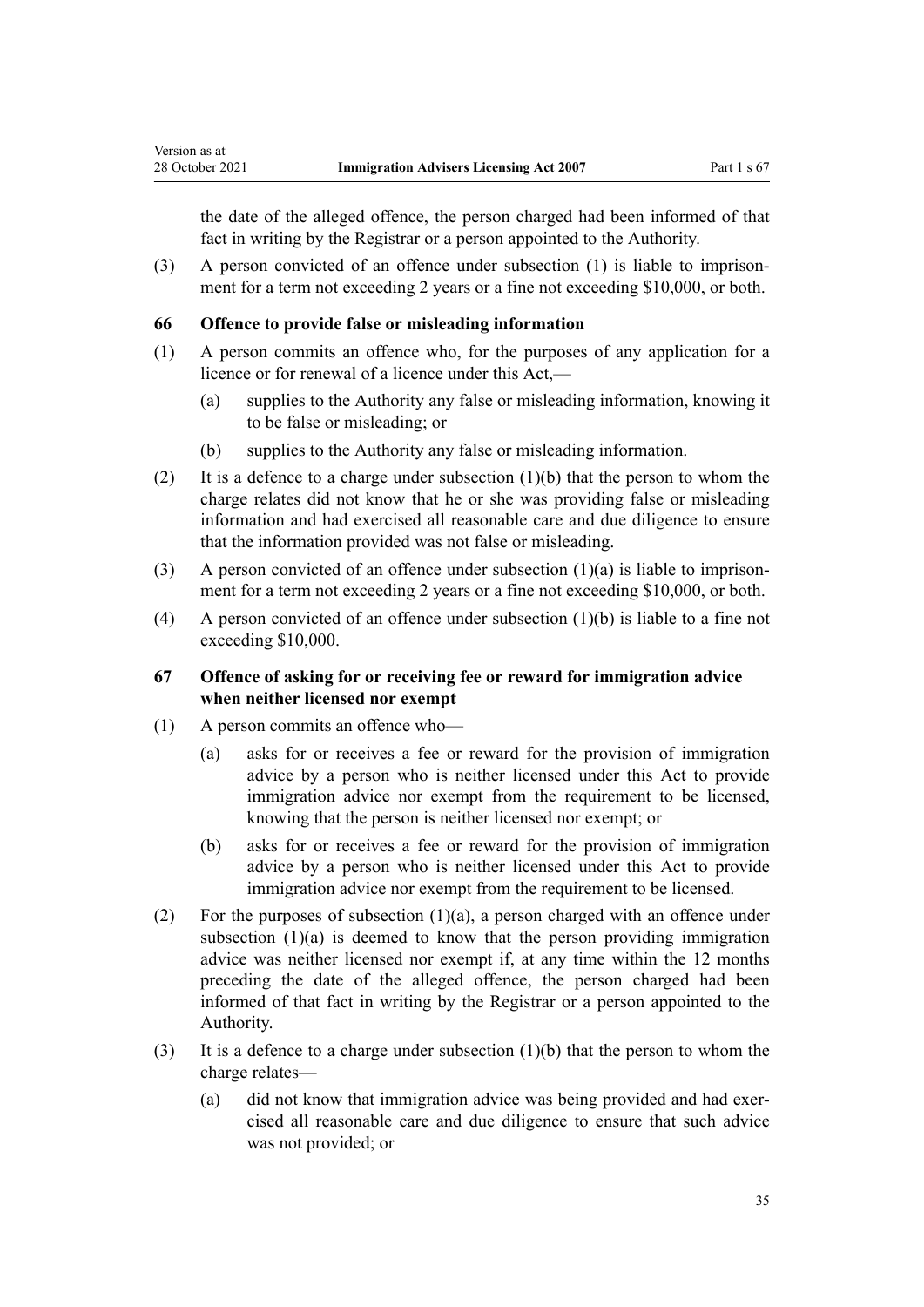- <span id="page-35-0"></span>(b) did not know that the person concerned was not licensed to provide immigration advice and had exercised all reasonable care and due diligence to ensure that the person did have a licence.
- (4) A person convicted of an offence under subsection  $(1)(a)$  is liable to—
	- (a) imprisonment for a term not exceeding 7 years or a fine not exceeding \$100,000, or both; and
	- (b) any additional amount imposed by the court under [section 71](#page-37-0) or [72](#page-38-0).
- (5) A person convicted of an offence under subsection  $(1)(b)$  is liable to—
	- (a) a fine not exceeding \$100,000; and
	- (b) any additional amount imposed by the court under [section 71](#page-37-0) or [72](#page-38-0).

# **68 Offence of employing or contracting unlicensed or non-exempt person as immigration adviser**

- (1) A person commits an offence who—
	- (a) employs or contracts, or continues to employ or contract, as an immigration adviser any person who is neither licensed to be an immigration adviser nor exempt from the requirement to be licensed, knowing that the person is neither licensed nor exempt; or
	- (b) employs or contracts, or continues to employ or contract, as an immigration adviser any person who is neither licensed to be an immigration adviser nor exempt from the requirement to be licensed.
- (2) For the purposes of subsection  $(1)(a)$ , a person charged with an offence under subsection (1)(a) is deemed to know that the person employed or contracted as an immigration adviser was neither licensed nor exempt if, at any time within the 12 months preceding the date of the alleged offence, the person charged had been informed of that fact in writing by the Registrar or a person appointed to the Authority.
- (3) It is a defence to a charge under subsection  $(1)(b)$  that the person to whom the charge relates—
	- (a) did not know that immigration advice was being provided and had exercised all reasonable care and due diligence to ensure that such advice was not provided; or
	- (b) did not know that the person concerned was not licensed to provide immigration advice and had exercised all reasonable care and due diligence to ensure that the person did have a licence.
- (4) A person convicted of an offence under subsection  $(1)(a)$  is liable to—
	- (a) imprisonment for a term not exceeding 2 years or a fine not exceeding \$10,000, or both; and
	- (b) any additional amount imposed by the court under [section 71](#page-37-0) or [72](#page-38-0).
- (5) A person convicted of an offence under subsection  $(1)(b)$  is liable to—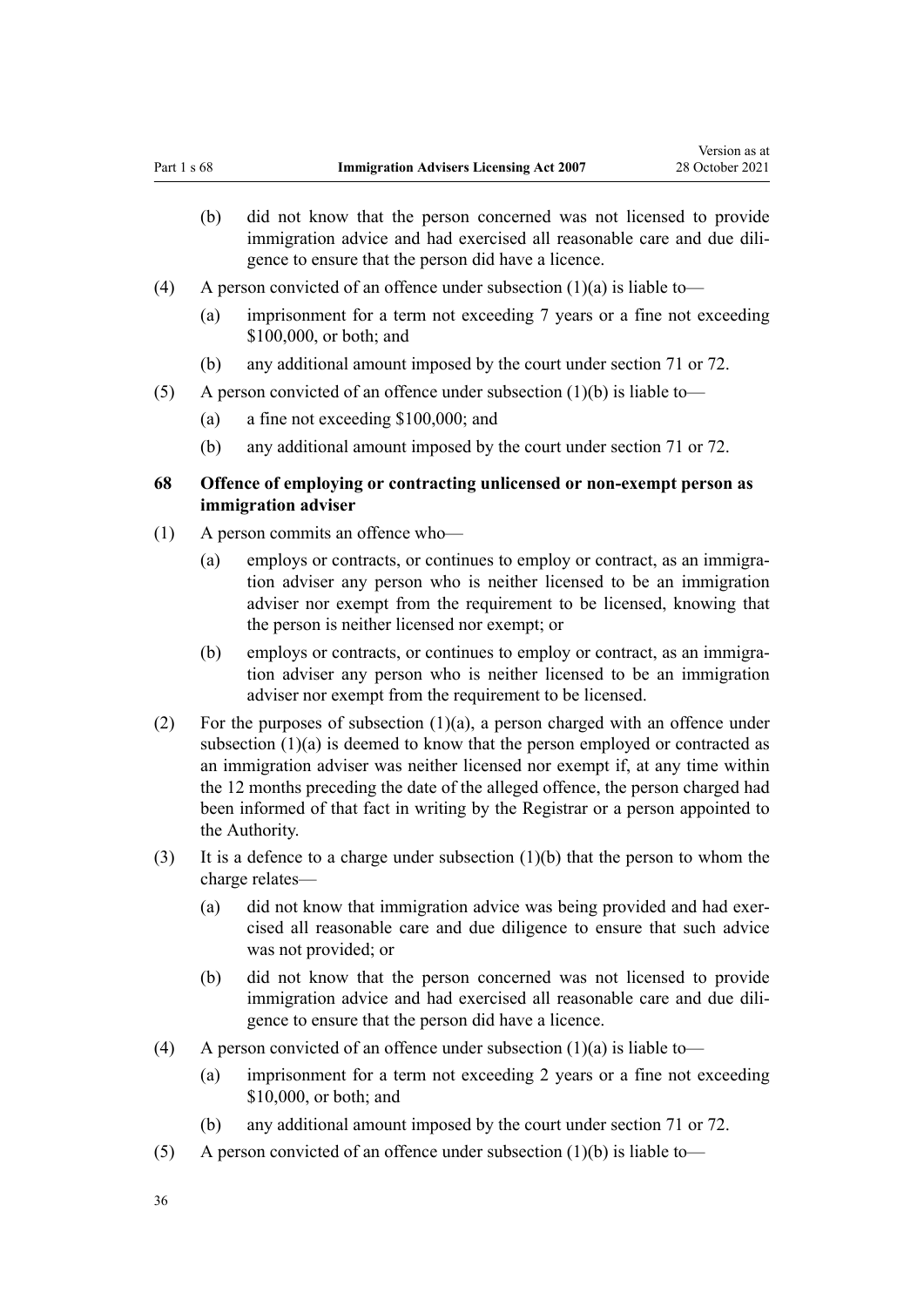<span id="page-36-0"></span>Version as at

- (a) a fine not exceeding \$10,000; and
- (b) any additional amount imposed by the court under [section 71](#page-37-0) or [72](#page-38-0).

#### **69 Offence to obstruct inspection**

- (1) A person commits an offence if the person, without reasonable excuse,—
	- (a) resists, obstructs, deceives, or attempts to deceive any person who is exercising or attempting to exercise any power or function under [section](#page-30-0) [57;](#page-30-0) or
	- (b) fails to comply in any respect with any requirement under [section 57](#page-30-0); or
	- (c) gives to any person who is exercising or attempting to exercise any power or function under [section 57](#page-30-0) any particulars that are false or misleading in any material respect.
- (2) A person convicted of an offence under subsection (1) is liable to a fine not exceeding \$10,000.

Section 69(1)(a): amended, on 1 October 2012, by [section 264\(2\)](http://legislation.govt.nz/pdflink.aspx?id=DLM4356319) of the Search and Surveillance Act 2012 (2012 No 24).

Section 69(1)(b): amended, on 1 October 2012, by [section 264\(2\)](http://legislation.govt.nz/pdflink.aspx?id=DLM4356319) of the Search and Surveillance Act 2012 (2012 No 24).

Section 69(1)(c): amended, on 1 October 2012, by [section 264\(2\)](http://legislation.govt.nz/pdflink.aspx?id=DLM4356319) of the Search and Surveillance Act 2012 (2012 No 24).

#### **70 Offence to fail to notify change in circumstances**

- (1) A person commits an offence who, without reasonable excuse, fails to notify the Authority of any change of circumstances as required by [section 26.](#page-16-0)
- (2) A person convicted of an offence under subsection (1) is liable to a fine not exceeding \$10,000.

#### **70A Offence of breaching suppression order**

A person who breaches an order made under [section 50A](#page-26-0) is liable on convic‐ tion to a fine not exceeding \$3,000.

Section 70A: inserted, on 14 November 2018, by [section 112](http://legislation.govt.nz/pdflink.aspx?id=DLM7374326) of the Tribunals Powers and Procedures Legislation Act 2018 (2018 No 51).

#### **70B Offence to fail to comply with summons**

- $(1)$  A person commits an offence who, after being summoned to attend to give evidence before the Tribunal or to produce to it any books, papers, documents, records, or things, without sufficient cause,—
	- (a) fails to attend in accordance with the summons; or
	- (b) refuses to be sworn or to give evidence, or having been sworn refuses to answer any question that the person is lawfully required by the Tribunal or any member of it to answer concerning the subject of the inquiry; or
	- (c) fails to produce any such paper, document, record, or thing.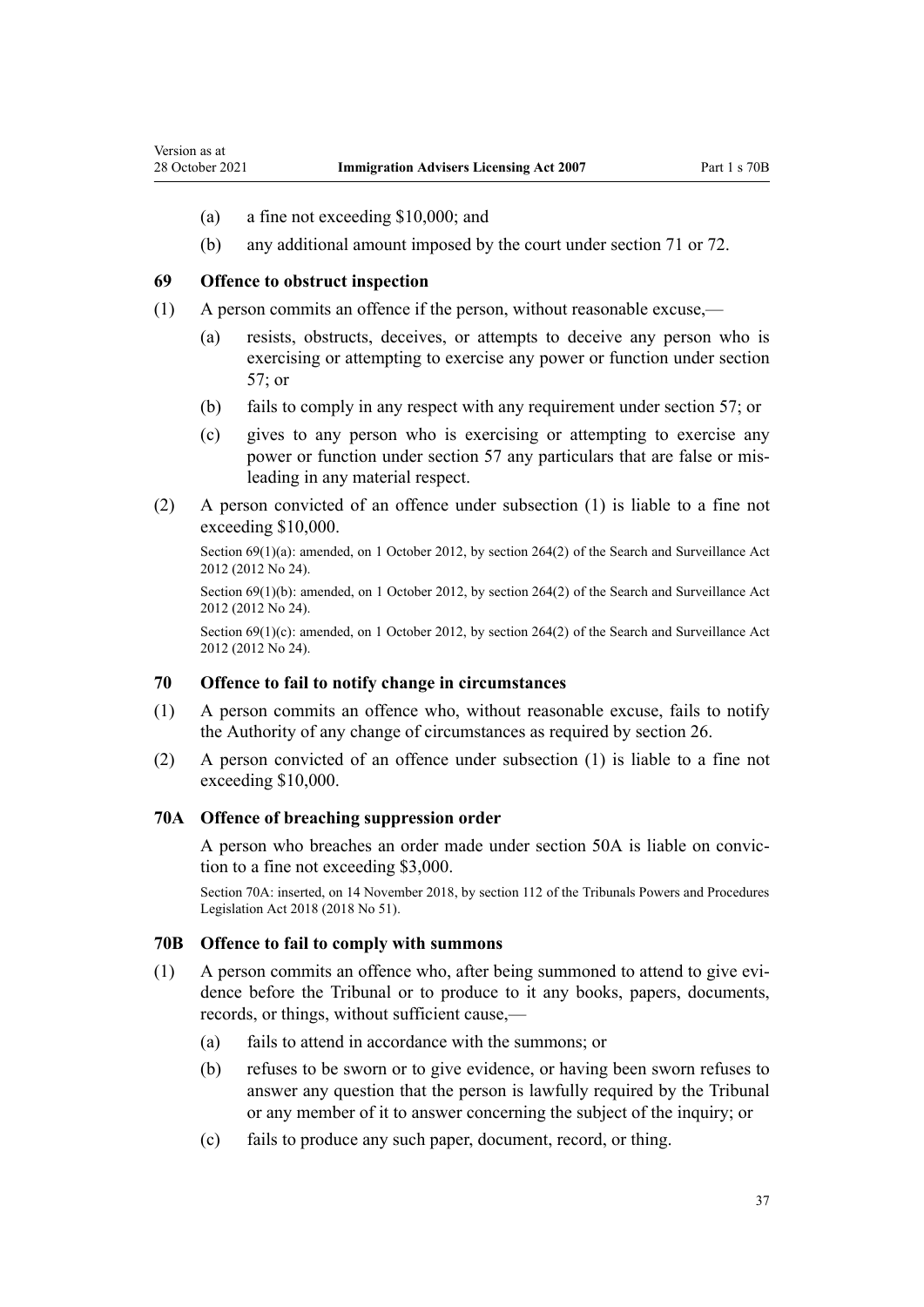- <span id="page-37-0"></span>(2) A person commits an offence if the person—
	- (a) wilfully obstructs or hinders the Tribunal or any member of it or any authorised person in any inspection or examination of papers, documents, records, or things; or
	- (b) without sufficient cause, fails to comply with any requirement of the Tri‐ bunal or any authorised person made under [clause 6\(3\)](#page-51-0) of the Schedule.
- (3) A person who commits an offence against this section is liable on conviction to a fine not exceeding \$1,000.
- (4) No person summoned to attend the inquiry may be convicted of an offence against subsection (1) unless at the time of the service of the summons, or at some other reasonable time before the date on which that person was required to attend, there was made to that person a payment or tender of the amount fixed in accordance with [clause 7](#page-52-0) of the Schedule.

Section 70B: inserted, on 14 November 2018, by [section 112](http://legislation.govt.nz/pdflink.aspx?id=DLM7374326) of the Tribunals Powers and Procedures Legislation Act 2018 (2018 No 51).

#### **70C Contempt of Tribunal**

- (1) A person commits an offence if the person—
	- (a) wilfully insults or obstructs the Tribunal or any member of it, a witness, or an officer of the Tribunal during a sitting of the Tribunal or while a member, a witness, or an officer is going to, or returning from, a sitting of the Tribunal; or
	- (b) wilfully insults or obstructs any person in attendance at a sitting of the Tribunal; or
	- (c) wilfully interrupts, or otherwise misbehaves, at a sitting of the Tribunal; or
	- (d) wilfully and without lawful excuse disobeys any order or direction of the Tribunal in the course of the hearing of any proceedings.
- (2) A person who commits an offence against subsection (1) is liable on conviction to a fine not exceeding \$1,000.
- (3) The Tribunal may order the exclusion from a sitting of the Tribunal of any per‐ son whose behaviour, in the opinion of the Tribunal, constitutes an offence against subsection (1), whether or not the person is charged with the offence; and any officer of the Tribunal or a constable may take any steps that are reasonably necessary to enforce the exclusion.

Section 70C: inserted, on 14 November 2018, by [section 112](http://legislation.govt.nz/pdflink.aspx?id=DLM7374326) of the Tribunals Powers and Procedures Legislation Act 2018 (2018 No 51).

#### **71 Reparation**

In addition to any penalty imposed on a person convicted under any of [sections](#page-32-0) [63,](#page-32-0) [67](#page-34-0), and [68,](#page-35-0) the court may require payment of reparation to a victim in accordance with [section 12](http://legislation.govt.nz/pdflink.aspx?id=DLM135553) and [Part 2](http://legislation.govt.nz/pdflink.aspx?id=DLM135593) of the Sentencing Act 2002.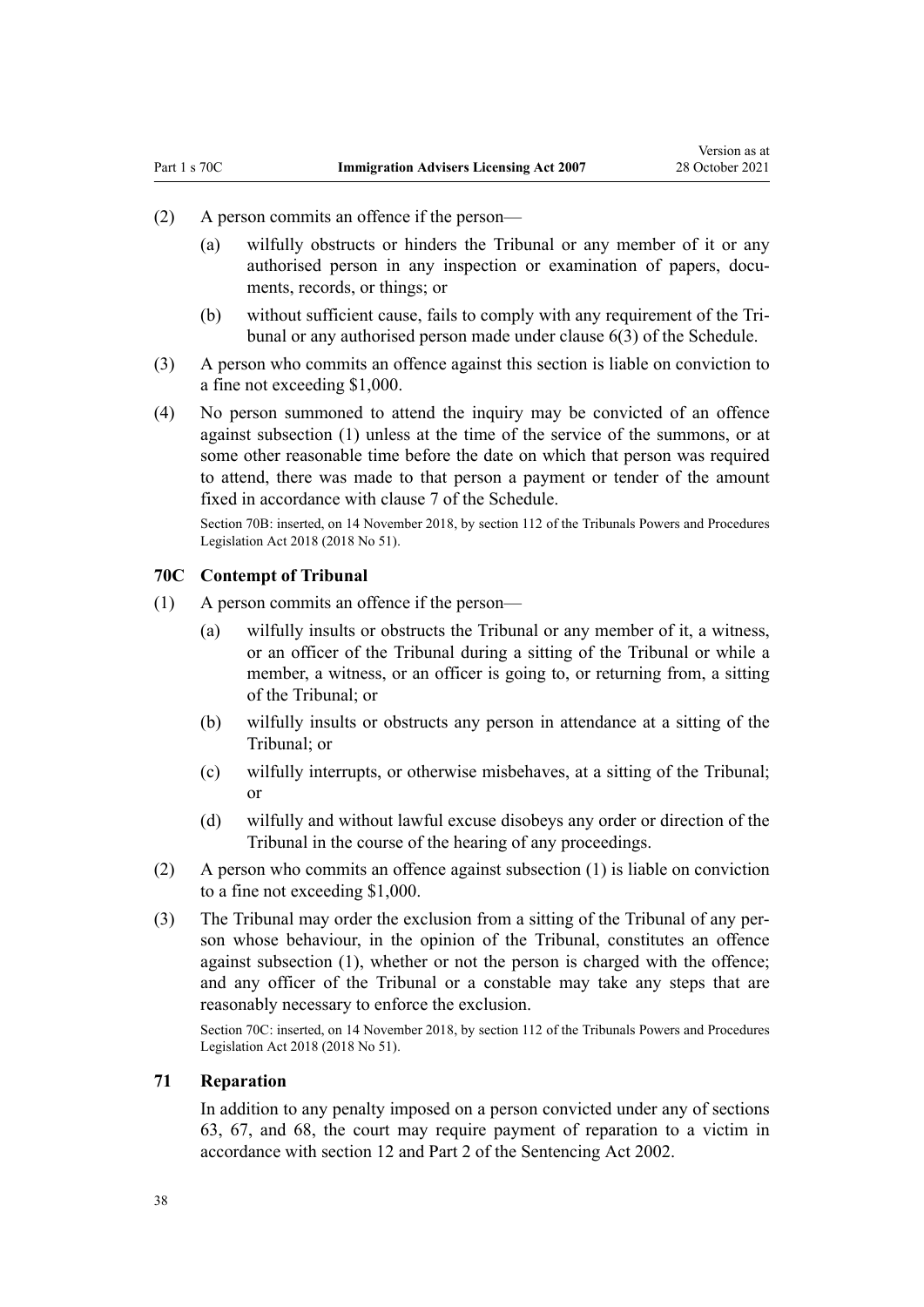# **72 Additional penalty for offence involving commercial gain**

- (1) In addition to any penalty imposed on a person convicted under any of [sections](#page-32-0) [63,](#page-32-0) [67,](#page-34-0) and [68,](#page-35-0) the court may, if satisfied that the offence occurred in the course of producing a commercial gain, order that person to pay an amount not exceeding the value of the commercial gain.
- (2) The value of any gain must be assessed by the court.
- (3) The standard of proof for the purposes of this section is the standard of proof that applies in civil proceedings.

#### **73 Offences also apply outside New Zealand**

A person may be charged with an offence under any of [sections 63 to 70](#page-32-0) whether or not the offence or any part of it occurred within New Zealand.

#### **74 Presumption as to non-exemption**

<span id="page-38-0"></span>Version as at

- (1) In proceedings for an offence under any of sections  $63(1)(a)$ ,  $64(1)$ ,  $67(1)(a)$ , and [68\(1\)\(a\),](#page-35-0) it is presumed, in the absence of evidence to the contrary, that the person alleged to be neither licensed nor exempt is not in fact exempt from the requirement to be licensed.
- (2) In proceedings for an offence under section  $63(1)(b)$ ,  $67(1)(b)$ , or  $68(1)(b)$ , it is presumed, in the absence of proof to the contrary to the standard of the balance of probabilities, that the person alleged to be neither licensed nor exempt from the requirement to be licensed is not in fact exempt.

#### **75 Time for filing charging document**

Despite anything to the contrary in [section 25](http://legislation.govt.nz/pdflink.aspx?id=DLM3360067) of the Criminal Procedure Act  $2011 -$ 

- (a) a charging document may be filed at any time in respect of an offence against any of sections  $63(1)(a)$ ,  $64(1)$ ,  $65(1)$ ,  $67(1)(a)$ , and  $68(1)(a)$ ; and
- (b) the limitation period in respect of an offence against any other offence against this Act ends on the date that is 2 years after the earlier of—
	- (i) the date when the incident, situation, or set of circumstances to which the offence relates first became known to an employee of the Department responsible for the enforcement of this Act; or
	- (ii) the date when the incident, situation, or set of circumstances to which the offence relates should reasonably have become known to such an employee.

Section 75: replaced, on 1 July 2013, by [section 413](http://legislation.govt.nz/pdflink.aspx?id=DLM3360714) of the Criminal Procedure Act 2011 (2011 No 81).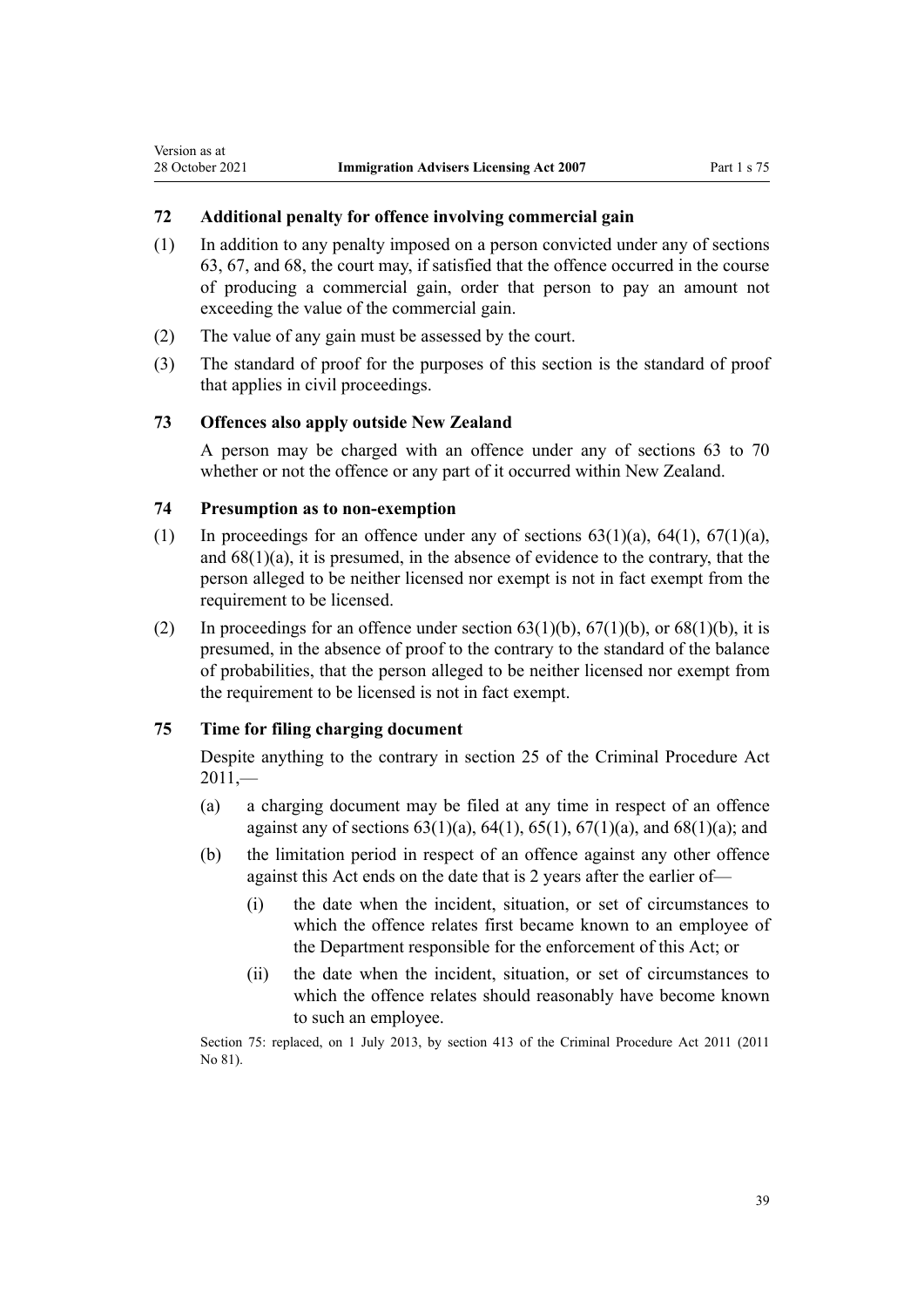# **Part 2**

# **Miscellaneous provisions**

*Independence of persons carrying out functions under Act*

#### <span id="page-39-0"></span>**76 Independence of persons carrying out functions under Act**

No person who exercises any power of decision in relation to an immigration matter, or who has exercised any such power in the previous 2 years, may be employed or engaged to—

- (a) consider or decide applications for licences or for renewals of licences; or
- (b) carry out inspections under this Act.

## *Register of licensed immigration advisers*

#### **77 Register of licensed immigration advisers**

- (1) The Registrar must keep and maintain a register of licensed immigration advis‐ ers.
- (2) The purpose of the register is—
	- (a) to enable members of the public to know—
		- (i) how to contact a licensed immigration adviser; and
		- (ii) whether or not a person is licensed as an immigration adviser under this Act and, if so, the type of licence the person holds; and
		- (iii) whether or not a person's licence has been cancelled or suspended, or whether a person's application for a licence has been refused; and
	- (b) to facilitate the ability of the Registrar or the Commerce Commission to enforce the provisions of this Act or of any consumer protection legislation; and
	- (c) to facilitate the compliance, audit, and other supporting and administra‐ tive functions of the Registrar under this Act.
- (3) The register may be kept—
	- (a) as an electronic register (for example, on the Authority's or the Depart‐ ment's website); or
	- (b) in any other manner that the Registrar thinks fit.

#### **78 Contents of register**

- (1) The register must contain all of the following information:
	- (a) the full name and business address of every person licensed under this Act to give immigration advice: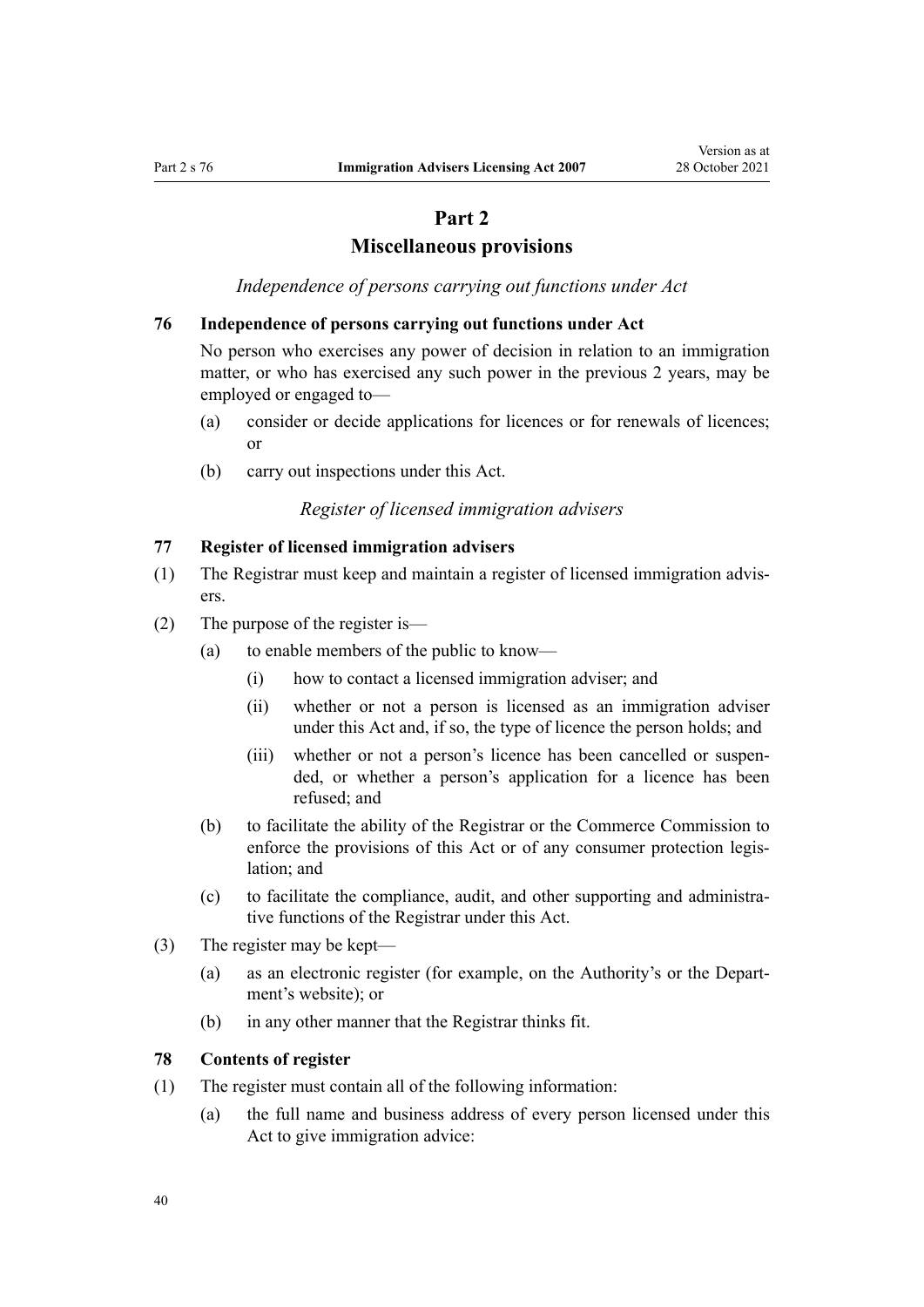- <span id="page-40-0"></span>(b) the licence number or other unique identifier provided to a licensed immigration adviser on being granted a licence under [section 19:](#page-13-0)
- (c) the address for service of each licensed immigration adviser:
- (d) the licensed immigration adviser's employer, if applicable:
- (e) the date of each registration of each licensed immigration adviser:
- (f) whether a person's licence is a full licence, a limited licence, or a provi‐ sional licence:
- (g) any terms or conditions attached to a person's licence:
- (h) if applicable, the date on which any cancellation, surrender, or suspension of a person's registration took effect:
- (i) a list of the categories of persons who are exempt under [section 11](#page-8-0) or under regulations made under [section 12](#page-9-0) from the requirement to be licensed to give immigration advice:
- (j) any other particulars that may be prescribed.
- (2) The register must also list the name and details of any person—
	- (a) whose licence has been cancelled or suspended at any time; or
	- (b) whose application for a licence has been refused.

# **79 Alterations to register**

The Registrar may at any time make any amendments to the register that are necessary to—

- (a) reflect any changes in the information referred to in [section 18;](#page-13-0) or
- (b) correct a mistake caused by any error or omission on the part of the Registrar or any person to whom the Registrar has delegated his or her functions, duties, or powers; or
- (c) accurately reflect the status of immigration advisers as licensed or not and, if licensed, the type of licence held.

#### **80 Search of register**

- (1) A person may search the register for a purpose set out in [section 77\(2\)](#page-39-0).
- (2) The Registrar must—
	- (a) make the register available for public inspection, without fee, at reasonable hours at the head office of the Authority; and
	- (b) supply to any person, on request and on payment of a reasonable charge, a copy of the register or any extract from it.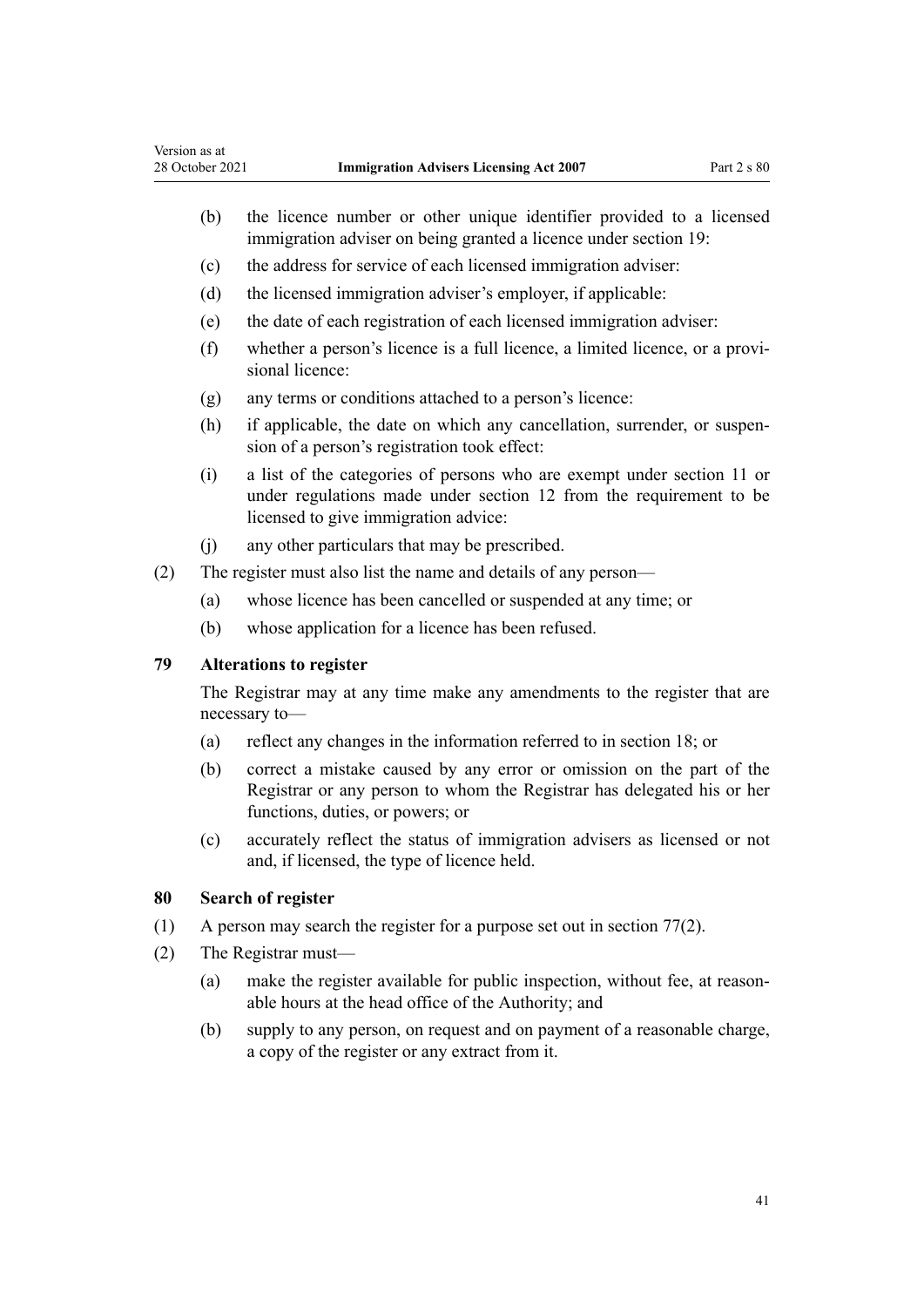#### *Appeals against decisions of Registrar and Tribunal*

# <span id="page-41-0"></span>**81 Right of appeal**

- (1) A person may appeal to the District Court against any of the following deci‐ sions:
	- (a) a decision of the Registrar to refuse to license the person as an immigration adviser:
	- (b) a decision of the Registrar to grant the person a limited or a provisional licence only, rather than a full licence:
	- (c) a decision of the Tribunal to cancel or suspend the person's licence:
	- (d) any other decision of the Tribunal imposing on the person a sanction of a kind referred to in section  $51(1)(a)$  to (i):
	- (e) a decision of the Tribunal to reject an appeal under [section 55.](#page-29-0)
- (2) An appeal under this section must be made by giving notice of appeal within—
	- (a) 20 working days after the date on which notice of the decision was communicated to the person concerned; or
	- (b) any further time that the District Court may allow on application made before or after the expiration of that period.

Section 81(1): amended, on 1 March 2017, by [section 261](http://legislation.govt.nz/pdflink.aspx?id=DLM6942680) of the District Court Act 2016 (2016) No 49).

Section 81(2)(b): amended, on 1 March 2017, by [section 261](http://legislation.govt.nz/pdflink.aspx?id=DLM6942680) of the District Court Act 2016 (2016 No 49).

#### **82 District Court may make interim order**

- (1) At any time before the final determination of an appeal, the District Court may make an interim order allowing the appellant to engage in providing immigration advice.
- (2) An interim order may be subject to any conditions that the District Court thinks fit.
- (3) If the District Court refuses to make an interim order, the person who applied for the order may, within 1 month after the date of the refusal, appeal to the High Court against the decision.

Section 82(1): amended, on 1 March 2017, by [section 261](http://legislation.govt.nz/pdflink.aspx?id=DLM6942680) of the District Court Act 2016 (2016 No 49).

Section 82(3): amended, on 1 March 2017, by [section 261](http://legislation.govt.nz/pdflink.aspx?id=DLM6942680) of the District Court Act 2016 (2016 No 49).

# **83 Duties of Registrar if interim order made**

- $(1)$  If an interim order is made allowing the appellant to engage in providing immigration advice,—
	- (a) that person is to be treated for the purposes of this Act as if they were licensed; and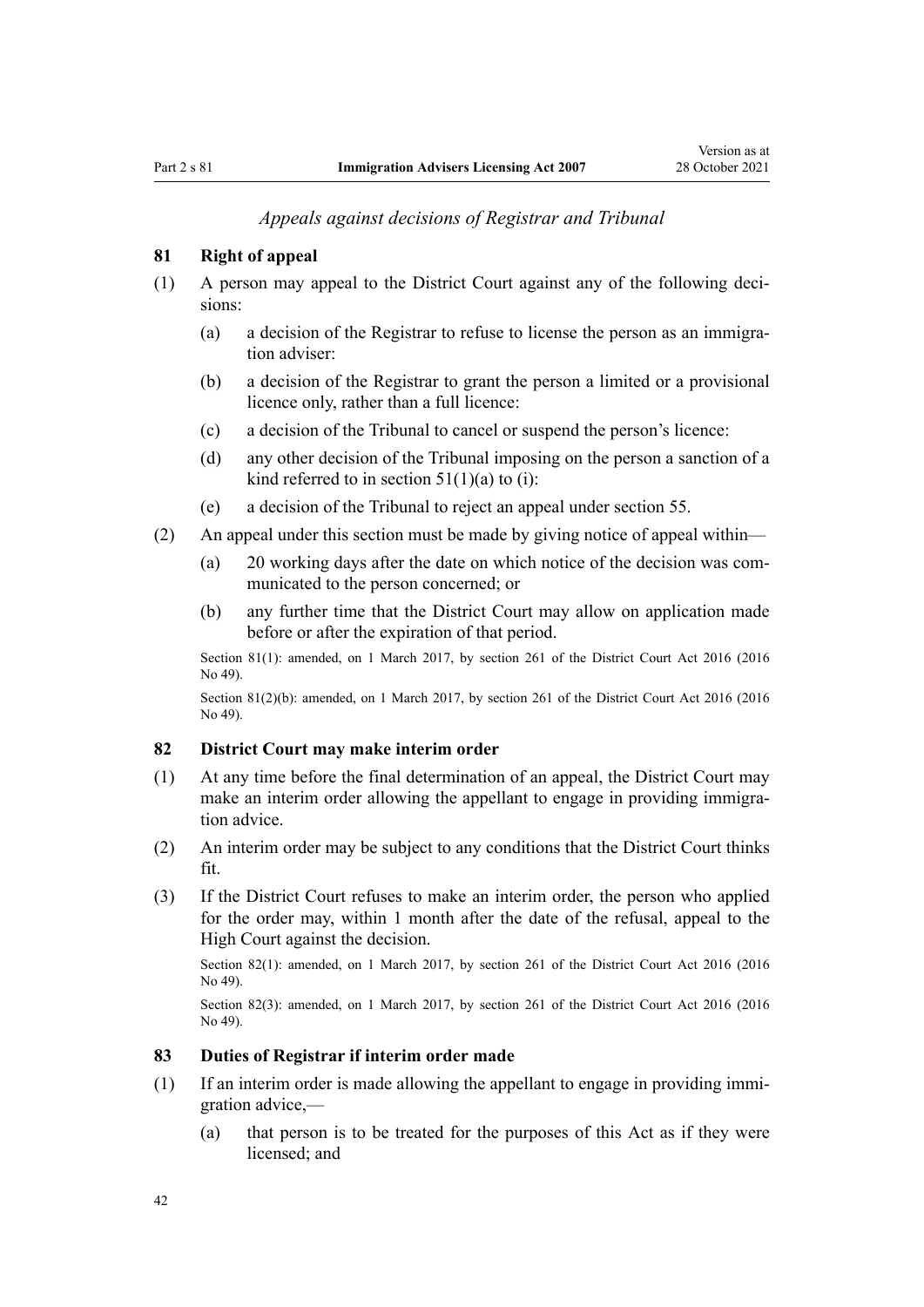- (b) the Registrar must, as appropriate, enter, retain, or restore the person's name on the register.
- (2) To enable the Registrar to fulfil the duties imposed by this section, the Registrar of the court in which the interim order is made must send a copy of the order to the Registrar as soon as practicable.

#### **84 Determination of appeal**

<span id="page-42-0"></span>Version as at

- (1) In determining an appeal, the District Court may confirm, vary, or reverse the decision of the Registrar or the Tribunal.
- (2) The District Court's decision in the determination of an appeal is final.
- (3) To avoid doubt, nothing in this section affects the right of any person—
	- (a) to apply, in accordance with law, for judicial review; or
	- (b) to appeal to the High Court on a question of law under section 85.

Section 84(1): amended, on 1 March 2017, by [section 261](http://legislation.govt.nz/pdflink.aspx?id=DLM6942680) of the District Court Act 2016 (2016 No 49).

#### **85 Appeal to High Court on question of law**

- (1) If dissatisfied with a decision of the District Court as being erroneous in law, a party to an appeal under this Part may appeal to the High Court on a question of law only.
- (2) The appeal must be heard and determined in accordance with rules of court.
- (3) [Part 6](http://legislation.govt.nz/pdflink.aspx?id=DLM3360366) of the Criminal Procedure Act 2011 applies to the appeal—
	- (a) so far as is applicable and with all necessary modifications; but
	- (b) only so far as it relates to appeals on questions of law.
- (4) Subsection (3) overrides subsection (2).

Section 85(3): amended, on 1 July 2013, by [section 413](http://legislation.govt.nz/pdflink.aspx?id=DLM3360714) of the Criminal Procedure Act 2011 (2011 No 81).

#### *Miscellaneous matters*

#### **86 Annual report on performance of Tribunal's functions**

- (1) The chair of the Tribunal must, in each year, furnish to the Minister of Justice and the Minister a report on the performance of the Tribunal's functions under this Act in respect of the financial year ending in that year.
- (2) The report must include details of both the number of determinations and the nature of the determinations made by the Tribunal in the period to which the report relates.
- (3) The Minister of Justice must present a copy of the report to the House of Rep‐ resentatives as soon as practicable after it is furnished to that Minister.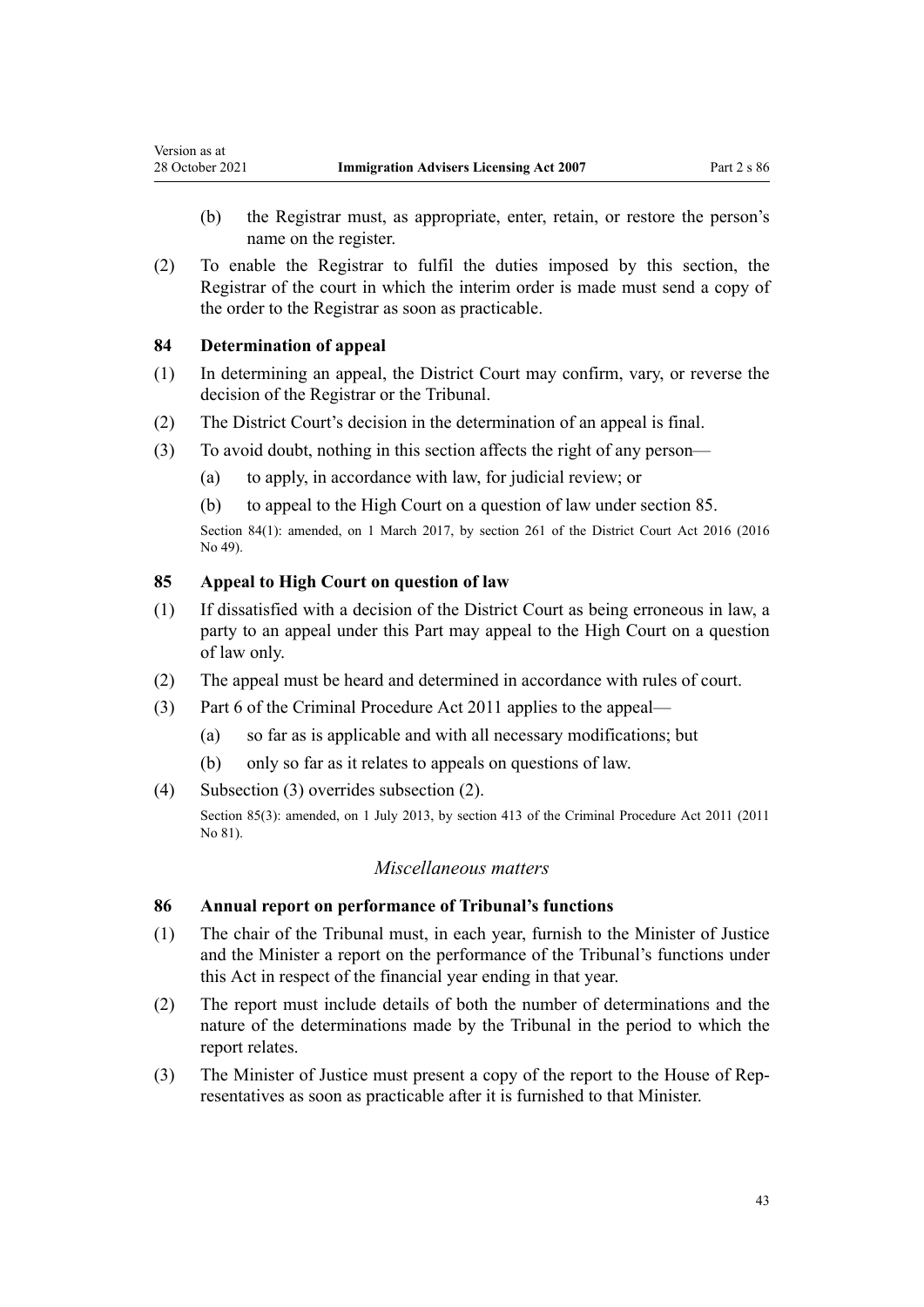# <span id="page-43-0"></span>**87 Power of Registrar to delegate**

The Registrar may, under [clauses 2](http://legislation.govt.nz/pdflink.aspx?id=LMS356992) and [3](http://legislation.govt.nz/pdflink.aspx?id=LMS247061) of Schedule 6 of the Public Service Act 2020, delegate to any employee, in the same manner and to the same extent as if the Registrar were the chief executive, any of the Registrar's functions, duties, and powers, except this power of delegation.

Section 87: amended, on 7 August 2020, by [section 135](http://legislation.govt.nz/pdflink.aspx?id=LMS176959) of the Public Service Act 2020 (2020 No 40).

#### **88 Certificate of Registrar**

- (1) A certificate signed by the Registrar in relation to the matters referred to in subsection (2) is for all purposes sufficient evidence, in the absence of proof to the contrary, of those matters specified in the certificate.
- (2) The matters are—
	- (a) that any person was or was not licensed at any particular time or during any period specified in the certificate; or
	- (b) the type of licence that a person held at any specified time or during any specified period; or
	- (c) that any entry in the register is as stated in the certificate.

#### **89 Licensing fees**

- (1) The Governor-General may, by Order in Council, make regulations setting fees, or prescribing a method for determining fees, for licence applications, the granting and renewal of licences, and other associated matters.
- (2) Fees, or the method for determining fees, may differ for different classes of applicant or licensee, and may take account of whether or not the person concerned charges or proposes to charge for the provision of immigration advice.
- (3) The regulations may provide for the waiver of, or exemption from, fees, in whole or in part.
- (4) Regulations under this section are secondary legislation (*see* [Part 3](http://legislation.govt.nz/pdflink.aspx?id=DLM7298343) of the Legislation Act 2019 for publication requirements).

| Legislation Act 2019 requirements for secondary legislation made under this section |                                                                                                  |                                    |
|-------------------------------------------------------------------------------------|--------------------------------------------------------------------------------------------------|------------------------------------|
| <b>Publication</b>                                                                  | PCO must publish it on the legislation website and notify LA19 s $69(1)(c)$<br>it in the Gazette |                                    |
| <b>Presentation</b>                                                                 | The Minister must present it to the House of<br>Representatives                                  | LA19 s 114, Sch 1<br>cl $32(1)(a)$ |
| <b>Disallowance</b>                                                                 | It may be disallowed by the House of Representatives                                             | LA19 ss 115, 116                   |
| This note is not part of the Act.                                                   |                                                                                                  |                                    |

Section 89(4): inserted, on 28 October 2021, by [section 3](http://legislation.govt.nz/pdflink.aspx?id=LMS268932) of the Secondary Legislation Act 2021 (2021 No 7).

### **90 Immigration adviser's levy**

(1) For the purpose of funding the functions of the Authority under [section 35\(1\)](#page-18-0) and the costs of operation and administration of the Tribunal (to the extent they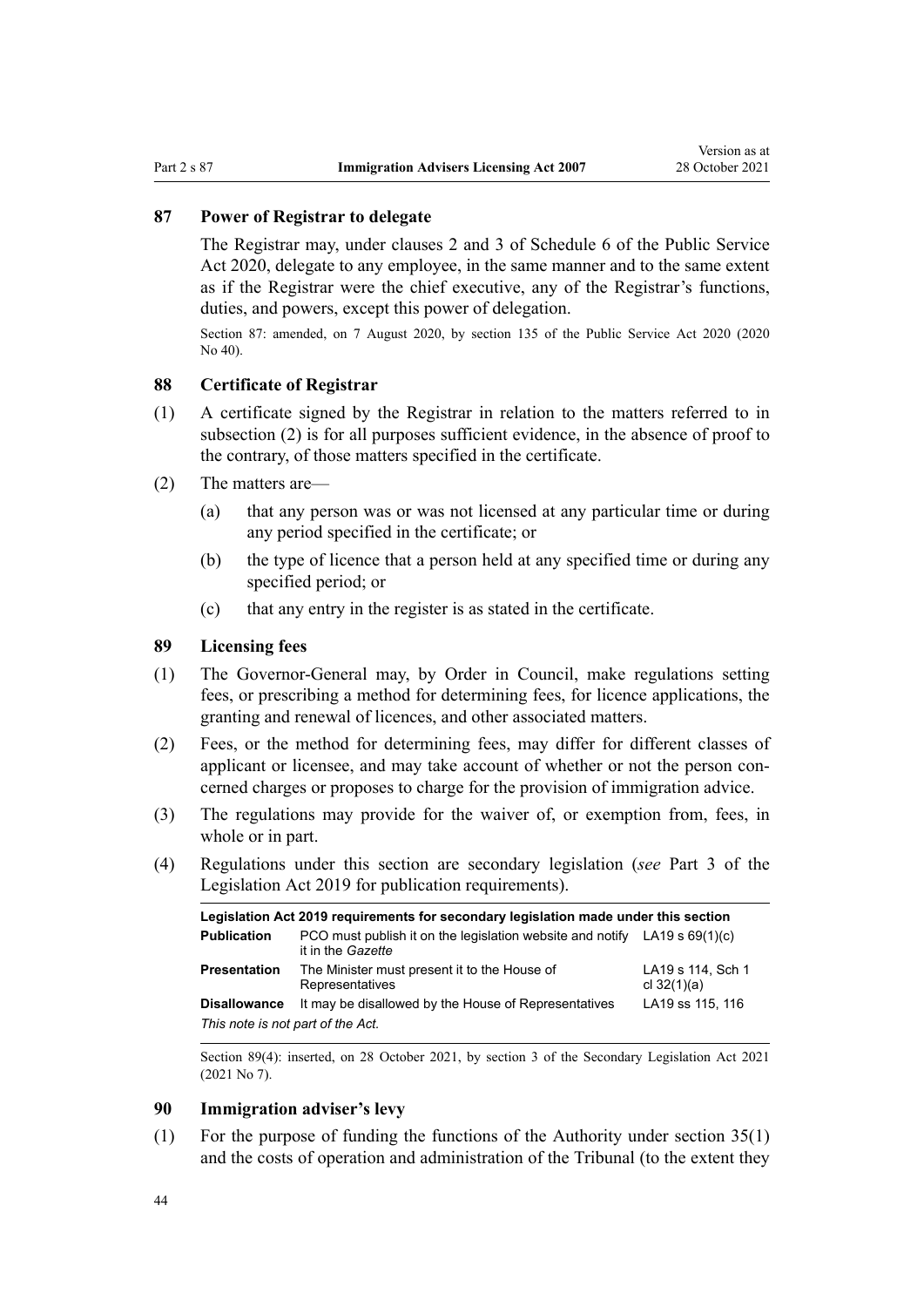are otherwise unfunded), the Governor-General may, by Order in Council, make regulations prescribing a levy, or a method or methods for determining levies, payable by licensed immigration advisers (or payable as a prerequisite for the granting or renewal of a licence).

- (2) Levies, or the method or methods for determining levies, may differ for differ‐ ent classes of licence holder, and may take account of whether or not the person concerned charges or proposes to charge for the provision of immigration advice.
- (3) Regulations imposing levies may—

<span id="page-44-0"></span>Version as at

- (a) specify when and how any levy is to be paid:
- (b) provide for the waiver of, or exemption from, levies, in whole or in part.
- (4) Regulations under this section are secondary legislation (*see* [Part 3](http://legislation.govt.nz/pdflink.aspx?id=DLM7298343) of the Legislation Act 2019 for publication requirements).

| Legislation Act 2019 reguirements for secondary legislation made under this section |                                                                                                  |                                    |
|-------------------------------------------------------------------------------------|--------------------------------------------------------------------------------------------------|------------------------------------|
| <b>Publication</b>                                                                  | PCO must publish it on the legislation website and notify LA19 s $69(1)(c)$<br>it in the Gazette |                                    |
| Presentation                                                                        | The Minister must present it to the House of<br>Representatives                                  | LA19 s 114, Sch 1<br>cl $32(1)(a)$ |
| <b>Disallowance</b>                                                                 | It may be disallowed by the House of Representatives                                             | LA19 ss 115, 116                   |
| This note is not part of the Act.                                                   |                                                                                                  |                                    |

Section 90(4): inserted, on 28 October 2021, by [section 3](http://legislation.govt.nz/pdflink.aspx?id=LMS268932) of the Secondary Legislation Act 2021 (2021 No 7).

#### **91 Waiver of further immigration fees in certain cases**

The chief executive of the department of State that has, with the authority of the Prime Minister, assumed responsibility for the administration of the Immi[gration Act 2009](http://legislation.govt.nz/pdflink.aspx?id=DLM1440300) may, in whole or in part, waive any fee payable on a further immigration application or request by a person whose earlier application or request has not been accepted because it contravened [section 9.](#page-8-0)

Section 91: amended, at 2 am on 29 November 2010, by [section 406\(1\)](http://legislation.govt.nz/pdflink.aspx?id=DLM1441347) of the Immigration Act 2009 (2009 No 51).

#### **92 Disclosure of personal information overseas**

- (1) The Registrar may disclose any personal information specified in subsection (10) to an overseas or international agency, body, or person whose functions include the regulation of immigration advisers.
- (2) The disclosure of personal information under subsection (1) must be—
	- (a) in accordance with an agreement between the Registrar and the agency, body, or person concerned that complies with subsections (3) and (4); or
	- (b) in accordance with subsection (8).
- (3) The Registrar must not enter into an agreement under subsection (2)(a) unless satisfied that its purpose is to help the Authority carry out its functions under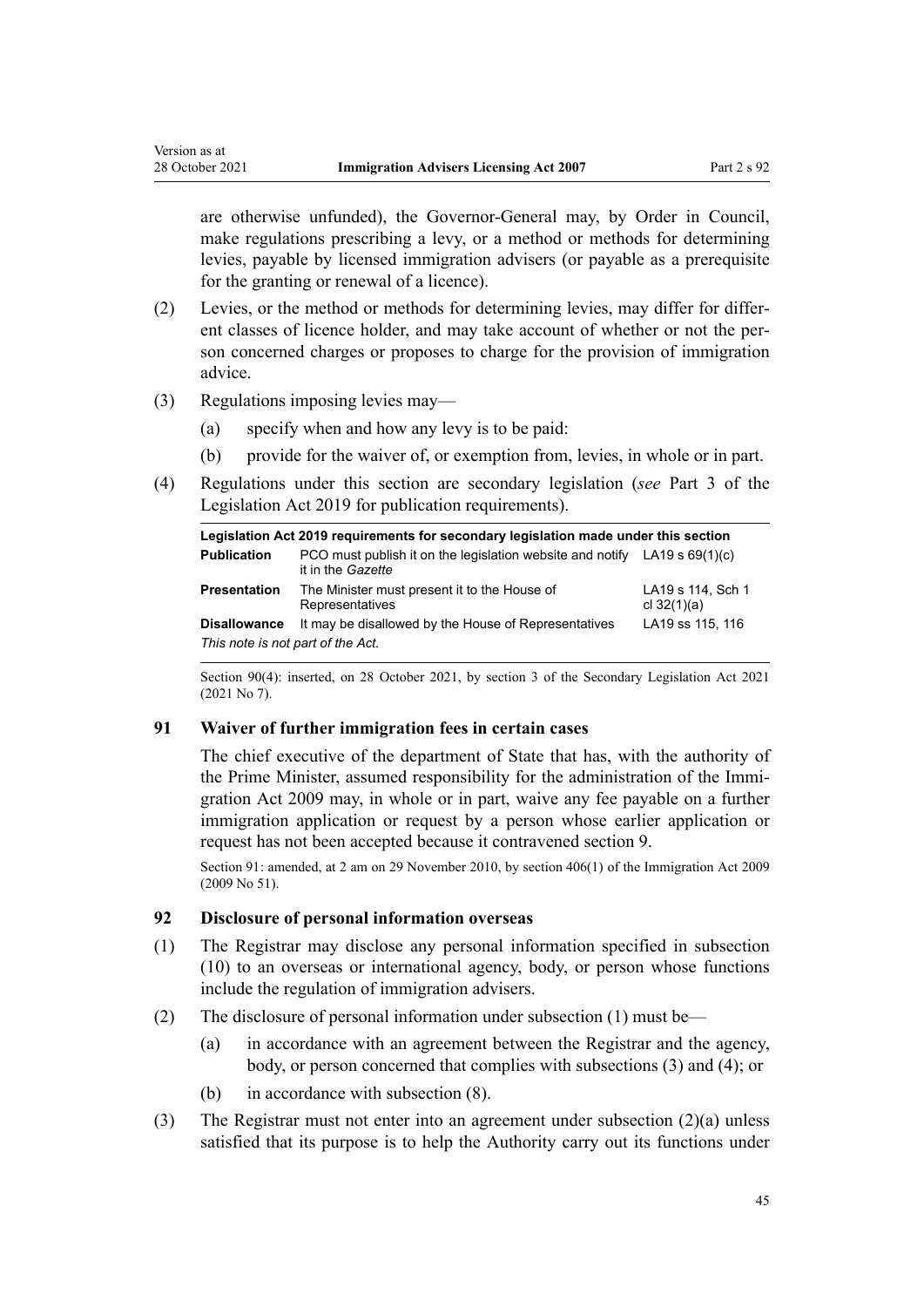this Act, or to help the person, agency, or body carry out its functions relating to—

- (a) the registration or regulation of immigration advisers; or
- (b) the taking of any investigative, disciplinary, or enforcement action against immigration advisers.
- (4) An agreement under subsection  $(2)(a)$ 
	- (a) must be in writing; and
	- (b) must state the purpose of the agreement; and
	- (c) must state the personal information that can be disclosed; and
	- (d) must state, in respect of personal information to be disclosed, the use the agency, body, or person may make of it and either—
		- (i) that the agency, body, or person must not disclose it to any other agency, body, or person; or
		- (ii) the other agencies, bodies, or persons to which the agency, body, or person may disclose any of it, and the extent to which and con‐ ditions subject to which the agency, body, or person may do so; and
	- (e) may state—
		- (i) the form in which personal information may be disclosed:
		- (ii) the method by which personal information may be disclosed; and
	- (f) may be varied from time to time.
- (5) The Registrar—
	- (a) must consult the Privacy Commissioner before entering into an agreement under this section, or varying such an agreement; and
	- (b) must provide the Privacy Commissioner with a copy of any agreement or variation promptly after it has been entered into; and
	- (c) if the Privacy Commissioner so requires, must undertake a review of the agreement under this section, and the arrangements for disclosure under it; and
	- (d) as soon as practicable after conducting a review required to be under‐ taken under paragraph (c), must report the result to the Privacy Commissioner.
- (6) The Privacy Commissioner must not require the Registrar to undertake a review of an agreement under subsection (5)(c) within 12 months of last doing so.
- (7) This section does not limit the general powers of the Registrar or the Authority to enter into agreements not related to the disclosure of personal information with any overseas agency, body, or person.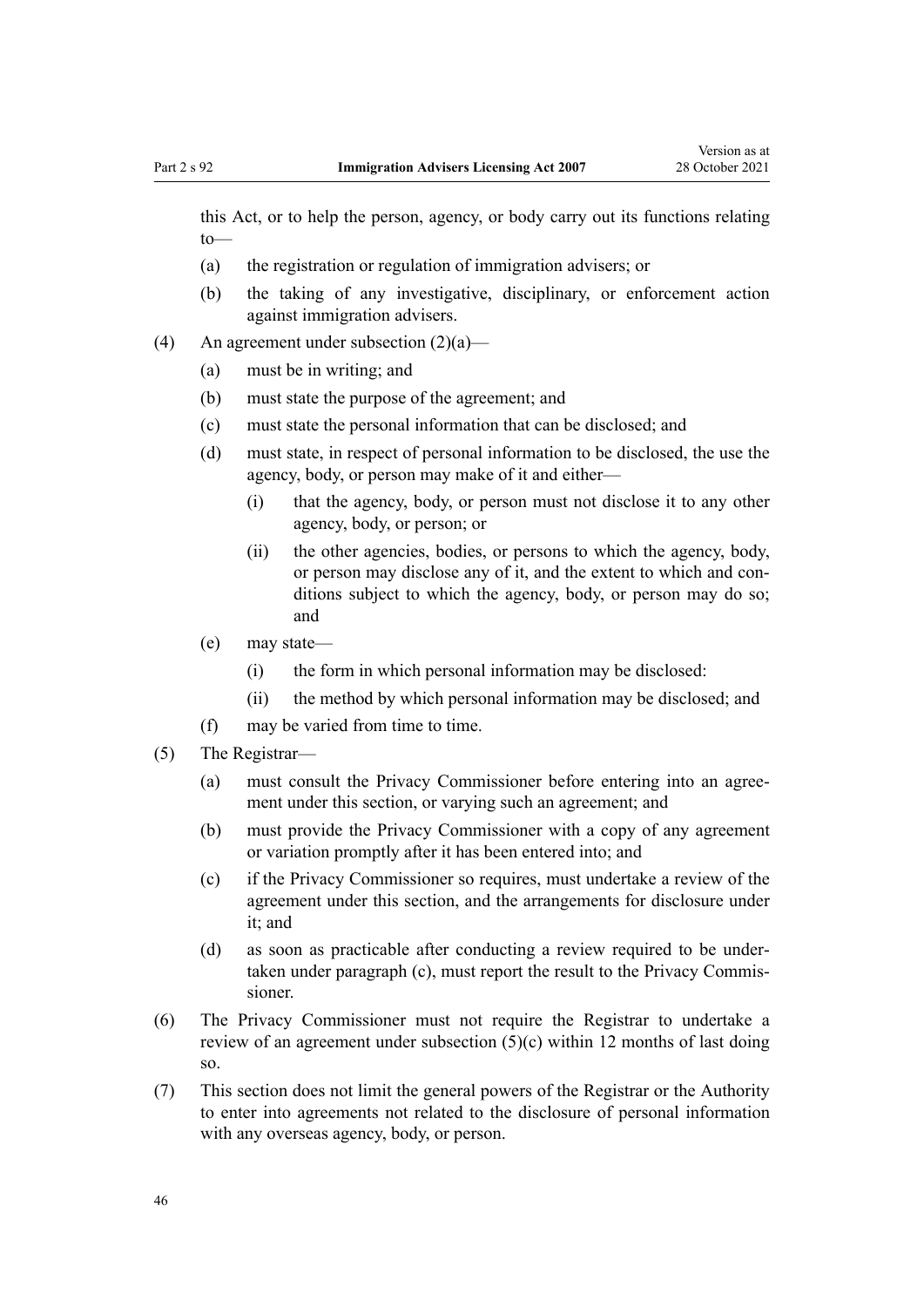- (8) The Registrar may disclose personal information to an overseas agency, body, or person without a written agreement under subsection (2)(a) if—
	- (a) the functions of the agency, body, or person include the regulation of immigration advisers; and
	- (b) the personal information is disclosed subject to conditions stating the use the agency, body, or person may make of it and either—
		- (i) that the agency, body, or person must not disclose it to any other agency, body, or person; or
		- (ii) the other agencies, bodies, or persons to which the agency, body, or person may disclose any of it, and the extent to which and con‐ ditions subject to which the agency, body, or person may do so; and
	- (c) the Registrar makes and keeps record of—
		- (i) the personal information that was disclosed; and
		- (ii) the agency, body, or person to which it was disclosed; and
		- (iii) the conditions subject to which it was disclosed.
- (9) The Registrar must not disclose any personal information under subsection (8) unless satisfied that it relates to—
	- (a) any application, request, or other action taken by the person to whom the personal information relates, to undertake functions or be formally recognised as an immigration adviser; or
	- (b) any investigation, or any disciplinary or enforcement action that is pro‐ posed to be taken, or being taken, by the agency, body, or person in rela‐ tion to the person to whom the personal information relates (where that investigation or that disciplinary or enforcement action relates to the person's actions or alleged actions as an immigration adviser).
- (10) The personal information that may be disclosed under this section is—
	- (a) whether a person is licensed, or has applied to be licensed, as an immi‐ gration adviser:
	- (b) if a person is licensed, whether the person has been granted a full licence, a limited licence, or a provisional licence, and the details of the licence:
	- (c) if a person is not licensed,—
		- (i) whether the person is prohibited from being licensed and the rea‐ son for any such prohibition:
		- (ii) whether the person is restricted from being licensed and the reasons for such restriction:
		- (iii) information about matters otherwise relevant to the person's fitness for licensing in New Zealand: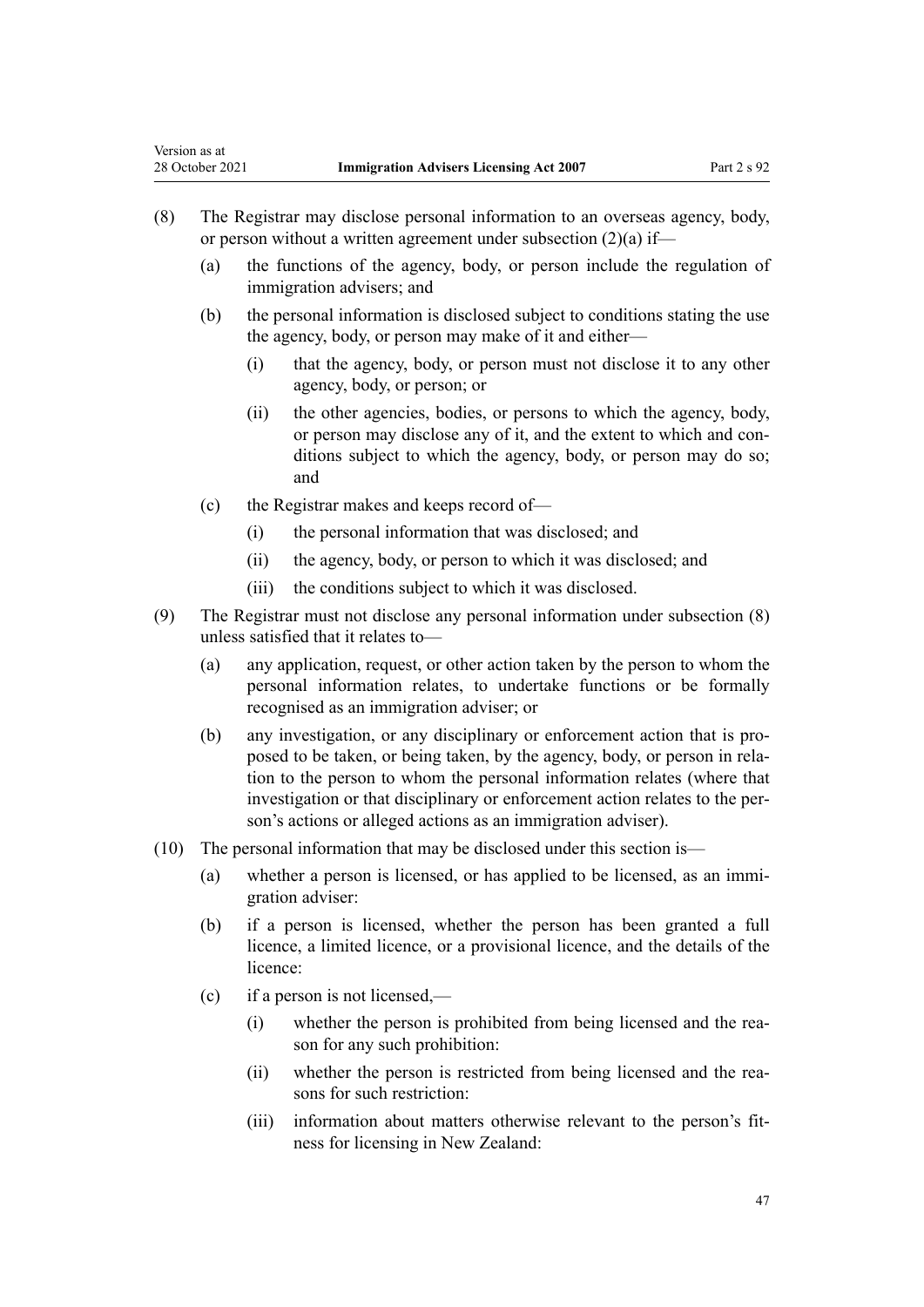- <span id="page-47-0"></span>(d) whether the person has been, or is currently, subject to an inspection by the Registrar:
- (e) if the person has been, or is currently, subject to an inspection by the Registrar,—
	- (i) the reason for the inspection; and
	- (ii) the results of the inspection, if completed:
- (f) the details of any disciplinary proceedings taken or being taken against the person, and any disciplinary sanctions imposed on the person:
- (g) the details of any convictions against the person (whether under this Act or any other enactment).
- (11) In this section,—

**immigration adviser** means a person who provides, or purports to provide (whether lawfully or unlawfully), immigration advice, whether or not that advice concerns an immigration matter under New Zealand law and whether or not relating to New Zealand

**personal information** means information about an identifiable person.

#### **93 Service of notices**

- (1) Any notice or any other document required to be served on, or given to, any person under this Act, or any regulation made under this Act, is sufficiently served if,—
	- (a) in the case of an applicant for a licence or a licensed immigration adviser, the notice or document is—
		- (i) delivered to the person at the person's address for service stated in accordance with section  $18(c)(ii)$ ; or
		- (ii) sent by fax or email to the person's fax number or email address, as the case may be, provided for the purpose by the applicant or licensed immigration adviser; or
		- (iii) posted in a letter addressed to the person at the person's address for service stated in accordance with [section 18\(c\)\(ii\)](#page-13-0); or
	- (b) in any other case, the notice or document is—
		- (i) delivered to the person; or
		- (ii) left at the person's usual or last known place of residence or business in New Zealand; or
		- (iii) posted in a letter addressed to the person at the person's place of residence or business in New Zealand.
- (2) A notice or document that is sent to a person at a fax number or an email address must be treated as received by that person not later than 2 days after the date on which it is sent.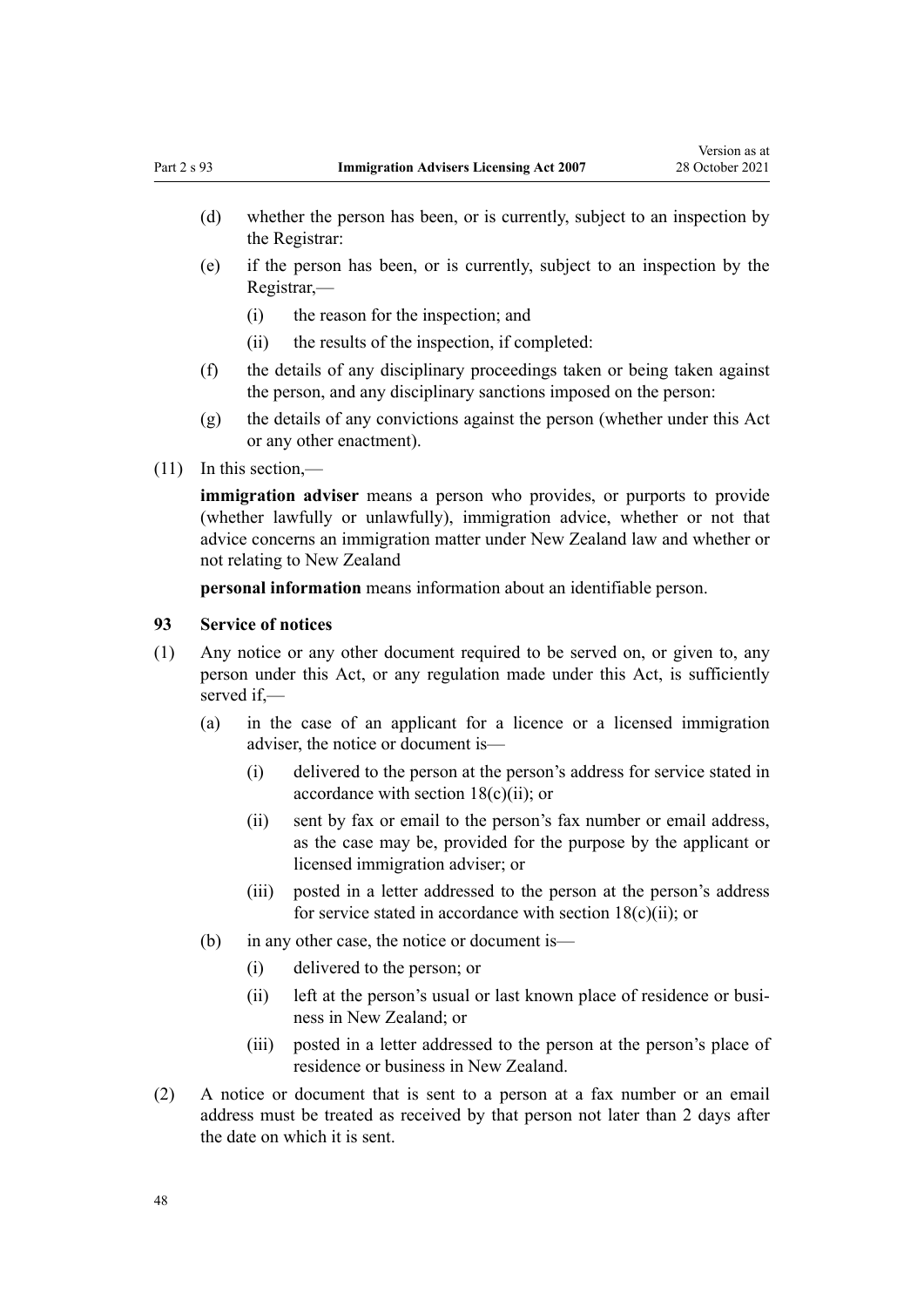- (3) A notice or document that is posted to a person must be treated as received by that person not later than 9 days after the date on which it is posted.
- (4) However, a notice or document must not be treated as received if the person to whom it is posted or sent proves that it was not received, otherwise than through fault on the person's part.

Section 93(3): amended, on 14 November 2018, by [section 113](http://legislation.govt.nz/pdflink.aspx?id=DLM7374330) of the Tribunals Powers and Procedures Legislation Act 2018 (2018 No 51).

#### **94 Regulations**

<span id="page-48-0"></span>Version as at

- (1) The Governor-General may from time to time, by Order in Council, make regulations for all or any of the following purposes:
	- (a) prescribing the matters to be included in the register of licensed immigration advisers:
	- (b) prescribing information or material that must be included in licence applications:
	- (c) providing for exemptions from the requirement to be licensed, or the removal or amendment of exemptions, under [section 12](#page-9-0) or [14:](#page-11-0)
	- (d) providing for matters in respect of the renewal of licences (including the non-application of any of the provisions of [sections 18 to 22](#page-13-0)):
	- (e) prescribing what constitutes a relevant change of circumstances for the purposes of [section 26](#page-16-0):
	- (f) prescribing fees, or a method or methods for determining fees, in respect of licence applications, the granting and renewal of licences, and other associated matters:
	- (g) prescribing levies, or a method or methods for determining levies, pay‐ able by licensed immigration advisers (or payable as a prerequisite for the granting or renewal of a licence):
	- (h) prescribing matters in respect of the proceedings of the Tribunal:
	- (i) providing for such matters as are contemplated by or necessary for giving full effect to the provisions of this Act and for its due administration.
- (2) Regulations under this section are secondary legislation (*see* [Part 3](http://legislation.govt.nz/pdflink.aspx?id=DLM7298343) of the Legislation Act 2019 for publication requirements).

| Legislation Act 2019 requirements for secondary legislation made under this section |                                                                                                  |                                    |
|-------------------------------------------------------------------------------------|--------------------------------------------------------------------------------------------------|------------------------------------|
| <b>Publication</b>                                                                  | PCO must publish it on the legislation website and notify LA19 s $69(1)(c)$<br>it in the Gazette |                                    |
| <b>Presentation</b>                                                                 | The Minister must present it to the House of<br>Representatives                                  | LA19 s 114, Sch 1<br>cl $32(1)(a)$ |
| <b>Disallowance</b>                                                                 | It may be disallowed by the House of Representatives                                             | LA19 ss 115, 116                   |
| This note is not part of the Act.                                                   |                                                                                                  |                                    |

Section 94(2): inserted, on 28 October 2021, by [section 3](http://legislation.govt.nz/pdflink.aspx?id=LMS268932) of the Secondary Legislation Act 2021 (2021 No 7).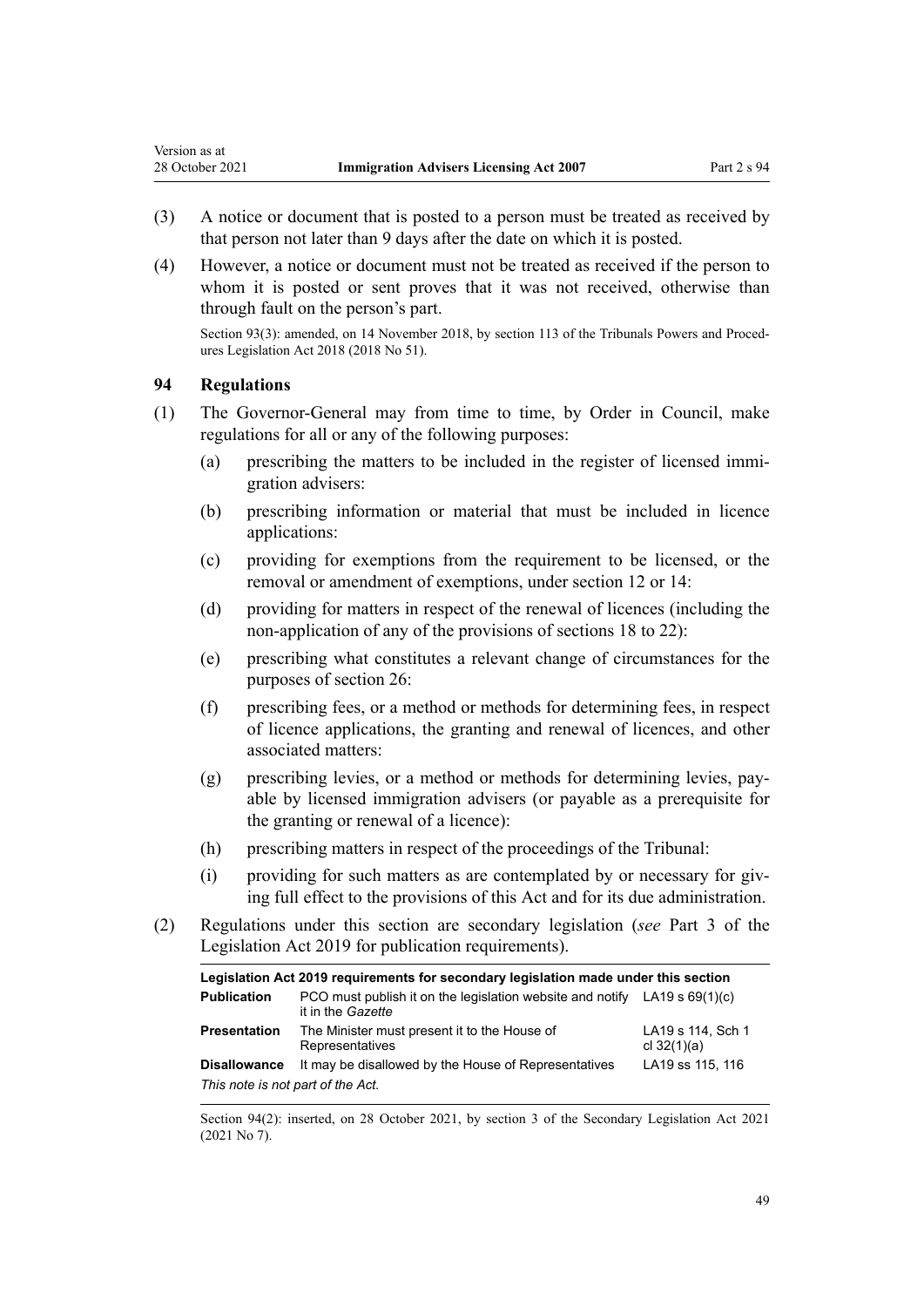# *Amendments to other Acts*

# <span id="page-49-0"></span>**95 Immigration Act 1987 amended**

[Section 142\(1\)\(j\)](http://legislation.govt.nz/pdflink.aspx?id=DLM114024) of the Immigration Act 1987 is repealed.

# **96 Privacy Act 1993 amended**

[Part 1](http://legislation.govt.nz/pdflink.aspx?id=DLM298477) of Schedule 2 of the Privacy Act 1993 is amended by inserting the following item in its appropriate alphabetical order:

Immigration Advisers Licensing Act 2007 section 77.

# **97 Summary Proceedings Act 1957 amended**

#### *[Repealed]*

Section 97: repealed, on 1 July 2013, by [section 413](http://legislation.govt.nz/pdflink.aspx?id=DLM3360714) of the Criminal Procedure Act 2011 (2011 No 81).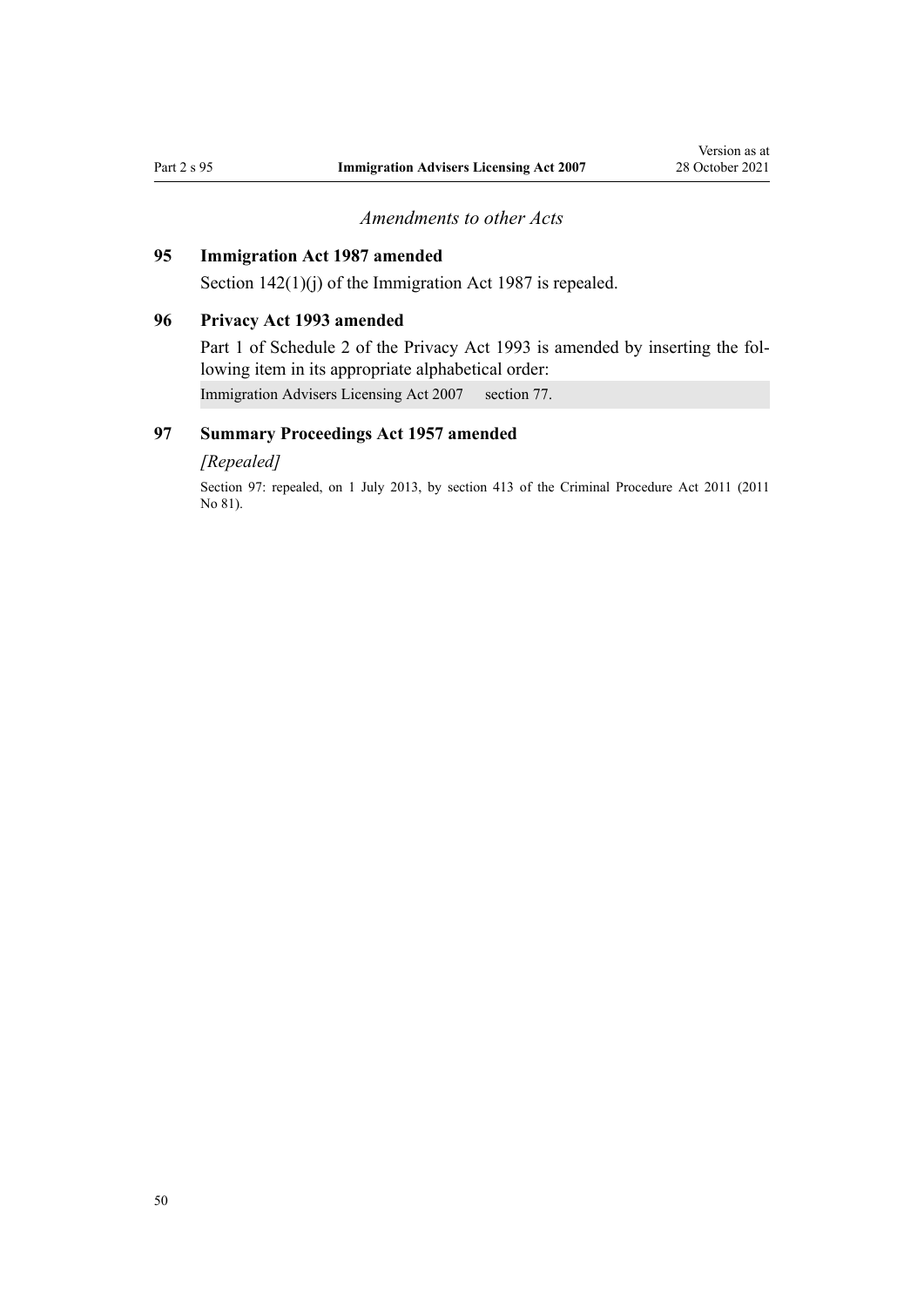# **Schedule Provisions applying in relation to Tribunal**

[s 43](#page-23-0)

# <span id="page-50-0"></span>**1 Oath of office**

Each member of the Tribunal must, before entering on the performance of his or her functions as a member of the Tribunal, swear or affirm before a Judge of the High Court that he or she will faithfully and impartially perform his or her duties as a member of the Tribunal.

#### **2 Term of office**

- (1) Every member of the Tribunal is to be appointed for a term of up to 5 years.
- (2) A member of the Tribunal is eligible for reappointment from time to time.
- (3) Where the term of office of a member of the Tribunal has expired, that member, unless he or she sooner dies or vacates office under clause 3, continues to hold office, by virtue of the appointment for the term that has expired, until—
	- (a) that member is reappointed; or
	- (b) a successor to that member is appointed; or
	- (c) that member is informed in writing by the Minister of Justice, acting in consultation with the Minister, that he or she is not to be reappointed and is not to hold office until a successor is appointed.
- (4) A member who continues in office for any period under subclause (3) may act as a member during that period for the purpose of—
	- (a) completing any proceedings partly or wholly heard by the Tribunal before the expiry of his or her term of office:
	- (b) hearing any other proceedings.
- (5) A member who has resigned, or whose successor is appointed or who will not be replaced (unless he or she was removed from office), may continue in office for the purpose of completing any proceedings that are partly or wholly heard.

Schedule clause 2(1): amended, on 14 November 2018, by [section 114\(1\)](http://legislation.govt.nz/pdflink.aspx?id=DLM7374331) of the Tribunals Powers and Procedures Legislation Act 2018 (2018 No 51).

Schedule clause 2(4): inserted, on 14 November 2018, by [section 114\(2\)](http://legislation.govt.nz/pdflink.aspx?id=DLM7374331) of the Tribunals Powers and Procedures Legislation Act 2018 (2018 No 51).

Schedule clause 2(5): inserted, on 14 November 2018, by [section 114\(2\)](http://legislation.govt.nz/pdflink.aspx?id=DLM7374331) of the Tribunals Powers and Procedures Legislation Act 2018 (2018 No 51).

#### **3 Vacation of office**

(1) A member of the Tribunal may at any time be removed from office by the Governor-General for incapacity affecting performance of duty, neglect of duty, or misconduct, proved to the satisfaction of the Governor-General.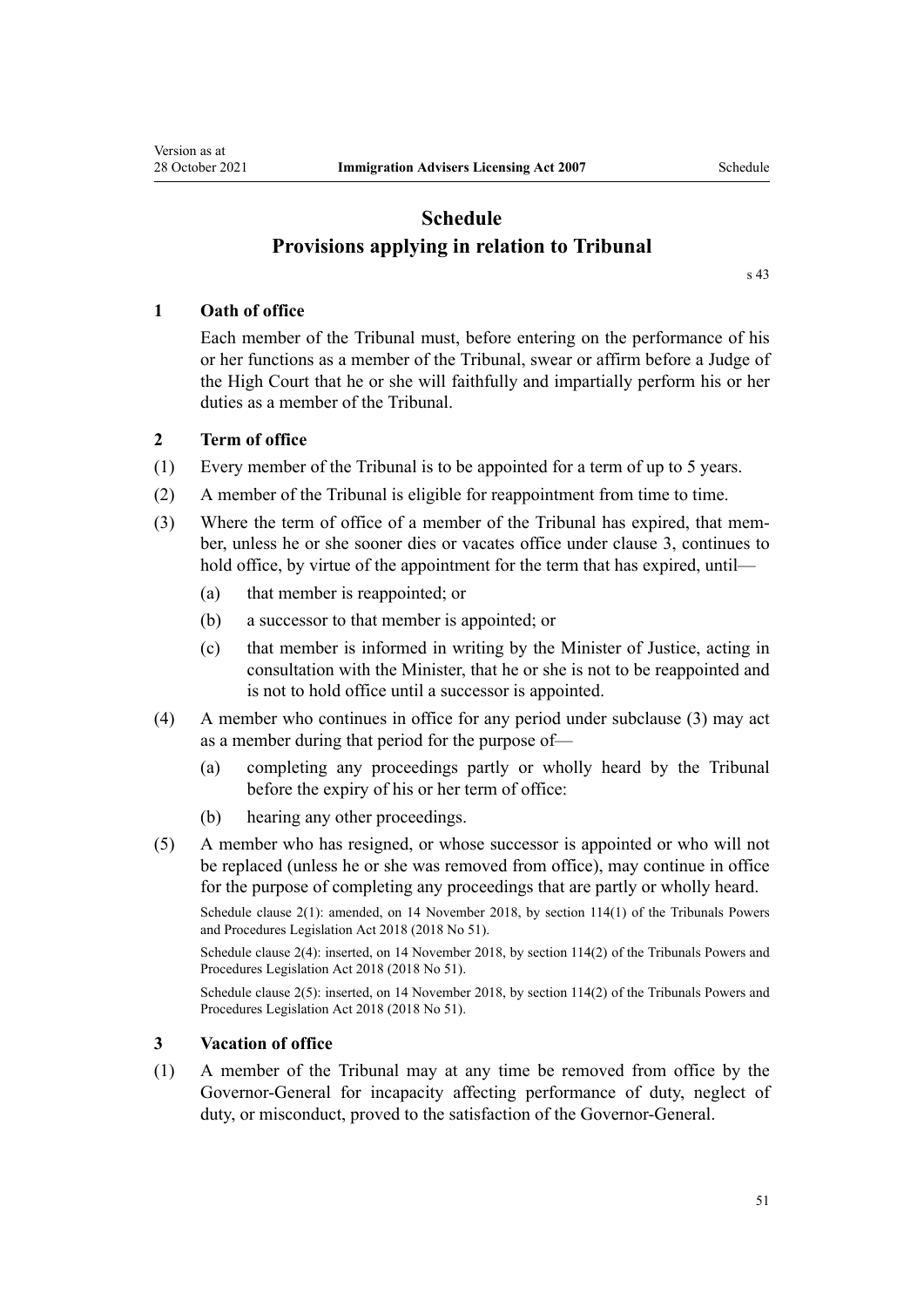- <span id="page-51-0"></span>(2) A member of the Tribunal is deemed to have vacated his or her office if he or she is, under the [Insolvency Act 1967,](http://legislation.govt.nz/pdflink.aspx?id=DLM382333) adjudged bankrupt.
- (3) A member of the Tribunal may at any time resign his or her office by giving notice in writing to that effect to the Minister.

#### **3A Appointment of temporary acting chair or member**

- (1) If the chair or a member of the Tribunal becomes incapable of acting by reason of illness, absence, or other sufficient cause, or if the chair or a member con‐ siders it is not proper or not desirable that he or she should adjudicate on a specified matter, the Governor-General, on the recommendation of the Minister of Justice acting in consultation with the Minister, may appoint a suitable person as the acting chair or an acting member for the period or purpose stated in the appointment.
- (2) No person may be appointed as the acting chair or an acting member unless he or she is eligible for appointment to the relevant position.
- (3) The acting chair or acting member is, while acting in the position, to be treated as the chair or a member of the Tribunal.
- (4) No appointment of an acting chair or acting member, no act done by an acting chair or acting member, and no act done by the Tribunal may be questioned in any proceedings on the ground that the occasion for the appointment had not arisen or had ceased.

Schedule clause 3A: inserted, on 14 November 2018, by [section 114\(3\)](http://legislation.govt.nz/pdflink.aspx?id=DLM7374331) of the Tribunals Powers and Procedures Legislation Act 2018 (2018 No 51).

#### **4 Remuneration**

The chair and other members of the Tribunal are to be paid, out of public money, remuneration by way of fees, salary, or allowances and travelling allowances in accordance with the [Fees and Travelling Allowances Act 1951](http://legislation.govt.nz/pdflink.aspx?id=DLM264952), and the provisions of that Act apply accordingly as if the chair or any other member were a member of a statutory board within the meaning of that Act.

#### **5 Members of Tribunal**

No person holding office as a member of the Tribunal is deemed by reason of his or her holding of that office to be employed in the Government service for the purposes of the [Government Superannuation Fund Act 1956](http://legislation.govt.nz/pdflink.aspx?id=DLM446000) or in the State services for the purposes of the [Public Service Act 2020.](http://legislation.govt.nz/pdflink.aspx?id=LMS106157)

Schedule clause 5: amended, on 7 August 2020, by [section 135](http://legislation.govt.nz/pdflink.aspx?id=LMS176959) of the Public Service Act 2020 (2020 No 40).

# **6 Witness summons**

(1) For the purposes of any matter before the Tribunal, the Tribunal may, on its own initiative or at the request of a party, issue a summons to any person requiring that person to attend before the Tribunal and give evidence.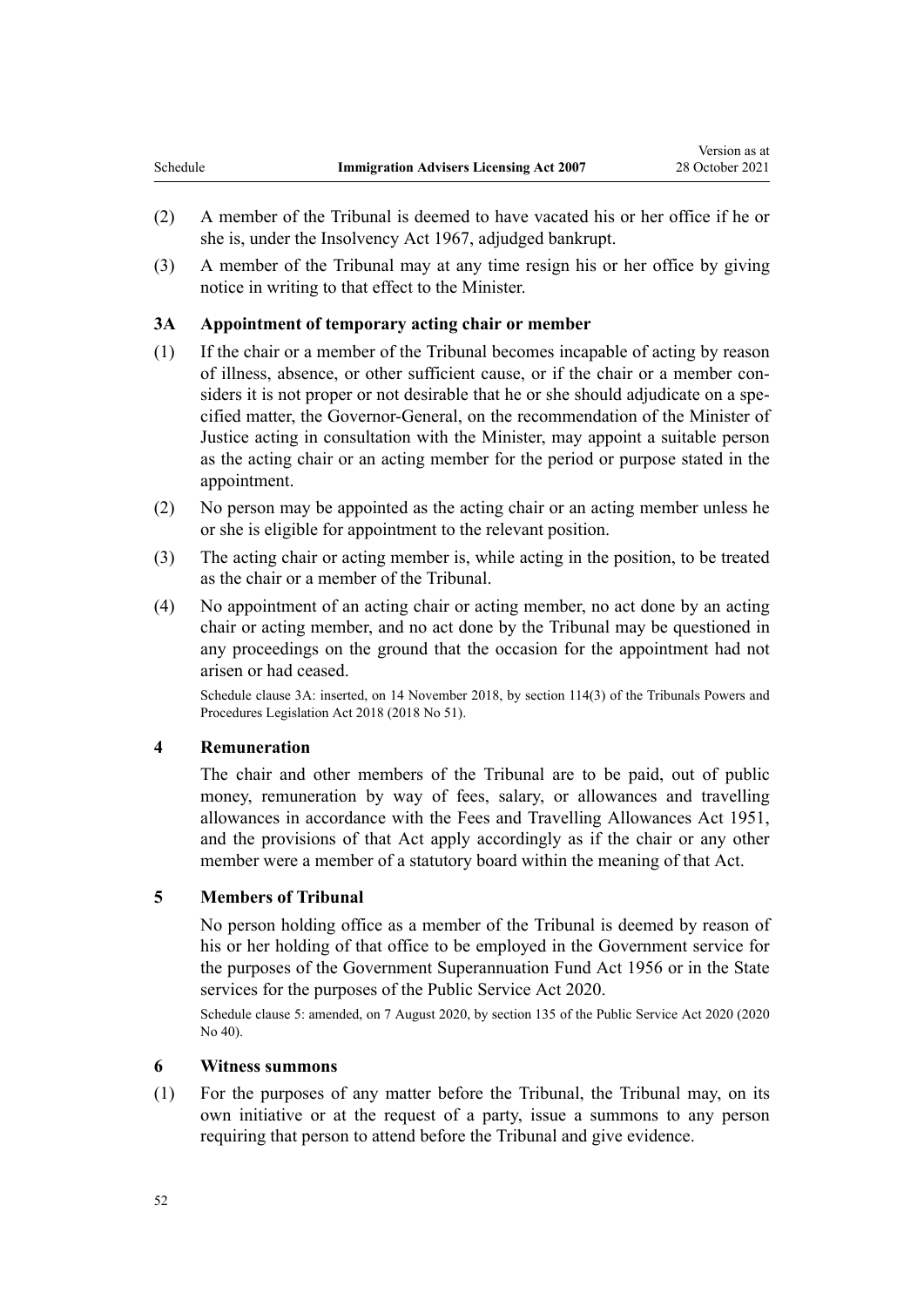- (2) The summons must be in a form approved by the chief executive of the Minis‐ try of Justice after consultation with the chair of the Tribunal, and may require the person to produce before the Tribunal any books, papers, documents, records, or things in that person's possession or under that person's control in any way relating to the matter.
- (3) The power to issue a summons under this clause may be exercised by the Tri‐ bunal or the chair of the Tribunal or by any officer of the Tribunal purporting to act by the direction or with the authority of the Tribunal or the chair of the Tribunal.

Schedule clause 6(1): replaced, on 14 November 2018, by [section 114\(4\)](http://legislation.govt.nz/pdflink.aspx?id=DLM7374331) of the Tribunals Powers and Procedures Legislation Act 2018 (2018 No 51).

Schedule clause 6(2): amended, on 29 October 2019, by [section 114\(5\)](http://legislation.govt.nz/pdflink.aspx?id=DLM7374331) of the Tribunals Powers and Procedures Legislation Act 2018 (2018 No 51).

Schedule clause 6(3): amended, on 14 November 2018, by [section 114\(6\)](http://legislation.govt.nz/pdflink.aspx?id=DLM7374331) of the Tribunals Powers and Procedures Legislation Act 2018 (2018 No 51).

Schedule clause 6(3): amended, on 14 November 2018, by [section 114\(7\)](http://legislation.govt.nz/pdflink.aspx?id=DLM7374331) of the Tribunals Powers and Procedures Legislation Act 2018 (2018 No 51).

#### **7 Witnesses' expenses**

<span id="page-52-0"></span>Version as at

- (1) Every person attending the Tribunal on a summons, and every other person giving evidence before the Tribunal, is entitled, subject to subclause (2), to be paid, by the party calling that person, witnesses' fees, allowances, and travelling expenses according to the scales for the time being prescribed by regulations made under the [Criminal Procedure Act 2011,](http://legislation.govt.nz/pdflink.aspx?id=DLM3359902) and those regulations apply accordingly.
- (2) The Tribunal may disallow the whole or any part of any sum payable under subclause (1).

Schedule clause 7(1): amended, on 1 July 2013, by [section 413](http://legislation.govt.nz/pdflink.aspx?id=DLM3360714) of the Criminal Procedure Act 2011 (2011 No 81).

#### **8 Power to take evidence**

- (1) The Tribunal may take evidence on oath or affirmation and, for that purpose, the Tribunal or any other person acting under the express or implied direction of the Tribunal may administer the oath or affirmation.
- (2) The Tribunal may require that any documents or information be verified by oath, affirmation, statutory declaration, affidavit, or another means.
- (3) On any charge of perjury, it is sufficient to prove that the oath or affirmation was administered, or the documents or information were verified, in accordance with this clause.

Schedule clause 8: replaced, on 14 November 2018, by [section 114\(8\)](http://legislation.govt.nz/pdflink.aspx?id=DLM7374331) of the Tribunals Powers and Procedures Legislation Act 2018 (2018 No 51).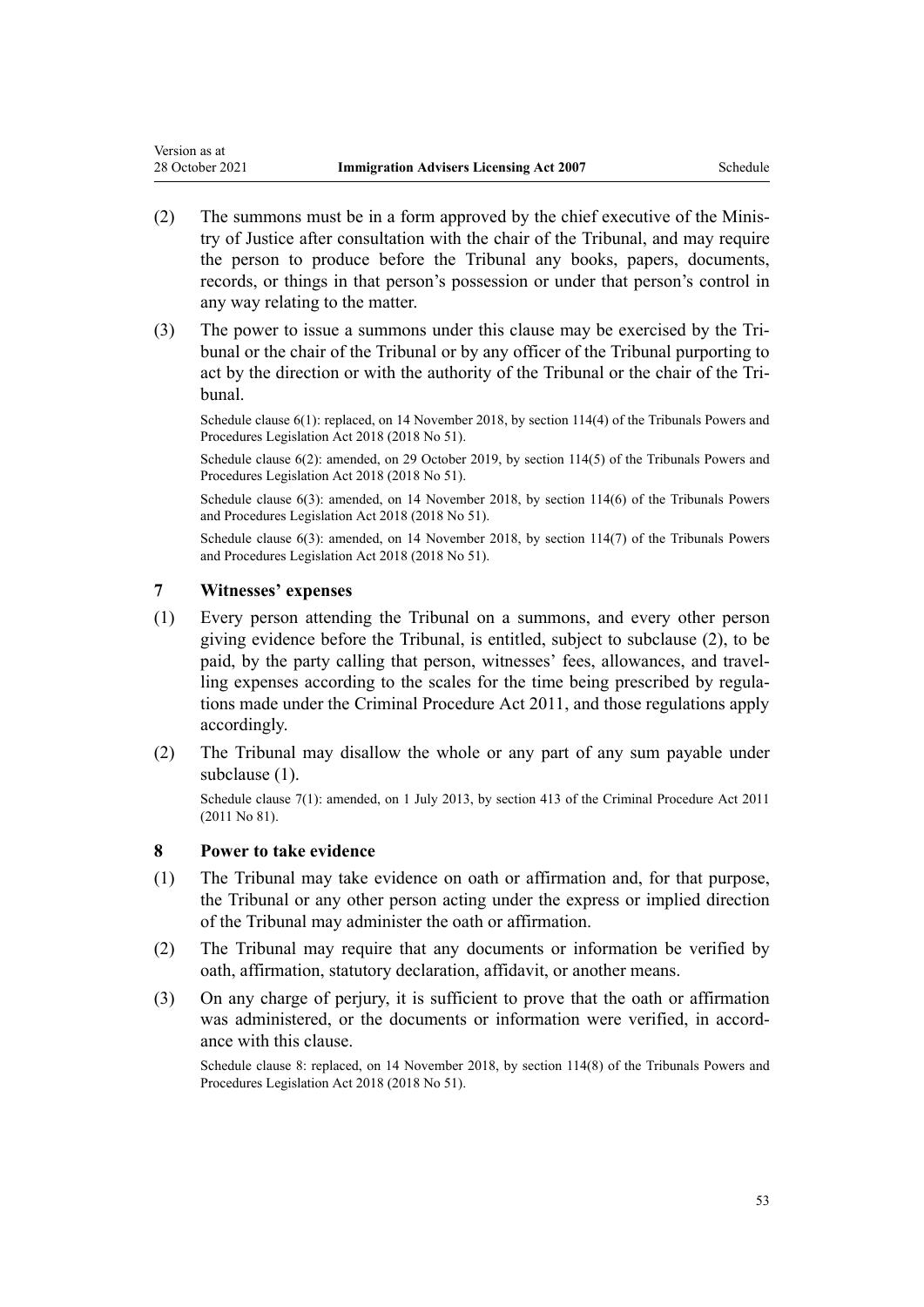#### **8A Use of electronic facilities to hear matters**

The hearing of a matter or any part of it may be conducted by telephone, audiovisual link, or other remote access facility if the Tribunal or the chair of the Tri‐ bunal considers it appropriate and the necessary facilities are available.

Schedule clause 8A: inserted, on 14 November 2018, by [section 114\(8\)](http://legislation.govt.nz/pdflink.aspx?id=DLM7374331) of the Tribunals Powers and Procedures Legislation Act 2018 (2018 No 51).

#### **8B Decisions to be in writing and state reasons**

Every decision of the Tribunal must be in writing and must state the reasons for the decision.

Schedule clause 8B: inserted, on 14 November 2018, by [section 114\(8\)](http://legislation.govt.nz/pdflink.aspx?id=DLM7374331) of the Tribunals Powers and Procedures Legislation Act 2018 (2018 No 51).

#### **9 Protection and privileges of witnesses**

Every person has the same privileges in relation to—

- (a) the giving of information to the Tribunal; and
- (b) the giving of evidence to, or the answering of questions put by, the Tribunal; and
- (c) the production of papers, documents, records, or things to the Tribu‐ nal,—

as witnesses have in a court of law.

#### **10 Tribunal and members, etc, not personally liable**

Neither the Tribunal, nor any member, officer, or agent of the Tribunal, is under any criminal or civil liability in respect of—

- (a) any act done or omitted to be done in the course of performing or exer‐ cising any of their functions, duties, or powers under this Act or any regulations made under this Act; or
- (b) any words spoken or written at, for the purposes of, the hearing or any inquiry or other proceedings under this Act or any regulations made under this Act; or
- (c) anything contained in any notice given under this Act or any regulations made under this Act,—

unless the Tribunal or person has acted in bad faith.

Schedule clause 10(a): amended, on 14 November 2018, by [section 114\(9\)](http://legislation.govt.nz/pdflink.aspx?id=DLM7374331) of the Tribunals Powers and Procedures Legislation Act 2018 (2018 No 51).

Schedule clause 10(b): amended, on 14 November 2018, by [section 114\(9\)](http://legislation.govt.nz/pdflink.aspx?id=DLM7374331) of the Tribunals Powers and Procedures Legislation Act 2018 (2018 No 51).

Schedule clause  $10(c)$ : amended, on 14 November 2018, by [section 114\(9\)](http://legislation.govt.nz/pdflink.aspx?id=DLM7374331) of the Tribunals Powers and Procedures Legislation Act 2018 (2018 No 51).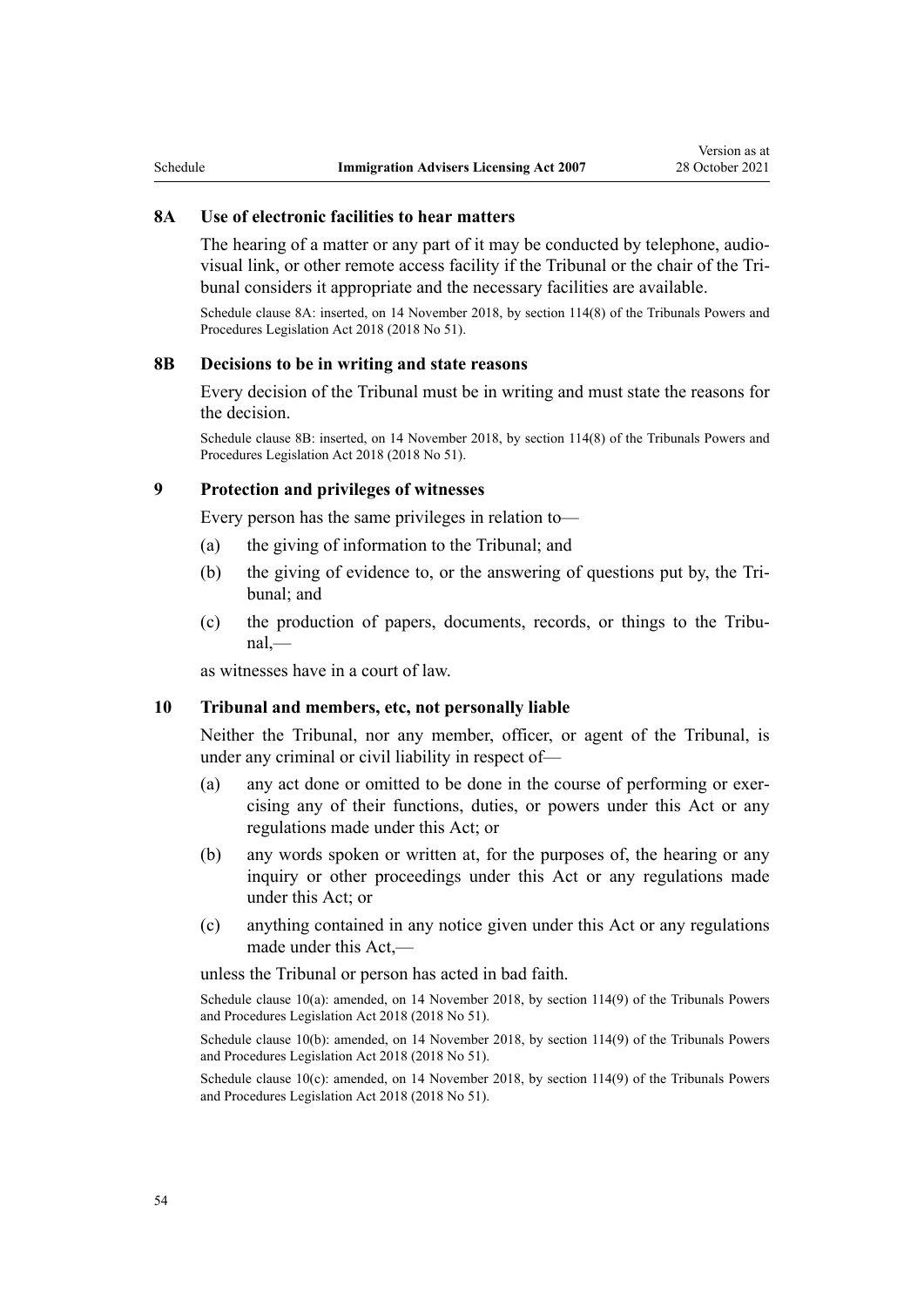#### **11 Tribunal to have seal**

The Tribunal must have a seal, which must be judicially noticed in all courts and for all purposes.

#### **12 Practice notes**

<span id="page-54-0"></span>Version as at

- (1) The chair of the Tribunal may issue practice notes as he or she thinks fit.
- (2) The practice notes must not be inconsistent with this Act or any regulations made under it, and are for the guidance of members of the Tribunal, officers of the Tribunal, and parties before the Tribunal.

Schedule clause 12: inserted, on 14 November 2018, by [section 114\(10\)](http://legislation.govt.nz/pdflink.aspx?id=DLM7374331) of the Tribunals Powers and Procedures Legislation Act 2018 (2018 No 51).

# **13 Online publication of information about procedures, time frames, and progress of decisions**

The following information must be published on an Internet site maintained by or on behalf of the chief executive of the Ministry of Justice:

- (a) information about the purpose of the Tribunal and how to commence proceedings:
- (b) any requirements that must be met to bring proceedings:
- (c) guidelines on how and when parties may obtain information on the pro‐ gress of their case and when a decision may be expected.

Schedule clause 13: inserted, on 29 October 2019, by [section 114\(11\)](http://legislation.govt.nz/pdflink.aspx?id=DLM7374331) of the Tribunals Powers and Procedures Legislation Act 2018 (2018 No 51).

#### **14 Online publication of final written decisions**

- (1) Every final written decision of the Tribunal must be published on an Internet site as soon as practicable unless there is good reason not to publish it.
- (2) A final written decision may be published in part if there is good reason for not publishing the full decision.
- (3) Subclauses (1) and (2) are subject to [section 50A.](#page-26-0)
- (4) Good reason not to publish a decision, or part of it, includes the following:
	- (a) non-publication is necessary because of a suppression order or statutory requirement that affects publication or continued publication:
	- (b) the decision falls into a category of decisions that are of limited public value:
	- (c) taking into account the presumption in subclause (1) in favour of publi‐ cation, the Tribunal nevertheless determines that the decision or any part of it should not be published because publication or the effect of publica‐ tion would be contrary to the interests of justice.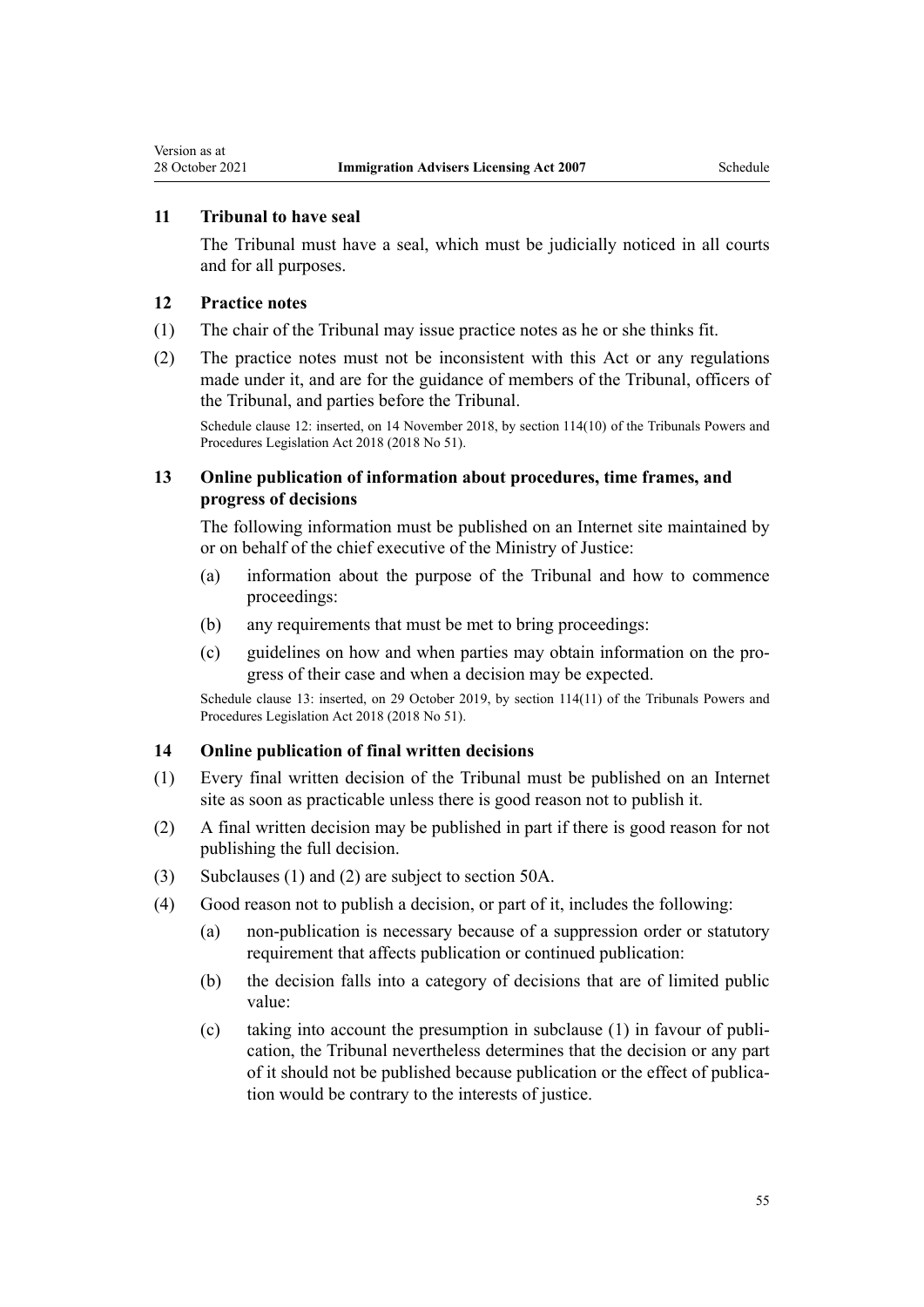- (5) In this clause, **final written decision** means a written decision that determines, or substantially determines, the outcome of proceedings in the Tribunal and is either of the following:
	- (a) a written reserved decision following an oral hearing:
	- (b) a written decision in any case considered on the papers.

Schedule clause 14: inserted, on 29 October 2019, by [section 114\(11\)](http://legislation.govt.nz/pdflink.aspx?id=DLM7374331) of the Tribunals Powers and Procedures Legislation Act 2018 (2018 No 51).